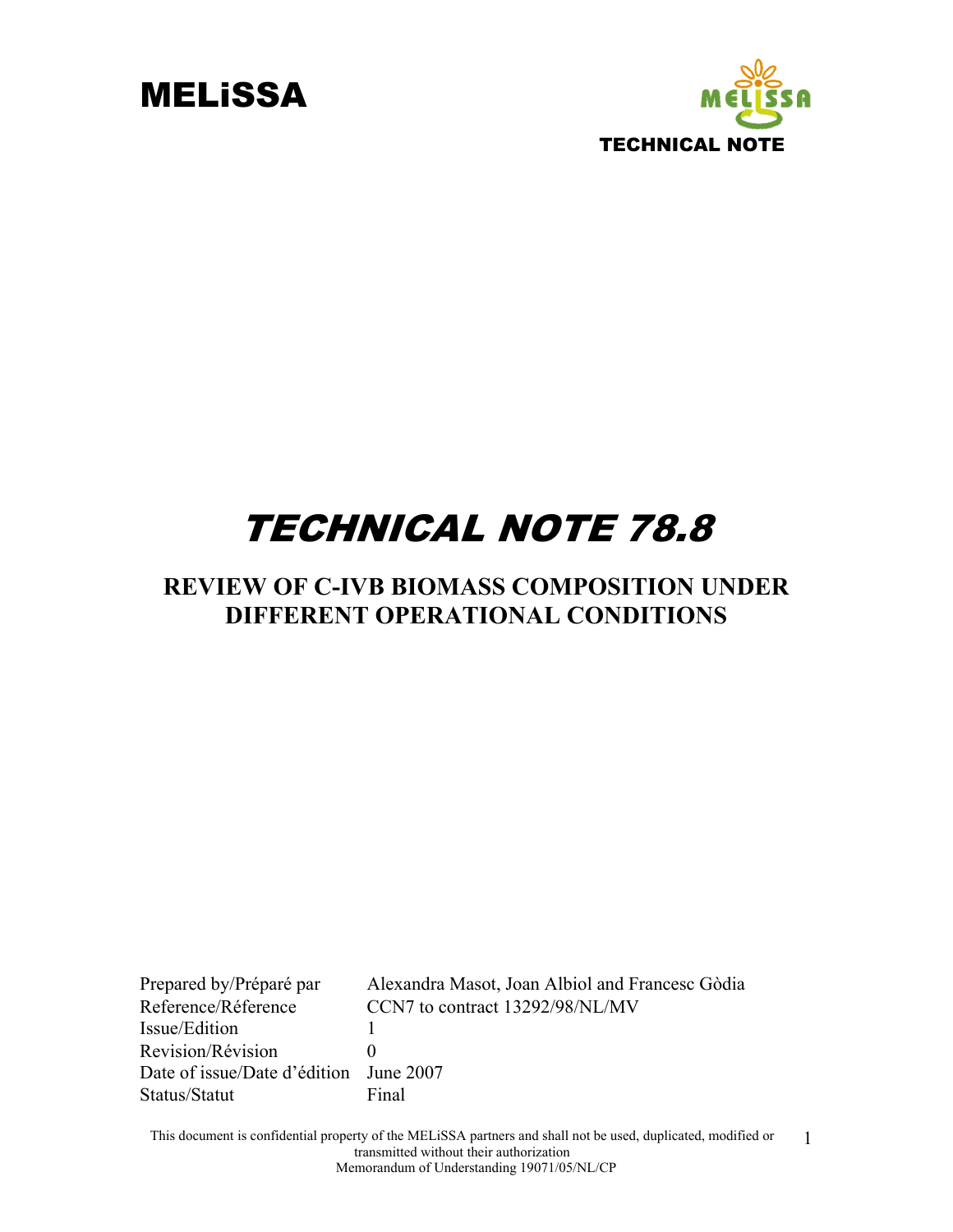



#### APPROVAL

| Title<br>Titre              | Review of C-IVb Biomass Composition Issue<br>under Different Operational Conditions | Edition      | Revision 0<br>$\mathbf{1}$<br>Révision |
|-----------------------------|-------------------------------------------------------------------------------------|--------------|----------------------------------------|
|                             |                                                                                     |              |                                        |
| Author                      | Alexandra Masot, Joan Albiol and Francesc Date                                      |              | June 2007                              |
| Auteur                      | Gòdia                                                                               | Date         |                                        |
| Approved by<br>Approuvé par | Brigitte Lamaze                                                                     | Date<br>Date | June 2007                              |
|                             | <b>CHANGE LOG</b>                                                                   |              |                                        |

| <i>Issue/Edition</i> | Revision/ <i>Révision</i> | Status/ <i>Statut</i> | Date/ <i>Date</i> |
|----------------------|---------------------------|-----------------------|-------------------|
|                      |                           |                       |                   |

#### Distribution List

| Name/Nom | Company/Société | Quantity/ <i>Quantité</i> |
|----------|-----------------|---------------------------|
|          |                 |                           |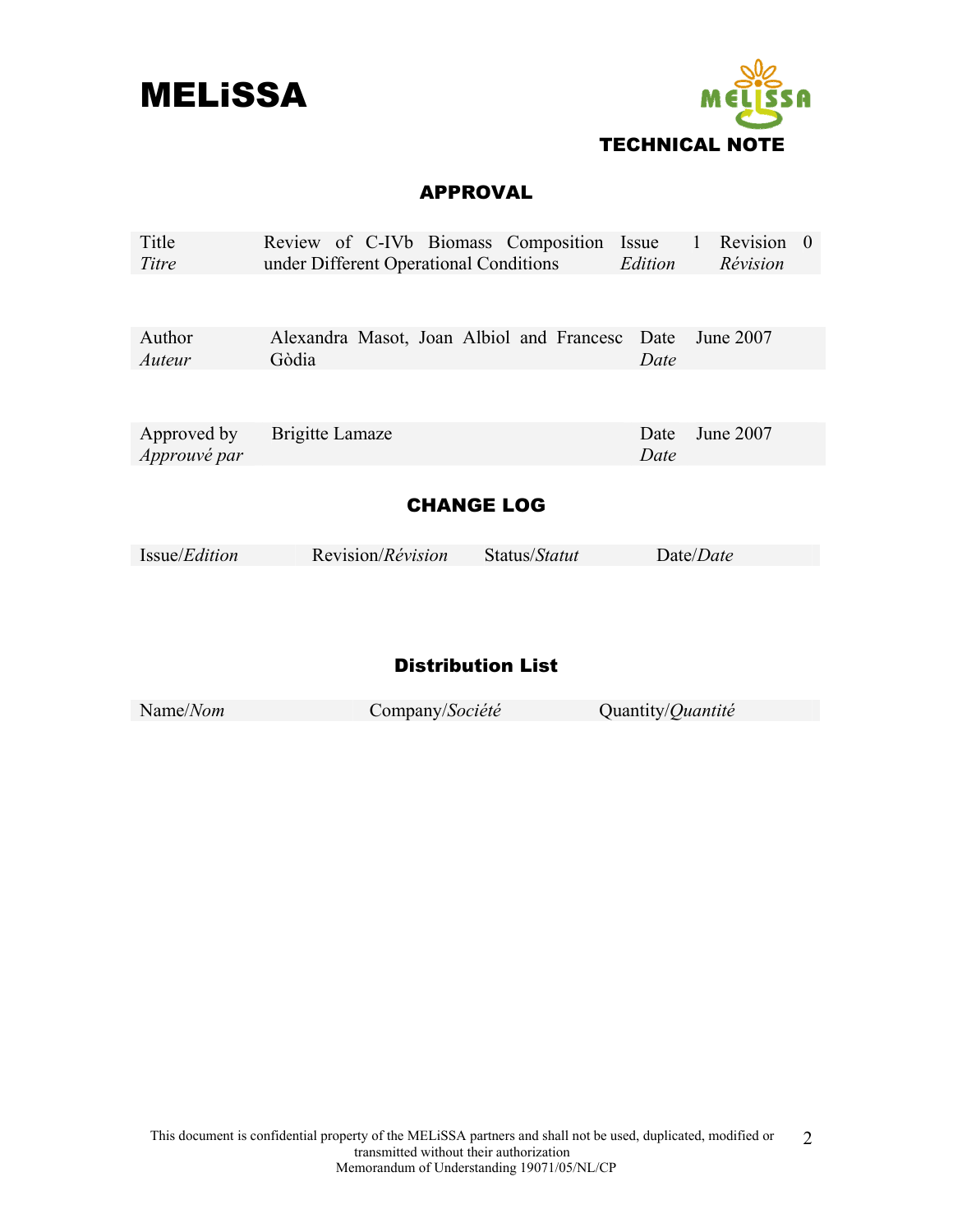## **MELISSA**



#### **TABLE OF CONTENT**

| 2.3. Wheat                                                                 |  |
|----------------------------------------------------------------------------|--|
|                                                                            |  |
|                                                                            |  |
|                                                                            |  |
|                                                                            |  |
|                                                                            |  |
|                                                                            |  |
|                                                                            |  |
|                                                                            |  |
|                                                                            |  |
|                                                                            |  |
|                                                                            |  |
|                                                                            |  |
|                                                                            |  |
|                                                                            |  |
|                                                                            |  |
| 5.3.2. Staged Cultures: Tissue Mineral, Proximate and Fibre Composition 37 |  |
| 5.4. References                                                            |  |
|                                                                            |  |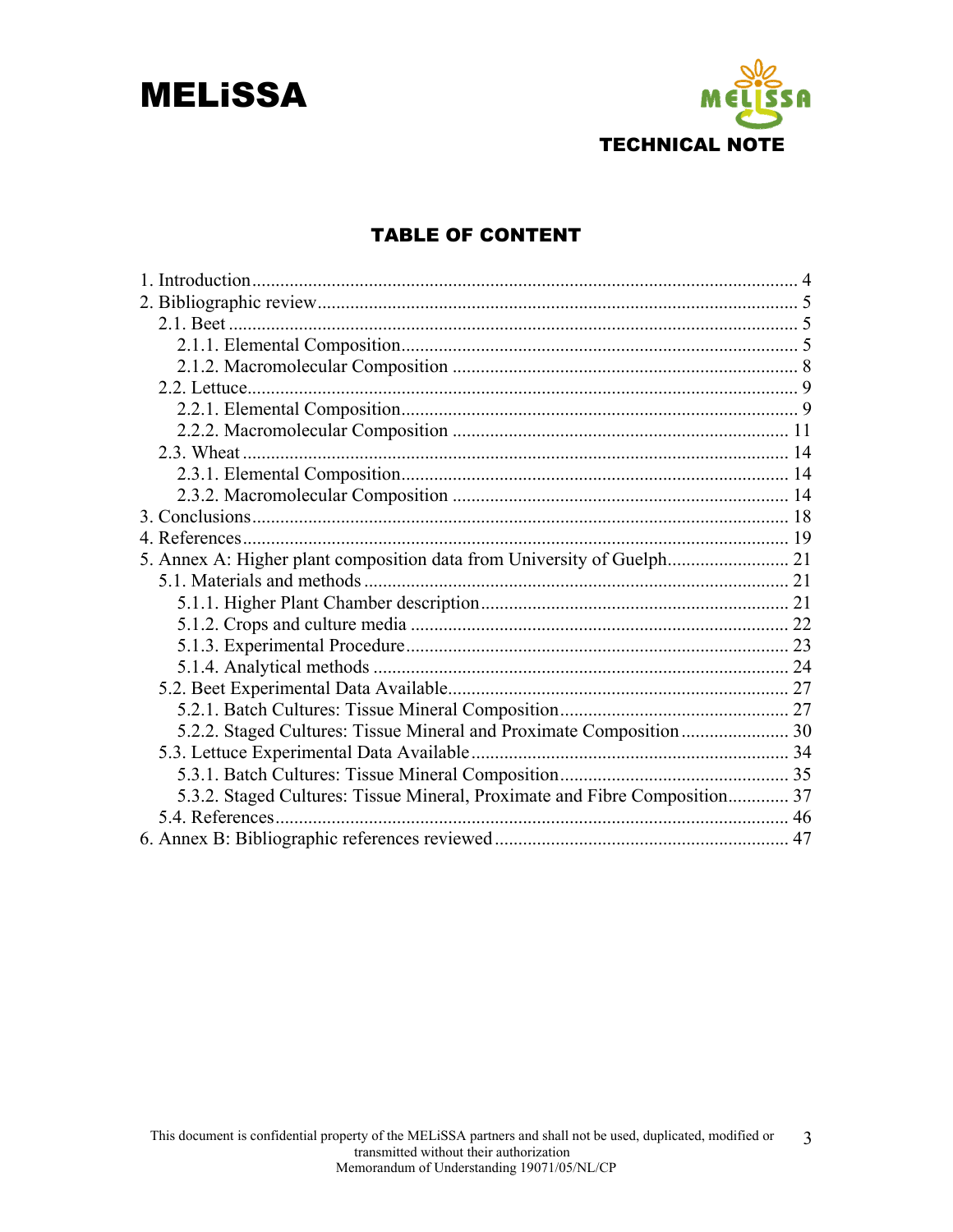

#### **1. Introduction**

The photoautotrophic compartments are key elements of the MELISSA loop providing food and oxygen to the crew. Currently the Higher Plant Compartment (HPC or CIVb) is under design phase in order to provide the equipments to be incorporated into the Pilot Plant (Masot *et al.*, 2006). At present design stage it is very important to have a proper evaluation on the impact of HPC performance on the operation of the Pilot Plant and by extension on the MELISSA loop scaled to one man.

An initial evaluation should rely on the already available empirical data of the higher plant components to be included in the HPC. The most relevant data at this stage refers to the mass balances of the compartment, the nutritive value for the crew and any related dynamic aspect providing information on production rates and possible control variables. In particular the main aspects proposed to be considered at this stage are:

- 1. The modification in elemental mass balances of HPC as a result of different operational conditions (only limiting factors corresponding to illumination, carbon source and nitrogen source will be considered at this initial step).
- 2. The macromolecular composition variations resulting of the modification on the previous experimental conditions, and its potential effects on the crew's nutrition.
- 3. The determination of the degree of coupling with the rest of Pilot Plant compartments in terms of nutrient supply and consumption and in terms of kinetics as far as possible. Evaluation will be based on the existing data and taking into account the use of these compartments to sustain human life
- 4. The determination of the range conditions under which HPC will fulfill its role in the whole MELISSA loop, based on the previous analysis. Also, and very importantly, the critical conditions were unbalances could arise shall be foreseen and identified. This is basic information to establish the operational constraints of the compartment.
- 5. Confirmation of the sizes and the optimal range of conditions to sustain the life of one human being.

As a first step to fulfill those objectives, the available data relevant to the previous issues will be collected, summarized and initially evaluated. The sources of relevant data will the following:

- 1. Existing HPC's operational data at University of Guelph relevant to the MELISSA Pilot Plant operation.
- 2. Bibliographic review of the already available studies concerning higher plant quality under different conditions and higher plants models (C and N limitations, different light levels).

Therefore the aim of this document is to summarize the results of the review on biomass composition and quality under different operational conditions.

During the bibliographic review process it appeared that some interesting and relevant data on plant composition existing at UoG was only available as untreated raw data from several lettuce and beet cultures. Therefore, in order to extract the interesting parameters from UoG composition analyses for the current technical note, this raw data was also processed. The result of UoG raw composition data treatment is included as an annex of this document (Annex A).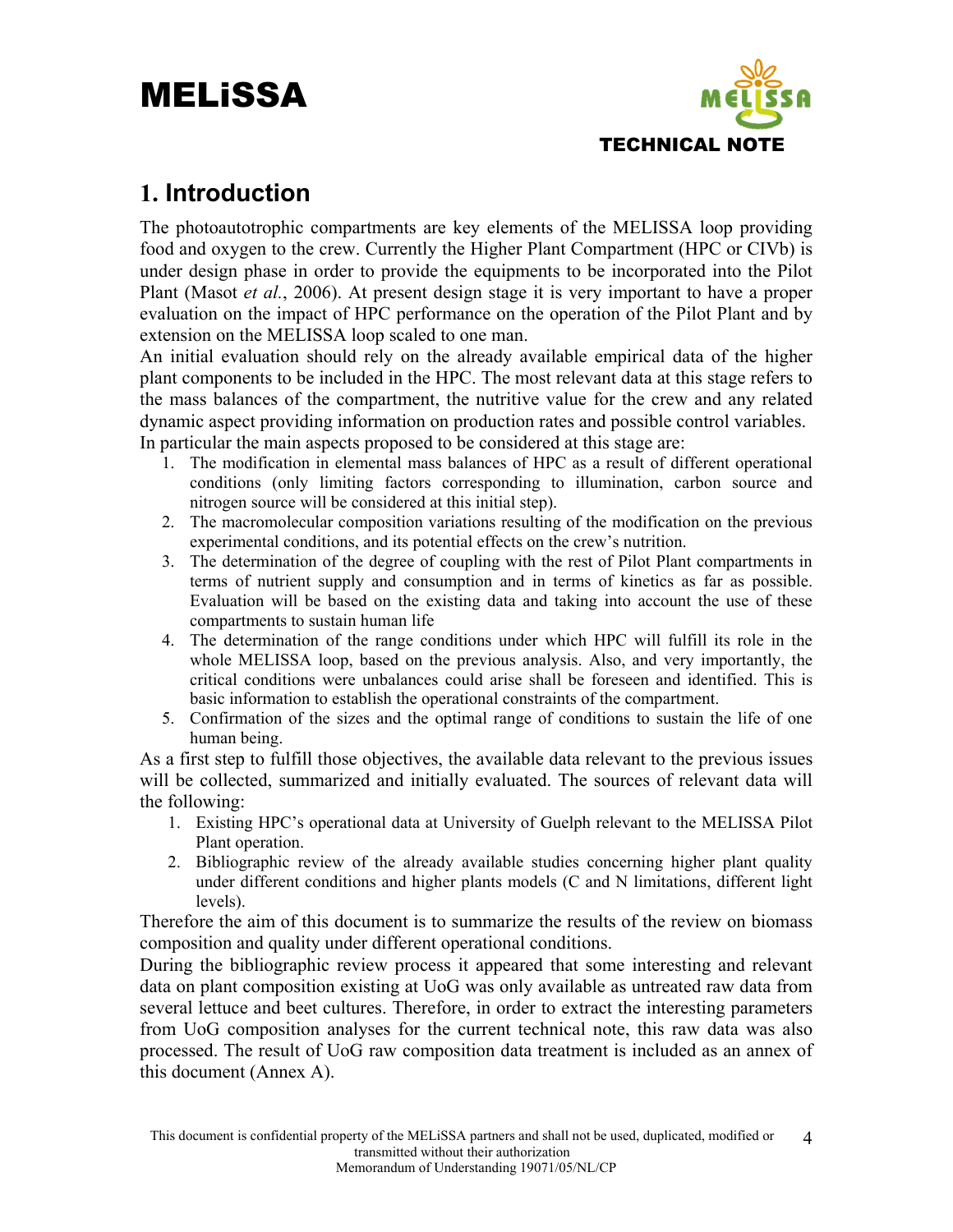

#### **2. Bibliographic review**

Although an important amount of bibliographic references for beet, lettuce and wheat were reviewed, only few of them contained relevant information related to the mineral, proximate and fiber composition of the 3 MELISSA candidate crops.

Elemental and macromolecular composition under different conditions is summarized for each crop in several tables presented in this section and the corresponding references are reported in section 4. Nonetheless, a complete list of all the bibliographic references reviewed is also included in Annex B.

#### **2.1. Beet**

 $\overline{a}$ 

#### **2.1.1.Elemental Composition**

The composition of beet in terms of  $Na<sup>1</sup>$ , K, P, Mg, Ca, N and C content is presented below. Data is grouped separately for hypocotyl, leaves and roots in Table 2.1, Table 2.2 and Table 2.3 respectively. In this way, the comparison of mineral composition can be made not only between the morphological sections but also within them. Culture conditions, under which this data was obtained, has been included when available; unfortunately in some cases growth conditions weren't specified in detail.

Table 2.1 Beet Hypocotyl Elemental and Mineral Composition

(1) Culture conditions: sunlight,  $12/12$  h day/night photoperiod, 15 °C, 350 ppm  $CO_2$ , plant density ranging between  $4.10^5$  and  $12.10^5$  plants/ha under different K and N application (0-160 kg K/ha and 120-240 kg N/ha).

(2) Culture conditions: Metal Halide and High Pressure Sodium Lamps providing a PPF of 450  $\mu$ mol ·m<sup>-2</sup>·s<sup>-</sup>  $1, 14/10$  h day/night photoperiod, 25/20 °C day/night and 1000 ppm  $CO_2$ 

| Growth                   |                        |          | Crop                     |                          |               |               |               | Beet Hypocotyl Elemental Composition |                          |       |                                  |
|--------------------------|------------------------|----------|--------------------------|--------------------------|---------------|---------------|---------------|--------------------------------------|--------------------------|-------|----------------------------------|
| Conditions               | Irrigation<br>solution | Cultivar | Age                      | Na                       | K             | p             | <b>Mg</b>     | Ca                                   | N                        | C     | Reference                        |
|                          |                        |          | d                        | $\%$                     | $\frac{0}{0}$ | $\frac{0}{0}$ | $\frac{0}{0}$ | $\frac{0}{0}$                        | $\frac{0}{0}$            | $\%$  |                                  |
| $soil+$<br>NK fertilizer | Rain water             |          | 150                      | 0.07 <sub>1</sub>        | 0.93          |               |               |                                      | 0.07                     |       | Mahn et al.<br>2002(1)           |
|                          |                        |          | $72^{(a)}$               | -                        | 3.33          | 0.59          | 0.07          | 0.26                                 | 3.31                     | 39.20 |                                  |
| <b>NFT</b>               |                        |          | $68^{(a)}$               | $\overline{\phantom{0}}$ | 3.52          | 0.72          | 0.08          | 0.25                                 | 3.69                     | 39.03 |                                  |
| (Nutrient)               |                        | Detroit  | $66^{(a)}$               | -                        | 2.92          | 0.57          | 0.06          | 0.19                                 | 3.08                     | 39.13 | U <sub>o</sub> G<br>Annex $A(2)$ |
| Film                     | Table 5.1              | Medium   | $40^{(b)}$               |                          | 3.17          | 0.66          | 0.16          | 0.50                                 | 3.06                     | 39.20 | (a) Batch cult.                  |
| Technique)               |                        | Top      | $50^{(b)}$               | -                        | 3.13          | 0.60          | 0.14          | 0.36                                 | 3.04                     | 41.90 | (b) Staged cult.                 |
|                          |                        |          | $60^{(b)}$               |                          | 3.05          | 0.60          | 0.13          | 0.29                                 | 3.02                     | 41.87 |                                  |
|                          |                        |          | $70^{(b)}$               |                          | 2.81          | 0.55          | 0.11          | 0.24                                 | 2.82                     | 40.54 |                                  |
| Soil                     |                        |          | $\overline{\phantom{a}}$ | 0.63                     |               | $2.62$   0.32 | 0.19          | 0.13                                 | $\overline{\phantom{a}}$ |       | <b>USDA</b><br>2005(3)           |

(3) Trace mineral composition also available: Zn 0.03%, Mn 0.003%, Fe 0.01%; Cu 0.001%, Se 0.00001%

Beet hypocotyl grown using a hydroponic system presents a higher mineral content than beets sown in soil by Mahn *et al*. (2002) and only slightly higher than compositions presented in USDA (2005).

Memorandum of Understanding 19071/05/NL/CP

<sup>&</sup>lt;sup>1</sup> As a convention along the text ionic species in solution (Na<sup>+</sup>, K<sup>+</sup>, Cl,... ex. in the nutrient solution) are stated including their charge. Alternatively the total content in a tissue of the corresponding element is named without stating its charge  $(Na, K, Cl, ...)$ .

This document is confidential property of the MELiSSA partners and shall not be used, duplicated, modified or transmitted without their authorization 5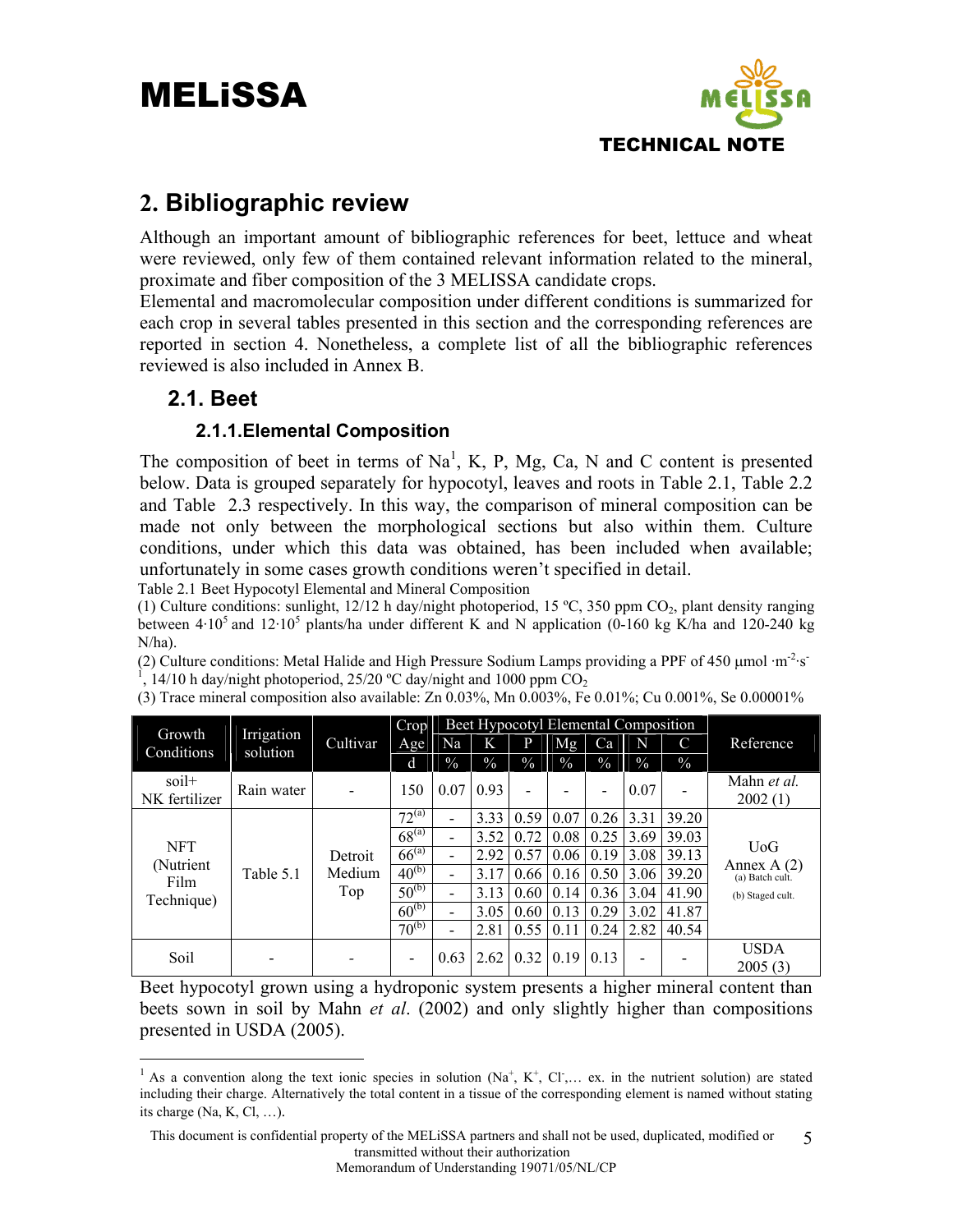

Table 2.2 Beet Leaves Elemental and Mineral Composition

(1) Culture conditions: sunlight, 12/12 h day/night photoperiod, 15 °C, 350 ppm CO<sub>2</sub>, plant density ranging between  $4.10<sup>5</sup>$  and  $12 \cdot 10^5$  plants/ha under different K and N application (0-160 kg K/ha and 120-240 kg N/ha).

(2) Culture conditions: Metal Halide and High Pressure Sodium Lamps providing a PPF of 450 µmol ·m<sup>-2</sup>·s<sup>-1</sup>, 14/10 h day/night photoperiod,  $25/20$  °C day/night and 1000 ppm  $CO<sub>2</sub>$ 

|                      |                        | [NaCl]           |              | Crop        |                          |                         |                          |                |                              |                          | Beet Leaves Elemental Composition |                          |                              |                          |
|----------------------|------------------------|------------------|--------------|-------------|--------------------------|-------------------------|--------------------------|----------------|------------------------------|--------------------------|-----------------------------------|--------------------------|------------------------------|--------------------------|
| Growth<br>Conditions | Irrigation<br>solution |                  | Cultivar     | Age         | Na                       | $\bf K$                 | $\mathbf{P}$             | Mg             | Ca                           | Cl                       | NO <sub>3</sub>                   | ${\bf N}$                | $\mathcal{C}$                | Reference                |
|                      |                        | mM               |              | $\mathbf d$ | $\frac{0}{0}$            | $\frac{0}{0}$           | $\frac{0}{0}$            | $\frac{0}{0}$  | $\frac{0}{0}$                | $\frac{0}{0}$            | $\frac{0}{0}$                     | $\frac{0}{0}$            | $\frac{0}{0}$                |                          |
| $Soil +$             | Rain                   |                  |              | 150         | 0.18                     | 1.34                    | $\blacksquare$           | $\overline{a}$ | $\overline{a}$               | $\overline{a}$           | 0.03                              | 0.16                     | $\blacksquare$               | Mahn et al.              |
| NK fertilizer        | water                  |                  |              | 150         | 0.08                     | 0.97                    | $\overline{\phantom{a}}$ | $\overline{a}$ | $\overline{a}$               | $\overline{a}$           | 0.05                              | 0.10                     | $\overline{a}$               | 2002(1)                  |
|                      |                        |                  |              | $72^{(a)}$  |                          | 5.88                    | 1.30                     | 0.47           | 1.90                         | $\blacksquare$           | $\blacksquare$                    | 5.40                     | 35.40                        |                          |
|                      |                        |                  |              | $68^{(a)}$  | $\blacksquare$           | 6.57                    | 1.56                     | 0.28           | 1.87                         | $\blacksquare$           | $\blacksquare$                    | 4.56                     | 35.20                        | <b>UoG</b>               |
|                      |                        | $Na+$            | Detroit      | $66^{(a)}$  | $\overline{\phantom{a}}$ | 6.11                    | 1.50                     | 0.28           | 1.63                         | $\overline{a}$           | $\overline{\phantom{a}}$          | 4.62                     | 36.23                        | Annex A                  |
| <b>NFT</b>           | Table 5.1              | 0.008            | Medium       | $40^{(b)}$  | $\blacksquare$           | 2.50                    | 0.81                     | 0.39           | 0.72                         | $\overline{a}$           | $\blacksquare$                    | 3.70                     | 41.30                        | $(2)$<br>(a) Batch cult. |
|                      |                        | $Cl-$            | Top          | $50^{(b)}$  | $\overline{\phantom{a}}$ | 5.22                    | 1.35                     | 0.94           | 1.87                         | $\blacksquare$           | $\overline{\phantom{a}}$          | 5.26                     | 39.03                        | (b) Staged cult          |
|                      |                        | 0.075            |              | $60^{(b)}$  | $\overline{a}$           | 5.90                    | 1.32                     | 1.23           | 2.39                         | $\overline{\phantom{a}}$ | $\blacksquare$                    | 4.87                     | 37.27                        |                          |
|                      |                        |                  |              | $70^{(b)}$  |                          | 5.41                    | 1.42                     | 0.81           | 1.73                         | $\overline{a}$           | $\blacksquare$                    | 4.79                     | 38.40                        |                          |
|                      |                        |                  | Zwaanpoly    |             | 0.8                      | 4.5                     | $\blacksquare$           | $\frac{1}{2}$  | $\overline{a}$               | 5.5                      | 4.2                               | $\frac{1}{2}$            | $\overline{a}$               |                          |
|                      |                        |                  | Kawemegapoly |             | $\mathbf{1}$             | 5.5                     | $\frac{1}{2}$            | $\blacksquare$ | $\overline{a}$               | 6                        | 4.5                               | $\blacksquare$           | $\overline{\phantom{a}}$     |                          |
|                      |                        | $\boldsymbol{0}$ | Top          | 60          | 0.8                      | 4.7                     | $\blacksquare$           | $\blacksquare$ | L,                           | 6                        | 2.2                               |                          | $\overline{\phantom{0}}$     |                          |
|                      |                        |                  | Desprez poly |             | 0.8                      | 5                       | $\overline{\phantom{a}}$ | $\overline{a}$ | $\overline{a}$               | 6                        | 3.6                               | $\overline{\phantom{0}}$ | $\overline{\phantom{0}}$     |                          |
|                      |                        |                  | Nejma        |             | $\mathbf{1}$             | 5.2                     | $\overline{\phantom{a}}$ | $\blacksquare$ | $\overline{a}$               | 5                        | 2.4                               | $\overline{\phantom{0}}$ | $\overline{\phantom{0}}$     |                          |
|                      |                        |                  | Zwaanpoly    |             | 2.6                      | $\overline{4}$          | $\overline{a}$           | $\overline{a}$ | $\overline{\phantom{0}}$     | 8                        | 4.5                               |                          | $\overline{a}$               |                          |
|                      |                        |                  | Kawemegapoly |             | 2.7                      | 3.8                     | $\overline{a}$           | $\overline{a}$ | $\overline{a}$               | 8                        | 4.8                               | $\overline{a}$           | $\blacksquare$               |                          |
|                      |                        | 50               | Top          | 60          | 2.7                      | 3.3                     | $\blacksquare$           | $\overline{a}$ | $\overline{a}$               | 8.5                      | 2.9                               | $\overline{\phantom{0}}$ | $\overline{\phantom{0}}$     |                          |
| Sand                 |                        |                  | Desprez poly |             | 2.9                      | 4.5                     | $\overline{a}$           | $\overline{a}$ | $\overline{a}$               | 9                        | 4.1                               | $\overline{a}$           | $\overline{\phantom{0}}$     |                          |
| $^{+}$               | $\frac{1}{2}$ strength |                  | Nejma        |             | $\overline{3}$           | 4.1                     | $\frac{1}{2}$            | $\overline{a}$ | $\overline{a}$               | 8.5                      | 4.9                               | $\overline{\phantom{a}}$ | $\blacksquare$               | Ghoulam                  |
| <b>NPK</b>           | Hoagland               |                  | Zwaanpoly    |             | 2.7                      | 2.8                     | $\overline{a}$           | $\overline{a}$ | $\overline{a}$               | 13                       | 3.4                               | $\overline{\phantom{0}}$ | $\overline{a}$               | et al.<br>2002           |
| fertilizer           |                        |                  | Kawemegapoly |             | 3                        | 3.7                     | $\blacksquare$           | $\blacksquare$ | $\overline{a}$               | 14                       | 4.7                               |                          | $\overline{a}$               |                          |
|                      |                        | 100              | Top          | 60          | 3                        | 3                       | $\blacksquare$           | $\frac{1}{2}$  | $\qquad \qquad \blacksquare$ | 10                       | 3.7                               | $\overline{\phantom{0}}$ | $\qquad \qquad \blacksquare$ |                          |
|                      |                        |                  | Desprez poly |             | $\overline{3}$           | 3.1                     | $\frac{1}{2}$            | $\overline{a}$ | $\overline{a}$               | 8                        | 2.4                               | $\overline{\phantom{0}}$ | $\overline{a}$               |                          |
|                      |                        |                  | Nejma        |             | 3.1                      | $\overline{\mathbf{4}}$ | $\blacksquare$           | $\overline{a}$ | $\overline{a}$               | 10                       | 5                                 |                          | $\overline{a}$               |                          |
|                      |                        |                  | Zwaanpoly    |             | 3.3                      | 3.1                     | $\blacksquare$           | $\frac{1}{2}$  | $\qquad \qquad \blacksquare$ | 14                       | $\overline{5}$                    | $\overline{\phantom{0}}$ | $\qquad \qquad \blacksquare$ |                          |
|                      |                        |                  | Kawemegapoly |             | 4.2                      | 4.1                     | $\blacksquare$           | $\overline{a}$ | $\overline{a}$               | 16                       | 5.1                               | $\overline{\phantom{0}}$ | $\blacksquare$               |                          |
|                      |                        | 200              | Top          | 60          | 3.5                      | 2.8                     | $\blacksquare$           | $\overline{a}$ | $\overline{a}$               | 12                       | 4.3                               |                          | $\overline{a}$               |                          |
|                      |                        |                  | Desprez poly |             | $\overline{4}$           | 3.7                     | $\blacksquare$           | $\frac{1}{2}$  | $\qquad \qquad \blacksquare$ | 12                       | 3.1                               | $\overline{\phantom{0}}$ | $\qquad \qquad \blacksquare$ |                          |
|                      |                        |                  | Nejma        |             | 4.1                      | 3.8                     | $\frac{1}{2}$            | $\blacksquare$ |                              | 14                       | 2.6                               | $\overline{a}$           | $\overline{a}$               |                          |

Comparing beet mineral composition for different crop ages, obtained by UoG (Annex A), it can be observed a fairly constant composition in each beet part along the plant growth. However, phosphorous content in hypocotyl seems to diminish along plant age while its content in roots increases. Moreover, calcium percentage in hypocotyl and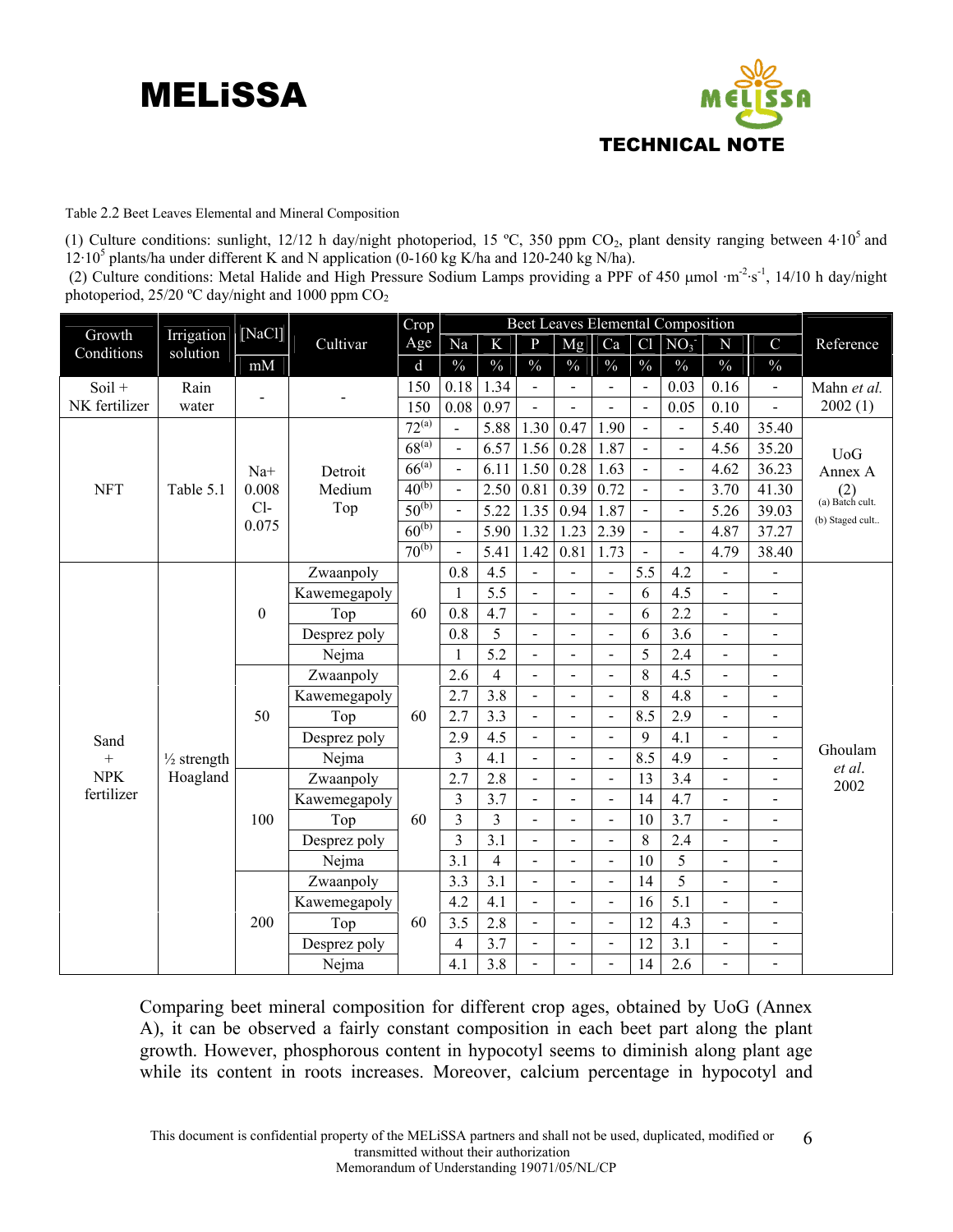

potassium composition in roots has a statistically significant decrease along beet maturity.

Table 2.3Beet Roots Elemental and Mineral Composition

(1) Culture conditions: sunlight, 12/12 h day/night photoperiod, 15 °C and 350 ppm  $CO<sub>2</sub>$ 

(2) Culture conditions: Metal Halide and High Pressure Sodium Lamps providing a PPF of 450 μmol ·m-2·s-1, 14/10 h day/night photoperiod,  $25/20$  °C day/night and 1000 ppm  $CO<sub>2</sub>$ 

|                           |                        |                  |              | Crop        |                  |                  | Beet Roots Elemental Composition |                          |                              |                          |                              |                          |                          |
|---------------------------|------------------------|------------------|--------------|-------------|------------------|------------------|----------------------------------|--------------------------|------------------------------|--------------------------|------------------------------|--------------------------|--------------------------|
| Growth                    | Irrigation             | [NaCl]           | Cultivar     | Age         | Na               | K                | $\mathbf{P}$                     | Mg                       | Ca                           | Cl                       | N                            | $\mathbf C$              | Reference                |
| Conditions                | solution               | mM               |              | $\mathbf d$ | $\frac{0}{0}$    | $\frac{0}{0}$    | $\frac{0}{0}$                    | $\frac{0}{0}$            | $\frac{0}{0}$                | $\frac{0}{0}$            | $\frac{0}{0}$                | $\frac{0}{0}$            |                          |
| soil+<br>NK<br>fertilizer | Rain<br>water          |                  |              | 150         | 0.04             | 0.84             |                                  |                          |                              | $\overline{a}$           | 0.04                         |                          | Mahn et al.<br>2002(1)   |
|                           |                        |                  |              | $72^{(a)}$  | $\blacksquare$   | 1.54             | 0.48                             | 0.48                     | 2.19                         | $\blacksquare$           | 4.45                         | 37.5                     |                          |
|                           |                        | $Na+$            |              | $68^{(a)}$  | $\overline{a}$   | 1.2              | 0.74                             | 0.16                     | 1.04                         | $\overline{a}$           | $\overline{4}$               | 39.4                     | <b>UoG</b>               |
|                           |                        | 0.008            | Detroit      | $66^{(a)}$  | $\overline{a}$   | 1.32             | 0.50                             | 0.38                     | 1.83                         | $\blacksquare$           | 4.03                         | 38.4                     | Annex A                  |
| <b>NFT</b>                | Table 5.1              | Cl <sup>2</sup>  | Medium       | $40^{(b)}$  | $\overline{a}$   | 3.39             | 0.58                             | 1.10                     | 4.74                         | $\overline{\phantom{a}}$ | 3.72                         | 29.80                    | $(2)$<br>(a) Batch cult. |
|                           |                        | 0.075            | Top          | $50^{(b)}$  | $\overline{a}$   | 4.17             | 0.73                             | 0.90                     | 2.81                         | $\overline{a}$           | 4.23                         | 33.23                    |                          |
|                           |                        |                  |              | $60^{(b)}$  | $\blacksquare$   | 3.94             | 0.92                             | 0.98                     | 3.03                         | $\blacksquare$           | 4.32                         | 29.33                    | (b) Staged cult.         |
|                           |                        |                  |              | $70^{(b)}$  | $\overline{a}$   | 2.28             | 1.06                             | 0.91                     | 3.89                         | $\overline{a}$           | 3.80                         | 28.86                    |                          |
|                           |                        |                  | Zwaanpoly    |             | 0.2              | 2.1              | $\overline{a}$                   | $\overline{a}$           | $\overline{a}$               | $\overline{2}$           |                              |                          |                          |
|                           |                        |                  | Kawemegapoly |             | 0.3              | 2.9              | $\overline{a}$                   | L.                       | $\overline{a}$               | $\overline{3}$           |                              |                          |                          |
|                           |                        | $\boldsymbol{0}$ | Top          | 60          | 0.3              | 2.7              | $\blacksquare$                   | $\blacksquare$           | $\qquad \qquad \blacksquare$ | $\overline{2}$           | $\qquad \qquad \blacksquare$ | $\blacksquare$           |                          |
|                           |                        |                  | Desprez poly |             | 0.2              | 2.9              | $\overline{\phantom{0}}$         | $\overline{a}$           | $\overline{a}$               | $\overline{2}$           | $\overline{a}$               | $\blacksquare$           |                          |
|                           |                        |                  | Nejma        |             | $\overline{0.4}$ | $\overline{2.9}$ | $\overline{a}$                   | $\overline{\phantom{0}}$ | $\overline{a}$               | $\overline{2}$           | $\overline{a}$               | $\overline{\phantom{0}}$ |                          |
|                           |                        |                  | Zwaanpoly    |             | 0.9              | $\overline{2.1}$ | $\overline{\phantom{a}}$         | $\overline{\phantom{0}}$ | $\overline{a}$               | 4                        | $\blacksquare$               | $\overline{\phantom{0}}$ |                          |
|                           |                        |                  | Kawemegapoly |             | $\overline{0.9}$ | $\overline{2.3}$ | $\overline{a}$                   | $\blacksquare$           | $\overline{a}$               | $\overline{4}$           | $\overline{a}$               | $\blacksquare$           |                          |
|                           |                        | 50               | Top          | 60          | 0.8              | $\overline{2.3}$ | $\overline{a}$                   | $\overline{\phantom{0}}$ | $\overline{a}$               | 4.5                      | $\overline{a}$               |                          |                          |
| Sand                      |                        |                  | Desprez poly |             | $\mathbf{1}$     | $\overline{2.5}$ |                                  | $\overline{a}$           | $\overline{a}$               | 5                        |                              |                          | Ghoulam                  |
| $\boldsymbol{+}$          | $\frac{1}{2}$ strength |                  | Nejma        |             | 0.8              | 2.1              | $\overline{\phantom{0}}$         | $\overline{\phantom{a}}$ | $\overline{\phantom{0}}$     | $\overline{5}$           | $\qquad \qquad \blacksquare$ | $\blacksquare$           | et al.                   |
| <b>NPK</b>                | Hoagland               |                  | Zwaanpoly    |             | 1.2              | $\overline{2.3}$ | $\overline{a}$                   | $\overline{a}$           | $\overline{a}$               | $\overline{7}$           | $\overline{a}$               | ÷.                       | 2002                     |
| fertilizer                |                        |                  | Kawemegapoly |             | 1                | 1.9              | $\blacksquare$                   | $\overline{\phantom{a}}$ | $\overline{a}$               | $\overline{7}$           | $\overline{a}$               | $\overline{\phantom{0}}$ |                          |
|                           |                        | 100              | Top          | 60          | 1.6              | 2.4              | $\overline{a}$                   | $\overline{a}$           | $\overline{a}$               | 6                        |                              |                          |                          |
|                           |                        |                  | Desprez poly |             | 2.3              | 3.4              |                                  | $\blacksquare$           | $\overline{\phantom{0}}$     | 9.5                      | $\qquad \qquad \blacksquare$ | $\overline{\phantom{0}}$ |                          |
|                           |                        |                  | Nejma        |             | 1.1              | 2.1              | $\overline{\phantom{0}}$         | $\blacksquare$           | $\blacksquare$               | 6                        | $\qquad \qquad \blacksquare$ | $\blacksquare$           |                          |
|                           |                        |                  | Zwaanpoly    |             | 1.6              | $\overline{2}$   | $\overline{a}$                   | $\overline{a}$           | $\overline{a}$               | $\overline{7}$           | $\overline{a}$               | $\overline{\phantom{0}}$ |                          |
|                           |                        |                  | Kawemegapoly |             | 1.6              | $\overline{1.8}$ | $\overline{\phantom{0}}$         | $\overline{\phantom{0}}$ | $\overline{\phantom{0}}$     | $\overline{7}$           | $\overline{\phantom{0}}$     |                          |                          |
|                           |                        | 200              | Top          | 60          | $\overline{2}$   | 1.9              | $\overline{a}$                   | $\overline{a}$           | $\overline{a}$               | 11                       | $\overline{a}$               |                          |                          |
|                           |                        |                  | Desprez poly |             | 2.2              | 2.7              | $\overline{\phantom{0}}$         | $\overline{a}$           | $\overline{a}$               | 10                       | $\blacksquare$               | $\blacksquare$           |                          |
|                           |                        |                  | Nejma        |             | 2.2              | 2.7              | $\overline{\phantom{0}}$         | $\overline{a}$           | $\overline{a}$               | 9                        | L,                           | $\overline{\phantom{0}}$ |                          |

The effect of salinity on mineral composition in plants of 5 varieties of beet has been investigated in Ghoulam *et al.* (2002). They concluded that high NaCl concentrations caused a decrease in K content, but Na and Cl contents were highly increased in the leaves. Subbabarao *et al*. (2001) already mentioned the enormous capability by red beet to take up Na<sup>+</sup> and utilize it in non-specific functions instead of K<sup>+</sup>. Nearly 95% of the K in red-beet can be replaced by Na, with Na levels reaching close to 2000 μmol/g dw (Subbarao *et al*., 1999).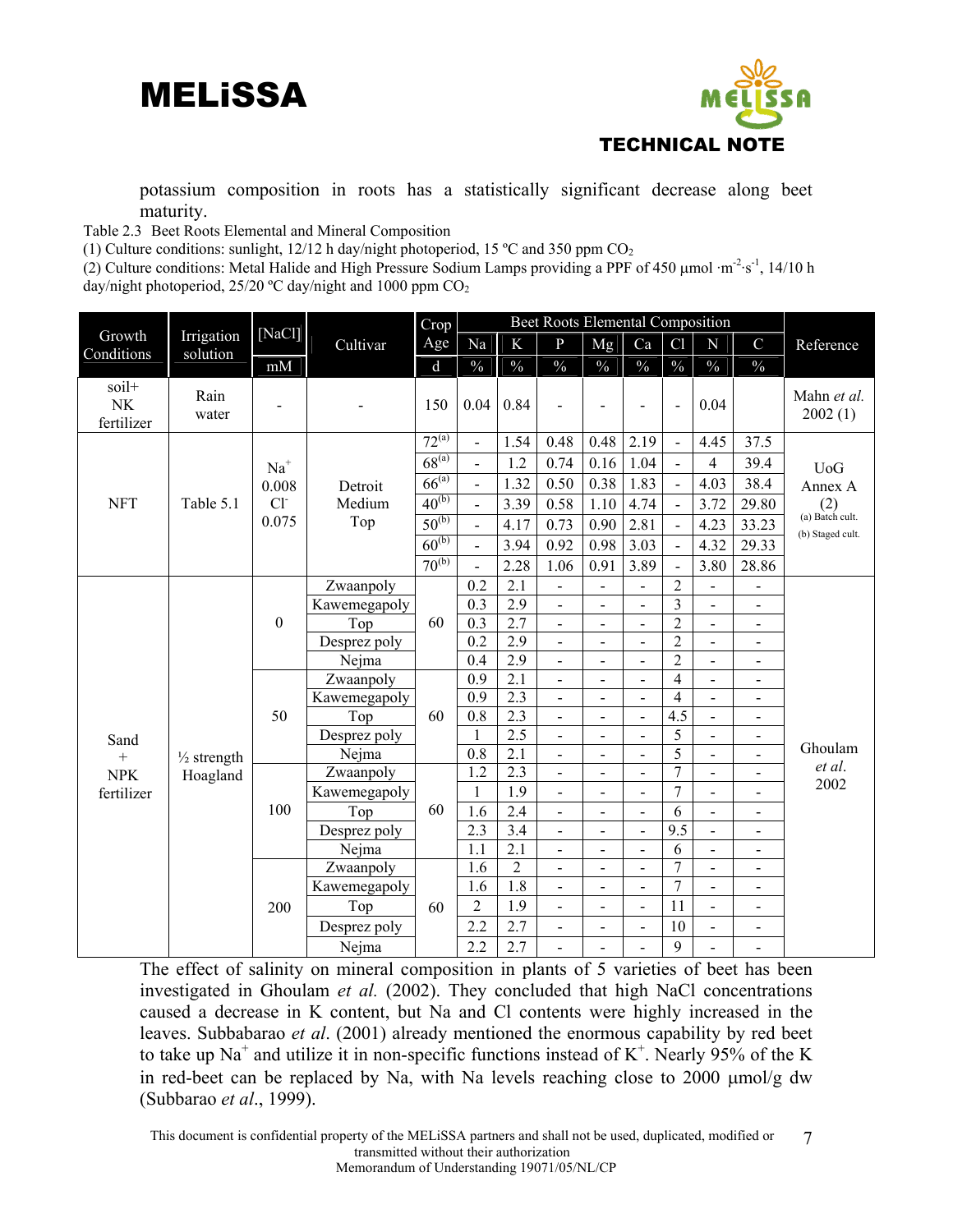

The effects in different cultivars shows a not significant effect by  $Na<sup>+</sup>$  but significant for  $K^+$  and Cl<sup>-</sup>. In addition to this, the effect of salt concentration on  $NO_3$ <sup>-</sup> content was not significant. Under salt stress, the tested varieties accumulated more inorganic ions in the leaves than in the roots (Ghoulam *et al.*, 2002). Therefore, salinity stress plays an important role in mineral composition of beets.

Comparing mineral content between morphological parts, a non uniform distribution of elements within beet is detected. Data reported by Mahn *et al.* (2002) show a considerable increase of K, Na and N content from the root to the upper stem. In contrast to this, nitrate content doesn't change markedly. Accordingly, Ghoulam *et al.* (2002) reports that beets without salinity stress have a higher K, Na and Cl content in leaves than in roots. Focusing the attention in mineral composition of different plant parts reported in UoG data, K and P content also increases from roots to leaves. However, Mg and Ca content in leaves and roots are similar but higher than hypocotyl.

#### **2.1.2. Macromolecular Composition**

The main bibliographic source found containing proximate (macromolecular) analysis of red beet was data obtained in UoG (Table 2.4), which reports similar values to the ones presented in USDA (2005).

In beet leaves the content of fat, protein, energy and moisture has no significant variation along plant growth, whereas ash composition increases and carbohydrates diminish along plant maturity. With regards to beet hypocotyl composition only fat, protein and carbohydrates are significantly affected by plant age.

Table 2.4Beet Macromolecular Composition

(1) Culture conditions: Metal Halide and High Pressure Sodium Lamps providing a PPF of 450  $\mu$ mol ·m<sup>-2</sup>·s<sup>-1</sup>, 14/10 h day/night photoperiod,  $25/20$  °C day/night and 1000 ppm  $CO<sub>2</sub>$ 

|                      |                        |                          | Crop                         | Beet Macromolecular Composition |               |               |               |                          |        |               |                                  |
|----------------------|------------------------|--------------------------|------------------------------|---------------------------------|---------------|---------------|---------------|--------------------------|--------|---------------|----------------------------------|
| Growth<br>Conditions | Irrigation<br>solution | Cultivar                 | Age                          | Protein                         | Fat           | Ash           | <b>CH</b>     | Fiber                    | Energy | Moisture      | Reference                        |
|                      |                        |                          | d                            | $\frac{0}{0}$                   | $\frac{0}{0}$ | $\frac{0}{0}$ | $\frac{0}{0}$ | $\frac{0}{0}$            | cal/g  | $\frac{0}{0}$ |                                  |
| Leaves               |                        |                          |                              |                                 |               |               |               |                          |        |               |                                  |
|                      |                        |                          | 40                           | 20.8                            | 1.4           | 11.52         | 56.3          | $\overline{\phantom{0}}$ | 3210   | 9.97          |                                  |
| <b>NFT</b>           | Table 5.1              | Detroit<br>Medium        | 50                           | 28.35                           | 1.1           | 18.97         | 40.8          | -                        | 2870   | 10.69         | U <sub>0</sub> G                 |
|                      |                        | Top                      | 60                           | 29.96                           | 1.1           | 22.96         | 35.7          |                          | 2730   | 10.31         | Annex $A(1)$                     |
|                      |                        |                          | 70                           | 28.12                           | 1.27          | 21.66         | 39.23         |                          | 2810   | 9.73          |                                  |
| <b>Hypocotyl</b>     |                        |                          |                              |                                 |               |               |               |                          |        |               |                                  |
| Soil                 |                        |                          | $\qquad \qquad \blacksquare$ | 12.96                           | 1.37          | 8.70          | 76.97         | 22.54                    | 3460   | Ξ.            | <b>USDA, 2005</b>                |
|                      |                        |                          | 40                           | 17.79                           | ٠             |               |               | -                        |        |               |                                  |
| <b>NFT</b>           | Table 5.1              | Detroit<br>Medium        | 50                           | 19.3                            | 0.5           | 8.37          | 59.7          | -                        | 3200   | 12.22         | U <sub>0</sub> G                 |
|                      |                        | Top                      | 60                           | 18.19                           | 0.3           | 7.99          | 61.1          | -                        | 3200   | 12.45         | Annex $A(1)$                     |
|                      |                        |                          | 70                           | 15.60                           | 0.23          | 7.51          | 65.17         | -                        | 3250   | 11.51         |                                  |
| Roots                |                        |                          |                              |                                 |               |               |               |                          |        |               |                                  |
| <b>NFT</b>           | Table 5.1              | Detroit<br>Medium<br>Top | 70                           | 20.43                           | 0.30          | 31.59         | 39.20         |                          | 2410   | 8.46          | U <sub>0</sub> G<br>Annex $A(1)$ |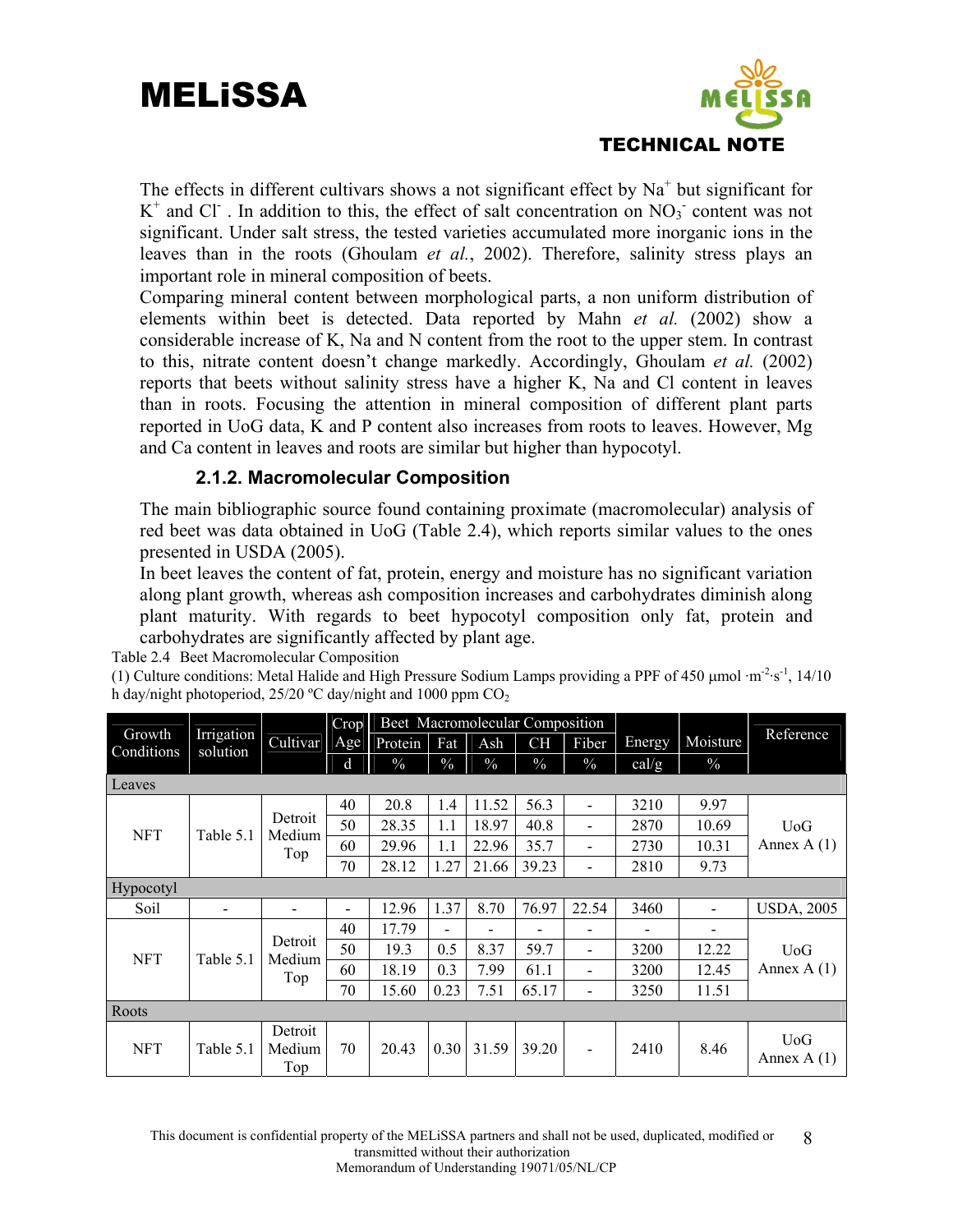

The nutrient composition of foods found in USDA nutrient database includes extensive and detailed information about mineral and proximate content in plants. The lipid, vitamin and amino acid composition of beet provided by USDA can be of interest for further studies, thus it was decided to be included in Table 2.5.

| Lipids                             | Units | Value<br>per 100 g dw | Amino Acids   | Units | Value<br>per $100$ g dw |
|------------------------------------|-------|-----------------------|---------------|-------|-------------------------|
| Fatty acids, total saturated       | g     | 0.22                  | Tryptophan    | g     | 0.15                    |
| 16:00                              | g     | 0.21                  | Threonine     | g     | 0.38                    |
| 18:00                              | g     | 0.01                  | Isoleucine    | g     | 0.39                    |
| Fatty acids, total monounsaturated | g     | 0.27                  | Leucine       | g     | 0.55                    |
| 18:1 undifferentiated              | g     | 0.27                  | Lysine        | g     | 0.47                    |
| Fatty acids, total polyunsaturated | g     | 0.49                  | Methionine    | g     | 0.14                    |
| 18:2 undifferentiated              | g     | 0.45                  | Cystine       | g     | 0.15                    |
| 18:3 undifferentiated              | g     | 0.04                  | Phenylalanine | g     | 0.37                    |
| Phytosterols                       | mg    | 0.20                  | Tyrosine      | g     | 0.31                    |
| Vitamins                           |       |                       | Valine        | g     | 0.45                    |
| Vitamin C, total ascorbic acid     | mg    | 3.95E-02              | Arginine      | g     | 0.34                    |
| Thiamin                            | mg    | 2.50E-04              | Histidine     | g     | 0.17                    |
| Riboflavin                         | mg    | 3.22E-04              | Alanine       | g     | 0.48                    |
| Niacin                             | mg    | 2.69E-03              | Aspartic acid | g     | 0.93                    |
| Pantothenic acid                   | mg    | 1.25E-03              | Glutamic acid | g     | 3.45                    |
| Vitamin B-6                        | mg    | 5.39E-04              | Glycine       | g     | 0.25                    |
| Folate, total                      | mcg   | 8.78E-04              | Proline       | g     | 0.34                    |
| Vitamin A, IU                      | IU    | 2.66E-04              | Serine        | g     | 0.48                    |
| Vitamin E (alpha-tocopherol)       | mg    | 3.22E-04              |               |       |                         |
| Vitamin K (phylloquinone)          | mcg   | 1.61E-06              |               |       |                         |

Table 2.5 Beet lipid, vitamin and amino acid composition (USDA, 2005)

#### **2.2. Lettuce**

#### **2.2.1.Elemental Composition**

The elemental composition (Na, K, P, Mg, Ca, N, C, Mo, An, B, Mn, Fe, Cu) of lettuce is shown in Table 2.6 for each morphological part and under different growing conditions. The K, P, Mg and Ca content of lettuce leaves grown using hydroponics were increased compared to the field and were decreased for Zn, B, Mn, Fe and Cu (McKeehen, 1994). Analyzing the effect of  $CO<sub>2</sub>$ , the composition of K, P, Mg, Ca and N has lower values at the highest  $CO<sub>2</sub>$  level (10000ppm). Therefore,  $CO<sub>2</sub>$  level is a factor to be considered as a environmental condition influencing elemental condition.

In order to consider the change in composition along plant growth, staggered cultures performed in UoG provide highly valued information. However in one of the cultures most of the elements content has a statistically significant dependency on age, some discrepancies exist with the other replication due to significant differences between replication (Annex A). Hence, at least a third replication should be of high interest to study more in detail the composition changes along plant maturity.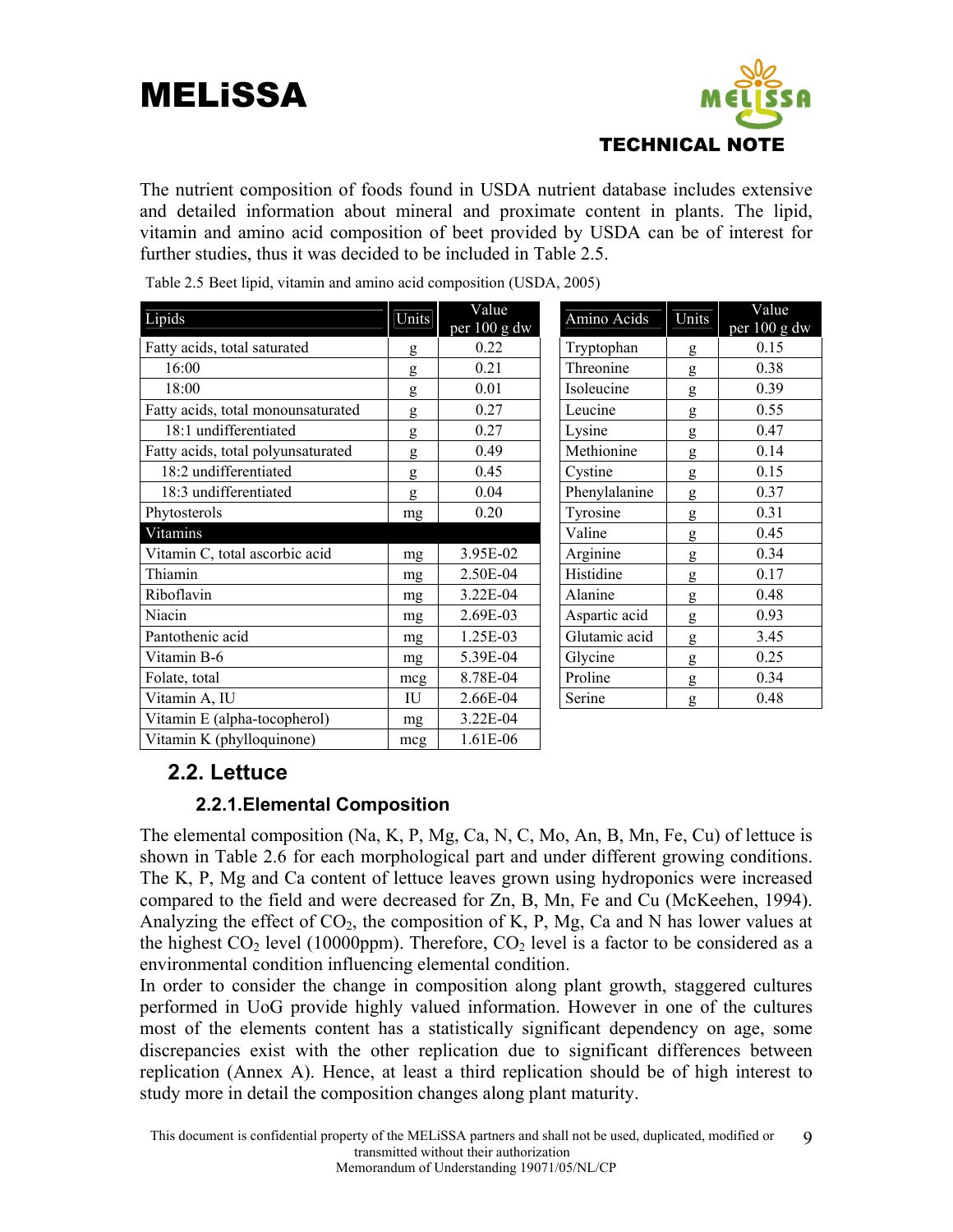# Table 2.6 Lettuce Elemental and Mineral Composition. Table 2.6 Lettuce Elemental and Mineral Composition.

(1) Culture conditions: Field Purdue University, sunlight, 12/12 h day/night photoperiod. (1) Culture conditions: Field Purdue University, sunlight, 12/12 h day/night photoperiod.<br>(1) Culture conditions: Field Purdue University, sunlight, 12/12 h day/night photoperiod.

(2) Data obtained by Wheeler. Culture conditions: daylight and fluorescent lamps providing a PPF of 325 µmol ·m<sup>-2</sup>·s<sup>1</sup>, 18/4 h day/night photoperiod, 23 °C, relative humidity 65%, using a modified 1/2 Hoagland nutrient (2) Data obtained by Wheeler. Culture conditions: daylight and fluorescent lamps providing a PPF of 325 μmol ·m-2·s-1, 18/4 h day/night photoperiod, 23 ºC, relative humidity 65%, using a modified 1/2 Hoagland nutrient solution.

(3) Culture conditions: Metal Halide and High Pressure Sodium Lamps providing a PPF of 450 µmol ·m<sup>-2</sup>·s<sup>-1</sup>, 14/10 h day/night photoperiod, 25/20 °C day/night, plant<br>density 24 plant/m<sup>2</sup>, using nutrient solution shown i (3) Culture conditions: Metal Halide and High Pressure Sodium Lamps providing a PPF of 450 μmol ·m-2·s-1, 14/10 h day/night photoperiod, 25/20 ºC day/night, plant density 24 plant/m<sup>2</sup>, using nutrient solution shown in Table 5.1.

|                      | uvilisity 47 pianu is namig nu ishi sonu on |                           |                | $2110$ will in Table 2.1. |            |            |                     |                   |                |                | Lettuce Elemenal Composition |                |                |            |            |                |                          |
|----------------------|---------------------------------------------|---------------------------|----------------|---------------------------|------------|------------|---------------------|-------------------|----------------|----------------|------------------------------|----------------|----------------|------------|------------|----------------|--------------------------|
| Conditions<br>Growth | Cultivar                                    | CO <sub>2</sub><br>levels | Crop<br>Age    | Na                        | Χ          | P          | Мg                  | Ca                | N              |                | Mо                           | Zn             | Β              | Мn         | Fe         | Cu             | Reference                |
|                      |                                             | ppm                       | P              | $\delta_0$                | $\sqrt{6}$ | $\delta/6$ | R                   | $\delta_{\rm V0}$ | $\frac{6}{6}$  | $\delta/6$     | $\delta_0$                   | $\delta/6$     | $\frac{5}{6}$  | $\sqrt{6}$ | $\sqrt{6}$ | $\delta/6$     |                          |
| Leaves               |                                             |                           |                |                           |            |            |                     |                   |                |                |                              |                |                |            |            |                |                          |
| Field                | $\blacksquare$                              | 350                       | í.             | 0.57                      | 3.94       | 0.59       | $0.26$ 0.73         |                   | $\blacksquare$ | $\blacksquare$ | J.                           | 4.0E-03        | $\blacksquare$ | 1.0E-02    | $2.0E-02$  | $1.0E-03$      | <b>USDA.2005</b>         |
| Field                | ı                                           | 350                       | $\blacksquare$ | 0.0446                    | 1.31       | 0.12       | ï                   | 0.34              | $\blacksquare$ | $\blacksquare$ | ı                            | ı              | ٠              | ı          | $6.9E-03$  | ı              | Merril, 1975<br>Watt and |
| $S$ oil+<br>NPK      | Waldmann's<br>Green                         | ï                         | 51             | 0.008                     | 3.12       | 0.31       | 0.18                | 0.63              | 3.088          | J.             | J.                           | 5.0E-03        | $2.0E-03$      | $2.0E-02$  | $1.4E-01$  | 1.3E-03        | McKeehen, 1994           |
|                      |                                             | 400                       |                | $\circ$                   | 8.27       | 0.68       | 0.23                | 0.72              | 4.72           | f,             | 1.0E-04                      | 3.2E-03        | 1.4E-03        | 1.3E-02    | $6.4E-03$  | 4.0E-04        |                          |
| İΕ                   | Waldmann's                                  | 1000                      | 25             | $\circ$                   | 8.21       | 0.62       | 0.20   0.63         |                   | 4.464          | $\mathbf{r}$   | 1.0E-04                      | 2.4E-03        | 1.5E-03        | 6.1E-03    | 5.2E-03    | 4.0E-04        | McKeehen, 1994           |
|                      | Green                                       | 5000                      |                | 0                         |            | 8.48 0.63  |                     | 0.22   0.70       | 4.768          | $\blacksquare$ | 1.0E-04                      | 2.7E-03        | $1.5E-03$      | 9.3E-03    | 5.3E-03    | 4.0E-04        | $\odot$                  |
|                      |                                             | 10000                     |                | $\circ$                   | 7.02       | 0.54       | 0.22                | 0.67              | 4.144          | $\mathbf{I}$   | 1.0E-04                      | $2.0E-03$      | $1.6E-03$      | 3.9E-03    | 5.5E-03    | 3.0E-04        |                          |
|                      |                                             |                           | 53             |                           | 5.85       | 0.95       | 0.16                | 0.94              | 4.83           | 38.1           | I,                           |                |                |            |            | ı              |                          |
|                      |                                             | 1000                      | 57             | $\blacksquare$            |            |            | 5.29 0.70 0.14 0.61 |                   | 3.89           | 39.4           | ı                            | ı              | ı              | ı          | ı          | ı              |                          |
|                      |                                             |                           | $\mathcal{Z}$  |                           | 6.02       | 0.84       | 0.15                | 0.70              | 4.67           | 38.03          | ı                            | ı              | ı              | ı          | ı          | ı              |                          |
|                      |                                             |                           | $30\,$         |                           | 2.93       | 0.42       | 0.18                | 0.64              | 3.63           | 42.03          |                              |                |                |            |            | f,             |                          |
| EH                   | Grand<br>Rapids                             | 1000                      | $\overline{4}$ | $\blacksquare$            | 4.74       | 0.63       | 0.27                | 0.82              | 5.02           | 40.17          | J.                           | J.             | J.             | J.         | J.         | $\blacksquare$ | UoG<br>Amex A            |
|                      |                                             |                           | $50\,$         | J.                        | 4.74       | 0.87       | 0.29                | 0.77              | 5.25           | 39.43          | J.                           | J.             | J.             | ٠          | ٠          | ٠              | $\odot$                  |
|                      |                                             |                           | $30\,$         |                           | 7.84       | 0.77       | 0.29                | 30                | 5.40           | 41.10          |                              |                | ı              | r          | r          | ı              |                          |
|                      |                                             | 1000                      | $\Theta$       | ٠                         | 7.71       | 0.94       | 0.30                | 1.13              | 5.32           | 40.07          | ı,                           | I,             | I,             | I,         | I,         | ×,             |                          |
|                      |                                             |                           | $\mathcal{S}$  | ı                         | 8.04       | 1.16       | 0.32                | 1.09              | 5.65           | 37.80          | ٠                            | J.             | J.             | J.         | ٠          | $\blacksquare$ |                          |
| Roots                |                                             |                           |                |                           |            |            |                     |                   |                |                |                              |                |                |            |            |                |                          |
|                      |                                             |                           | 53             | ı                         | 27         | 121        | 0.21                | 1.72              | 3.82           | 35             | ı                            | ı              | ı              | ı          | ı          | ı              |                          |
|                      |                                             | 1000                      | 57             |                           | 1.74       | 1.58       | 0.12                | 1.35              | 4.00           | 35.1           |                              |                |                |            |            | I,             |                          |
|                      |                                             |                           | $\mathcal{Z}$  |                           | 1.99       | 32         | 0.18                | $\overline{3}$    | 3.80           | 37.3           | ı                            |                |                |            |            | ı              |                          |
|                      |                                             |                           | $30\,$         | ı,                        | 3.16       | 0.68       | 0.26                | 1.31              | 5.26           | 37.80          | ı,                           | I,             | I,             | I,         | I,         | $\blacksquare$ |                          |
| EH                   | Grand<br>Rapids                             | 1000                      | $\overline{4}$ | $\blacksquare$            | 3.12       | 0.89       | 0.28                | 1.59              | 5.62           | 37.87          | $\blacksquare$               | I,             | I,             | I,         | I,         | ×,             | UoG<br>Amex A            |
|                      |                                             |                           | 50             | I,                        | 2.54       | 1.09       | 0.40                | 1.56              | 4.48           | 34.18          | I,                           | $\blacksquare$ | I,             | ı          | I,         | ×,             | $\odot$                  |
|                      |                                             |                           | $30\,$         |                           | 5.09       | 0.93       | 0.75                | 2.70              | 4.25           | 32.30          | ı                            | ı              | ı              | ï          | ï          | ı              |                          |
|                      |                                             | 1000                      | $\overline{4}$ |                           | 6.23       |            | $1.16$ 0.70 2.48    |                   | 4.60           | 30.10          | J.                           | J,             | J,             | J,         | J.         | $\blacksquare$ |                          |
|                      |                                             |                           | $50\,$         | ı.                        | 7.48       |            | $1.46$ 0.56 2.53    |                   | 4.59           | 32.50          | ı.                           | ı              | ı.             | ı          | ı.         | ĭ.             |                          |

This document is confidential property of the MELiSSA partners and shall not be used, duplicated, modified or transmitted without their authorization 10

#### Memorandum of Understanding 19071/05/NL/CP

## MELiSSA

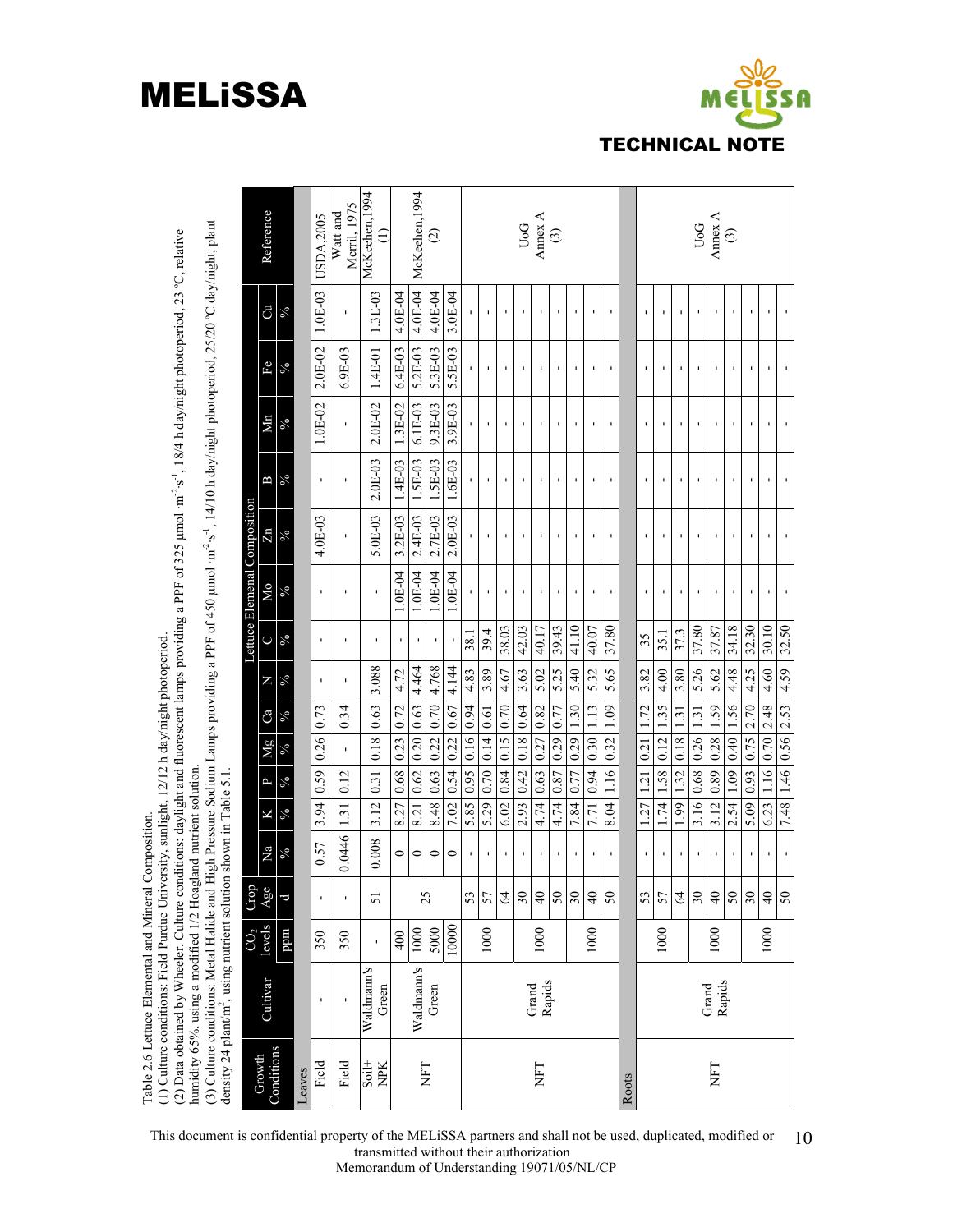

A study of Na, K, and Ca composition of lettuce under salinity stress was carried out by Bie *et al.* (2003). The study reports that increasing salinity levels, values of leaf area, dry weight, photosynthetic rate and stomatal conductance diminished. Moreover, using Na<sub>2</sub>SO<sub>4</sub>, the content of K and Ca decreased, whereas Na content increased (Table 2.7). In comparison to this, under  $NaHCO<sub>3</sub>$  stress the K content decreased and Na content increased. They mentioned that the rapid uptake of Na and the decrease in K content, leading to a decrease in K/Na ratio, would have influenced the K/Na selectivity in the root system and disrupted the regular osmotic adjustment resulting in osmotic stress (Bie *et al*., 2003).

Table 2.7 Lettuce Elemental and Mineral Composition under salt stress (Bie *et al*., 2003). Culture conditions: butterhead cultivars ( 'P' Sumitomo Chemistry, and 'L-2', Mikado Seed) growth using the hydroponics technique of Deep Water Culture under PPF of 1150 μmol ·m<sup>-2</sup>·s<sup>-1</sup>. Crop age at harvest is 39 days for sulphates cultures and 34 days for carbonates cultures.

| Na <sub>2</sub> SO <sub>4</sub> |              | CO <sub>2</sub>                            |               | Mineral Composition |               | NaHCO <sub>3</sub> |              |               | Mineral Composition |               |
|---------------------------------|--------------|--------------------------------------------|---------------|---------------------|---------------|--------------------|--------------|---------------|---------------------|---------------|
|                                 | Cultivar     | uptake                                     | Na            | K                   | Ca            |                    | Cultivar     | Na            | K                   | Ca            |
| mM                              |              | $\mu$ mol·m <sup>-2</sup> ·s <sup>-1</sup> | $\frac{0}{0}$ | $\%$                | $\frac{0}{0}$ | mM                 |              | $\frac{0}{0}$ | $\%$                | $\frac{0}{0}$ |
| Leaves                          |              |                                            |               |                     |               | Leaves             |              |               |                     |               |
| $\boldsymbol{0}$                | P            | 8.6                                        | 0.23          | 14.976              | 1.12          | $\boldsymbol{0}$   | P            | 0.276         | 16.419              | 1.04          |
|                                 | $L-2$        | 9.3                                        | 0.299         | 13.845              | 0.88          |                    | $L-2$        | 0.23          | 15.912              | 1.24          |
| 20                              | $\mathbf{P}$ | 8.5                                        | 1.449         | 11.544              | 0.56          | 2.5                | $\mathbf{P}$ | 0.506         | 14.742              | 1.04          |
|                                 | $L-2$        | 8.8                                        | 2.714         | 10.686              | 0.56          |                    | $L-2$        | 0.529         | 15.951              | 1             |
| 40                              | $\mathbf{P}$ | 8.4                                        | 2.208         | 9.048               | 0.44          | 5                  | P            | 0.828         | 14.898              | 1.04          |
|                                 | $L-2$        | 8.4                                        | 3.358         | 9.36                | 0.44          |                    | $L-2$        | 0.805         | 14.391              | 0.96          |
| 60                              | $\mathbf{P}$ | 7.7                                        | 2.76          | 8.229               | 0.4           | 7.5                | P            | 1.081         | 14.898              |               |
|                                 | $L-2$        | 7.9                                        | 4.071         | 8.229               | 0.4           |                    | $L-2$        | 1.035         | 13.455              | 0.92          |
| Roots                           |              |                                            |               |                     |               | Roots              |              |               |                     |               |
| $\boldsymbol{0}$                | $\mathbf{P}$ | 8.6                                        | 0.276         | 11.778              | 0.92          | $\boldsymbol{0}$   | $\mathbf{P}$ | 0.253         | 12.09               | 1.32          |
|                                 | $L-2$        | 9.3                                        | 0.322         | 10.998              | 0.68          |                    | $L-2$        | 0.23          | 11.466              | 0.96          |
| 20                              | $\mathbf{P}$ | 8.5                                        | 2.507         | 10.647              | 0.44          | 2.5                | P            | 0.391         | 11.973              | 1.88          |
|                                 | $L-2$        | 8.8                                        | 1.265         | 9.75                | 0.48          |                    | $L-2$        | 0.391         | 11.037              | 1.8           |
| 40                              | $\mathbf{P}$ | 8.4                                        | 3.519         | 9.126               | 0.36          | 5                  | P            | 0.483         | 12.909              | 1.12          |
|                                 | $L-2$        | 8.4                                        | 2.139         | 8.385               | 0.4           |                    | $L-2$        | 0.529         | 11.505              | 1.12          |
| 60                              | $\mathbf{P}$ | 7.7                                        | 3.887         | 8.463               | 0.36          |                    | P            | 0.598         | 11.466              | 1.36          |
|                                 | $L-2$        | 7.9                                        | 2.668         | 7.761               | 0.36          | 7.5                | $L-2$        | 0.713         | 10.998              | 1.2           |

#### **2.2.2.Macromolecular Composition**

The macromolecular composition of lettuce under different culture conditions is present in Table 2.8. Although most of the data correspond to protein, fat, ash, carbohydrate, energy and moisture content, some data related to the total fiber, acid detergent fiber (ADF), neutral detergent fiber (NDF) and lignin has also been found.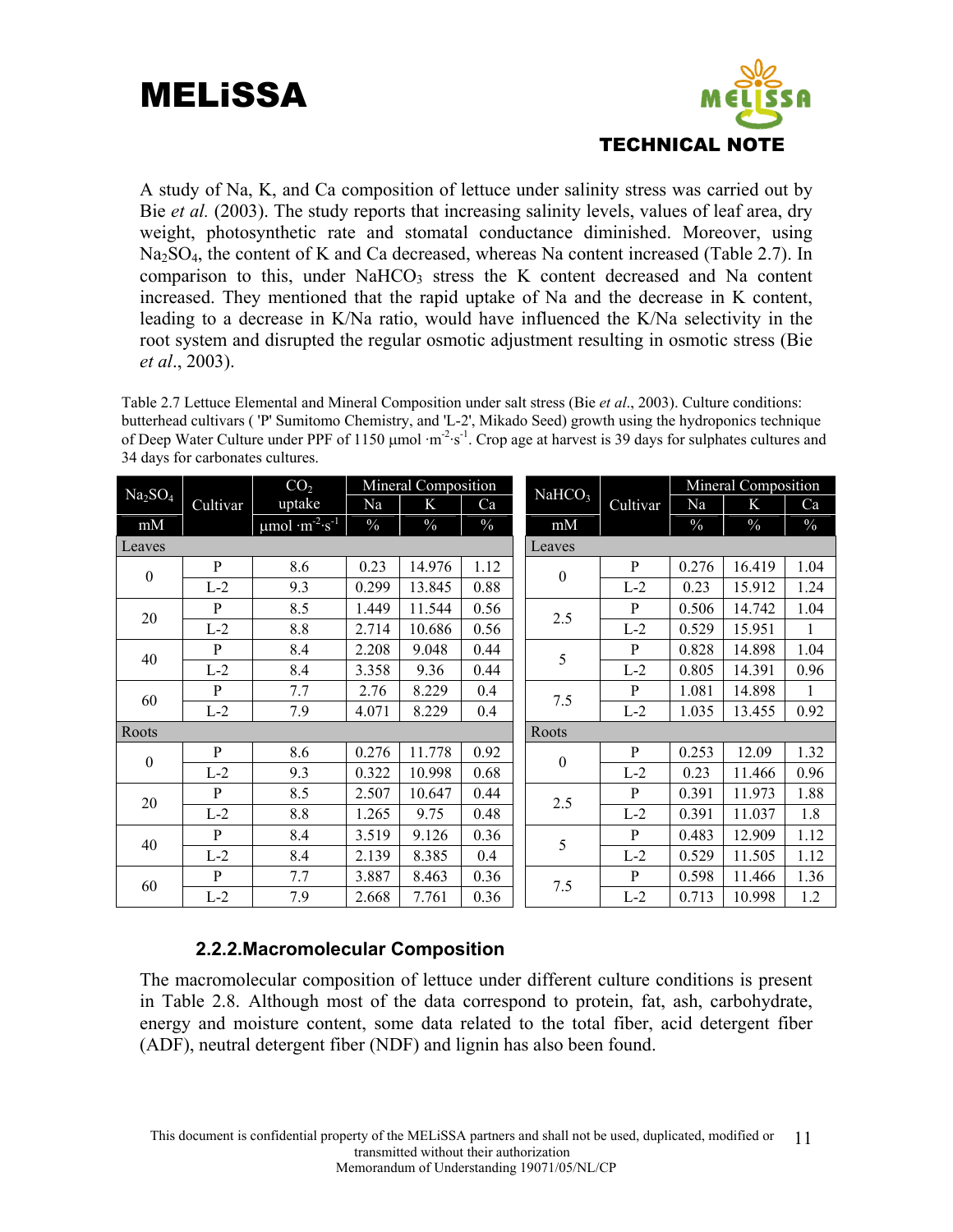## Table 2.8 Lettuce Proximate Composition Table 2.8 Lettuce Proximate Composition

(1) Culture conditions: Field Purdue University, sunlight, 12/12 h day/night photoperiod. (1) Culture conditions: Field Purdue University, sunlight, 12/12 h day/night photoperiod

(2) Data obtained by Wheeler, R.M. in Growth Chamber located at Kennedy Space Center. Culture conditions: daylight and fluorescent lamps μmol ·m-2·s-1, 18/4 h day/night photoperiod, 23 ºC, relative humidity 65%, using a modified 1/2 Hoagland nutrient (2) Data obtained by Wheeler, R.M. in Growth Chamber located at Kennedy Space Center. Culture conditions: daylight and fluorescent lamps providing a PPF of 325 µmol ·m<sup>2</sup>·s<sup>-1</sup>, 18/4 h day/night photoperiod, 23 °C, relative humidity 65%, using a modified 1/2 Hoagland nutrient providing a PPF of 325 solution. solution.

 $\mu$ mol · $m^2 \cdot s^{-1}$ , 16/8 h day/night photoperiod, 23 ºC, relative humidity 75%, plant density 19.2 plant/m2, using a modified 1/2 Hoagland nutrient solution, biomass between 5.8-7.7  $\mu$ mol ·m<sup>-2</sup>·s<sup>-1</sup>, 14/10 h day/night photoperiod, 25/20 (3) Culture conditions: Metal Halide and High Pressure Sodium Lamps providing a PPF between 280-336  $\mu$ mol  $m^2 \cdot s^1$ , 16/8 h day/night photoperiod, 23 °C, relative humidity 75%, plant density 19.2 plant/m<sup>2</sup>, using a mo g dw/plant and Edible yield between 5.4 and 7.1 g dw/(m<sup>2</sup> d). Energy calculated by assigning 4 kcal/g CH, 4 kcal/g protein and 9 kcal/g fat.<br>(4) Culture conditions: Metal Halide and High Pressure Sodium Lamps providing a g dw/plant and Edible yield between 5.4 and 7.1 g dw/(m2 d). Energy calculated by assigning 4 kcal/g CH, 4 kcal/g protein and 9 kcal/g fat. (3) Culture conditions: Metal Halide and High Pressure Sodium Lamps providing a PPF between 280-336 (4) Culture conditions: Metal Halide and High Pressure Sodium Lamps providing a PPF of 450 ºC day/night, plant density 24 plant/m2, using nutrient solution shown in Table 5.1.

|                        | ay mping panit action | - Prance , and a man |                 |                 |                |             |            |                       |                |                |                |        |                |                                  |
|------------------------|-----------------------|----------------------|-----------------|-----------------|----------------|-------------|------------|-----------------------|----------------|----------------|----------------|--------|----------------|----------------------------------|
|                        |                       | $\mathrm{CO}_2$      | Crop            |                 |                |             |            | Proximate composition |                |                |                |        |                |                                  |
| Condition<br>Growth    | Cultivar              | levels               | Age             | Protein         | Fat            | Ash         | <b>CH</b>  | Fiber                 | <b>ADF</b>     | <b>NDF</b>     | Lignin         | Energy | Moisture       | Reference                        |
|                        |                       | ppm                  | b               | $\frac{6}{6}$   | $\sqrt{6}$     | $\sqrt{6}$  | $\sqrt{6}$ | $\sqrt{6}$            | $\phi'_{0}$    | $\frac{6}{6}$  | $\frac{6}{6}$  | cal/g  | $\sqrt{6}$     |                                  |
| Leaves                 |                       |                      |                 |                 |                |             |            |                       |                |                |                |        |                |                                  |
| Field                  | ı                     | 350                  | ı               | 27.59           | 3.04           | 12.58       | 56.59      | 26.37                 | ı              | ı              | $\blacksquare$ | 3043   | $\blacksquare$ | <b>JSDA.2005</b>                 |
| Field                  | ı                     | 350                  | ٠               | 21.7            | Ю              | 15          | 58.3       | 1                     | ×,             | ı              | ٠              | ı      | <b>I</b>       | Merril, 1975<br>Watt and         |
| $S$ oil+<br><b>NPK</b> | Waldmann's<br>Green   | ı                    | 51              | 17.7            | 4.2            | 15.6        | 62.5       | ı                     | f,             |                | f,             | 3905   | f,             | McKeehen,<br>1994(1)             |
|                        |                       | 400                  |                 | $\overline{24}$ | 3.6            | 18.4        | 54         | J.                    | $\blacksquare$ |                |                | 3798   | $\blacksquare$ |                                  |
| <b>NFT</b>             | Waldmann's            | 1000                 | 25              | 21.8            | 3.2            | 16.9        | 58.1       | ı                     | $\blacksquare$ | ı              | $\blacksquare$ | 3690   | $\blacksquare$ | McKeehen,                        |
|                        | Green                 | 5000                 |                 | 22              | 3.5            | 17.6        | 56.9       | ı.                    | f,             | f,             | I.             | 3698   |                | 1994(2)                          |
|                        |                       | 10000                |                 | 197             | 2.6            | 15.3        | 62.4       | ı                     | f,             | I.             |                | 3711   |                |                                  |
|                        |                       |                      |                 | 24.6            | 8.2            | 22.4        | 33.6       | Ξ                     | $\mathbf{I}$   |                |                | 3070   | ı              |                                  |
| <b>NFT</b>             | Waldmann's            | 1000                 | 28              | 30.2            | $\frac{1}{4}$  | 22          | 32.7       | Ξ                     | $\blacksquare$ |                |                | 2880   |                | Wheeler,                         |
|                        | Green                 |                      |                 | 27.2            | 4.5            | 21.8        | 37         | 9.4                   | $\blacksquare$ | $\blacksquare$ | ı              | 2970   | $\mathbf{I}$   | 1995(3)                          |
|                        |                       |                      |                 | 27.8            | $\frac{6}{11}$ | 21.1        | 39.8       | 9.7                   | ı              | Ĭ.             | I.             | 2850   | $\mathbf{I}$   |                                  |
|                        |                       |                      | 30              | 22.58           | 2.00           | 6.88        | 58.00      | $\blacksquare$        | I.             | f,             |                | 3400   | 10.59          |                                  |
|                        |                       | 1000                 | $\frac{1}{4}$   | 30.35           | 2.10           | 10.84       | 45.50      | ı                     |                |                |                | 3220   | 11.22          |                                  |
| <b>THN</b>             | Grand                 |                      | 50              | 31.58           | 1.92           | 11.28       | 44.12      | $\blacksquare$        |                |                |                | 3200   | 11.13          | UoG<br>Annex A                   |
|                        | Rapids                |                      | 30              | 32.68           | 1.70           | 16.30       | 41.80      | ı                     |                |                |                | 3130   | 7.51           | $\bigoplus$                      |
|                        |                       | 1000                 | $\overline{40}$ | 32.14           | 2.33           | 16.83       | 40.30      | I.                    | 20.35          | 21.05          | 4.10           | 3107   | 8.39           |                                  |
|                        |                       |                      | 50              | 33.94           | 2.27           | 18.56       | 36.87      | $\blacksquare$        | 20.73          | 22.90          | 5.10           | 3033   | 8.37           |                                  |
| Roots                  |                       |                      |                 |                 |                |             |            |                       |                |                |                |        |                |                                  |
|                        |                       |                      | $50\,$          | 26.58           | 0.97           | 22.88 42.10 |            | J.                    | $\blacksquare$ | f,             |                | 2837   | 7.46           |                                  |
| ET                     | Rapids<br>Grand       | 1000                 | $\frac{1}{4}$   | 29.76           | 1.20           | 30.70 32.30 |            | $\blacksquare$        |                |                |                | 2590   | 6.03           | Annex $A(4)$<br>U <sub>o</sub> G |
|                        |                       |                      | 50              | 28.50           | 1.20           | 28.10 36.20 |            |                       | 26.60          | 43.70          | 10.50          | 2690   | 6.06           |                                  |

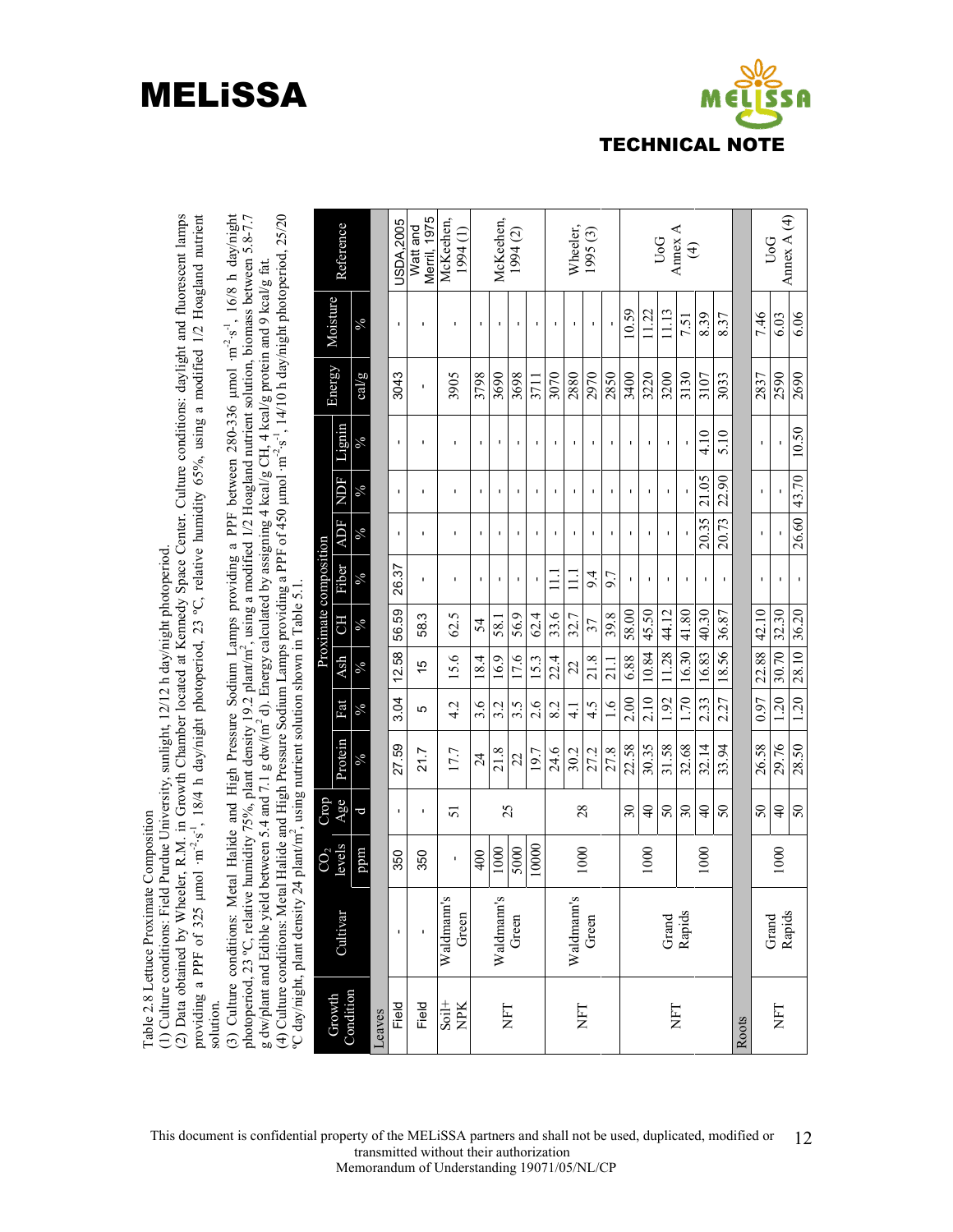

In comparison with field grown plants, lettuce leaves have higher protein and ash levels. In hydroponics cultures, nutrients are available in higher levels than in soil. Wheeler *et al*. (2005) suggest that this fact may have leaded to a luxuriant uptake of some nutrients (particularly K and N), which might increase ash and protein levels in plant tissue. Accordingly, Davis *et al.* (1988) found enhanced leaf protein content (27-36%) compared to the field caused by all N nutrition treatments applied under controlled environments. Moreover and increase in nitrogen leads to a better yield per unit area, but also an increase in non protein N, such as nitrate (Aldrich, 1980).

Carbohydrates have lower values in lettuce if grown using hydroponics than cultivated in field. Under a  $CO<sub>2</sub>$  enriched atmosphere higher lettuce yield is obtained (Knecht and  $O'$ Leary, 1983; Knight and Mitchell, 1988). High  $CO<sub>2</sub>$  concentrations produce not only a lower protein and fat content, but also a decrease in the nitrate accumulation in lettuce. Due to this fact,  $CO<sub>2</sub>$  levels is attempted to be an interesting strategy for controlling nitrate accumulation in tissue other than diminishing nitrate composition in solution (McKeehen, 1994).

In Table 2.9 lipid, vitamin and amino acid composition of lettuce is shown.

| Lipids                             | Units | Value<br>per 100 g dw | Amino Acids   | Units     | Value<br>per 100 g dw |
|------------------------------------|-------|-----------------------|---------------|-----------|-----------------------|
| Fatty acids, total saturated       | g     | 0.406                 | Tryptophan    | g         | 0.18                  |
| 16:00                              | g     | 0.365                 | Threonine     | g         | 1.20                  |
| 18:00                              | g     | 0.041                 | Isoleucine    | g         | 1.70                  |
| Fatty acids, total monounsaturated | g     | 0.122                 | Leucine       | g         | 1.60                  |
| 16:1 undifferentiated              | g     | 0.041                 | Lysine        | g         | 1.70                  |
| 18:1 undifferentiated              | g     | 0.101                 | Methionine    | g         | 0.32                  |
| Fatty acids, total polyunsaturated | g     | 1.663                 | Cystine       | g         | 0.32                  |
| 18:2 undifferentiated              | g     | 0.487                 | Phenylalanine | g         | 1.12                  |
| 18:3 undifferentiated              | g     | 1.176                 | Tyrosine      | g         | 0.65                  |
| Phytosterols                       | mg    | 0.771                 | Valine        | g         | 1.42                  |
| <b>Vitamins</b>                    |       |                       | Arginine      | g         | 1.44                  |
| Vitamin C, total ascorbic acid     | mg    | 3.65E-01              | Histidine     | g         | 0.45                  |
| Thiamin                            | mg    | 1.42E-03              | Alanine       | g         | 1.14                  |
| Riboflavin                         | mg    | 1.62E-03              | Aspartic acid | g         | 2.88                  |
| Niacin                             | mg    | 7.61E-03              | Glutamic acid | g         | 3.69                  |
| Pantothenic acid                   | mg    | 2.72E-03              | Glycine       | ${\sf g}$ | 1.16                  |
| Vitamin B-6                        | mg    | 1.83E-03              | Proline       | g         | 0.97                  |
| Folate, total                      | mcg   | 7.71E-04              | Serine        | g         | 0.79                  |
| Vitamin A, IU                      | IU    | 1.50E-01              |               |           |                       |
| Vitamin A, RAE                     | mcg   | 7.51E-03              |               |           |                       |
| Vitamin E (alpha-tocopherol)       | mg    | 5.88E-03              |               |           |                       |
| Tocopherol, gamma                  | mg    | 7.51E-03              |               |           |                       |
| Tocopherol, delta                  | mg    | 2.03E-04              |               |           |                       |
| Vitamin K (phylloquinone)          | mcg   | 3.52E-03              |               |           |                       |

Table 2.9 Lettuce lipid, vitamin and amino acid composition (USDA, 2005)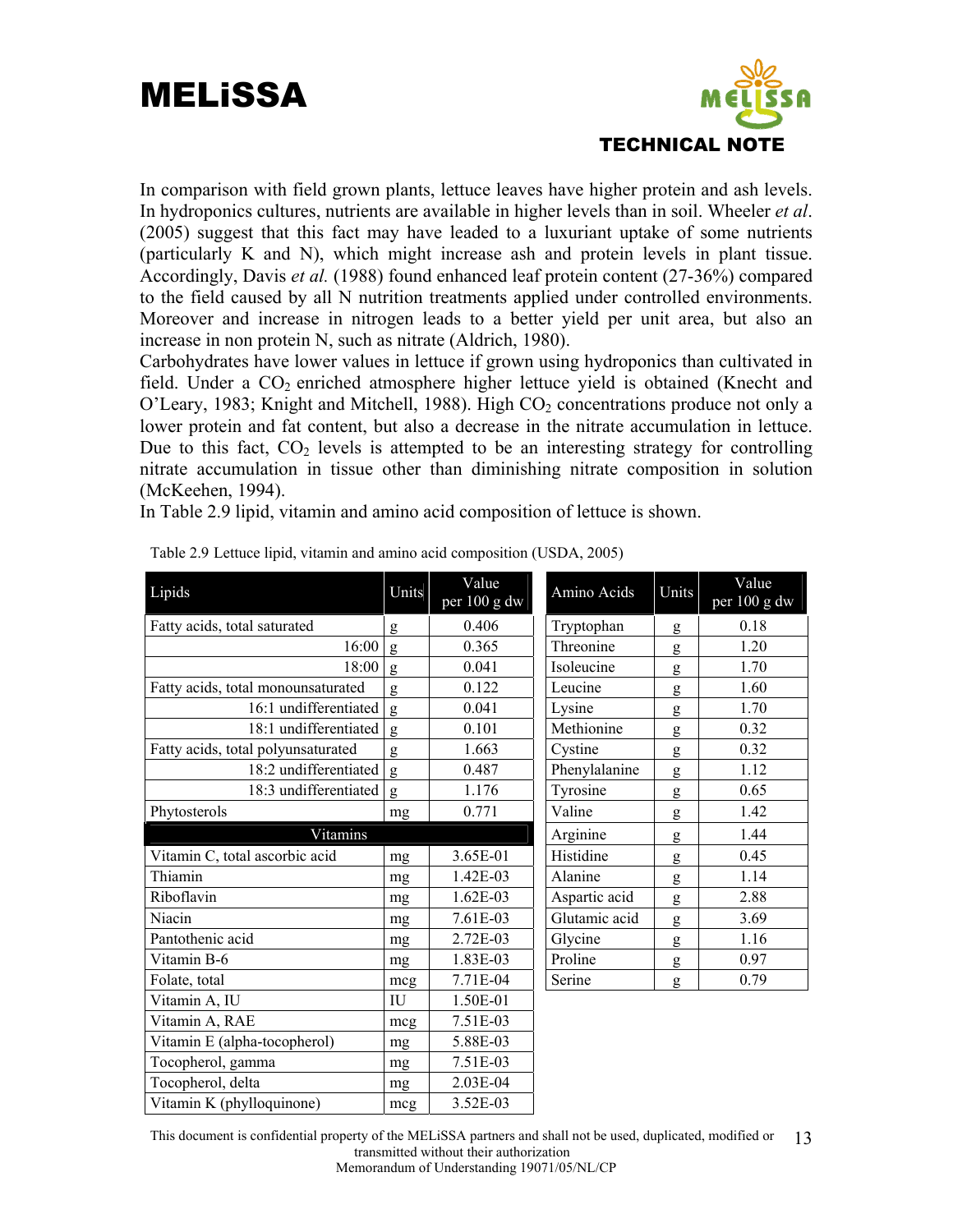

#### **2.3. Wheat**

Wheat growth rate increases in direct proportion to increase in PPF (Salisbury *et al.,* 1987). Wheat yields were increased a  $25\%$  by elevating  $CO<sub>2</sub>$  from 350 to 700 ppm (Bugbee and Salisbury, 1985).

Smart *et al.* (1998) examined the hypothesis that elevated  $CO<sub>2</sub>$  concentrations would increase nitrate absorption. The cultivar "Veery-10" were grown hydroponically (NFT), with HPS lamps providing 1000  $\mu$ mol/(m<sup>2</sup> ·s), under a photoperiod of 18/6 day/night and with a high plant density  $(1780 \text{ plants/m}^2)$  under two levels of  $CO<sub>2</sub>$  (360 and 1000 ppm) and two different nitrate concentration in the nutrient solution (100 and 1000 mmol/m<sup>3</sup>). The productivities obtained were higher when nitrate and/or  $CO<sub>2</sub>$  had elevated values, ranging 43 g dw/(m<sup>2</sup> d) for grain and 6-8 g dw/(m<sup>2</sup> d) for roots. Evapotranspiration rates were 4.82 L  $H_2O/(m^2d)$  at 360 ppm  $CO_2$  and 3.26 at 1000 ppm  $CO_2$ . They concluded that under high  $CO<sub>2</sub>$  levels (1000 ppm), wheat presents higher nitrate consumption, but most of this increase did not lead to higher nitrogen content in plant tissue.

André *et al*.(1989) performed a wheat culture in controlled environment chambers under high CO<sub>2</sub> concentration (800 ppm) with and irradiance of 800  $\mu$ mol/(m<sup>2</sup> ·s), photoperiod of  $14/10$  and plant density of 80 plants/m<sup>2</sup>. The evapotranspiration was found to decrease a 20% under high  $CO_2$  values, form 6 to 4.62 L  $H_2O/(m^2d)$ . Nutrient uptake was slightly higher at elevated CO<sub>2</sub> levels, with the following averages (expressed in mmol/ $(m^2d)$ ): 60  $\overline{NO_3}$ , 12 K, 6  $\overline{NH_4}^+$  and  $\overline{HPO_4}^{2-}$ .

#### **2.3.1.Elemental Composition**

Mineral composition reported in Table 2.10 include Na, K, P, Mg, Ca, N, Mo, Zn, B, Mn, Fe, and Cu content for each wheat part (grain, chaff, straw and roots).

McKeehen (1994) concluded that grain Zn and Fe were decreased in controlled environments compared to the field, whereas other elements in the grain maintained similar values. In addition to this, the controlled environment straw had higher contents of K, P, Ca and Cu compared to field straw.

#### **2.3.2.Macromolecular Composition**

Proximate composition for each beet part is presented in the following tables. First, Table 2.11 shows protein, fat, ash, carbohydrate, fiber and energy content for wheat grown in field and in controlled environments. Then, amino acid composition in wheat grain is listed in Table 2.12 under different growing conditions. Finally, lipid and vitamin composition is included in Table 2.14.

The proximate composition of wheat changes along morphological parts. Protein and fat content in grain is higher than in the other parts, whereas chaff and straw are richer in ashes, carbohydrates and fibers. Protein composition in grain usually present higher values than the range of 11.18% mentioned in Hoff et al. (1982) and Gauer et al. (1992). Fat composition is about 0.4 - 1.8 % in Yecora Rojo cultivar and  $0.6 - 2.3$  % in Veery-10 variety for all plants parts.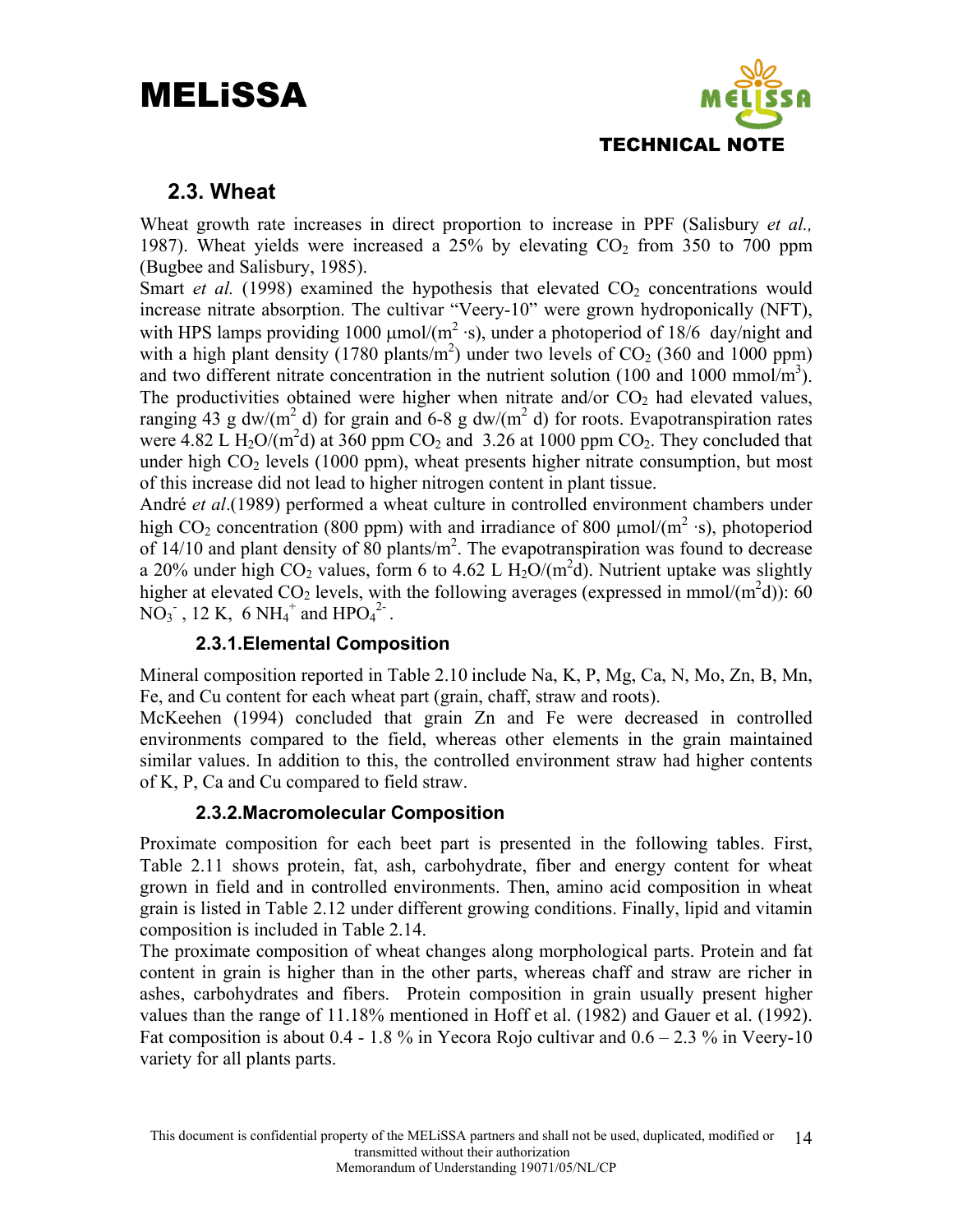

| (3) Data obtained by Wheeler, R.M. in Biomass Production Chamber located at Kennedy Space Center. Culture conditions: HPS lamps providing a PPF of 750 µmol m <sup>2</sup> ·s <sup>-1</sup> , 20/4 h day/night photoperiod, 24-20/16 °C day/night,<br>(2) Data obtained by Bugbee, B. in Growth Chamber located at Utah State University. Culture conditions: High Pressure Sodium (HPS) lamps providing a PPF of 1200 |                         | Reference            |               |       | <b>USDA, 2005</b> | Watt and Merril, 1975 | McKeehen, 1994 (1) |           | McKeehen, 1994 (2) |           | McKeehen.1994 (3) |       | McKeehen, 1994 (1)             |               | McKeehen, 1994 (2) |           | McKeehen, 1994 (3) |       | McKechen, 1994(1) |                | McKeehen, 1994 (2) |           | McKeehen, 1994 (3) |       | McKeehen, 1994 (3)                                        |
|------------------------------------------------------------------------------------------------------------------------------------------------------------------------------------------------------------------------------------------------------------------------------------------------------------------------------------------------------------------------------------------------------------------------|-------------------------|----------------------|---------------|-------|-------------------|-----------------------|--------------------|-----------|--------------------|-----------|-------------------|-------|--------------------------------|---------------|--------------------|-----------|--------------------|-------|-------------------|----------------|--------------------|-----------|--------------------|-------|-----------------------------------------------------------|
|                                                                                                                                                                                                                                                                                                                                                                                                                        |                         | J                    | $\sqrt{6}$    |       | 0.001             |                       | 5.0E-04            | $6.0E-04$ | 8.0E-04            | $6.0E-04$ | 5.0E-04           |       | $2.0E-04$                      | <b>L1E-03</b> | $6.0E-04$          | 5.0E-04   | 5.0E-04            |       | 4.0E-04           | 4.0E-04        | 8.0E-04            | 8.0E-04   | 5.0E-04            |       |                                                           |
|                                                                                                                                                                                                                                                                                                                                                                                                                        |                         | Fe                   | $\frac{6}{6}$ |       | 0.01              | 3.8E-03               | 3.7E-03            | $6.6E-03$ | $1.8E-03$          | $1.5E-03$ | $2.6E-03$         |       | $7.9E-03$                      | 4.1E-02       | 5.3E-03            | 4.9E-03   | $1.1E-02$          |       | $2.0E - 02$       | 1.8E-02        | $1.0E-02$          | $9.3E-03$ | $1.6E-02$          |       |                                                           |
|                                                                                                                                                                                                                                                                                                                                                                                                                        |                         | Мn                   | $^{0/6}$      |       | 0.01              |                       | 3.4E-03            | $4.2E-03$ | 3.8E-03            | 3.1E-03   | 4.0E-03           |       | $7.0E-04$                      | 4.3E-03       | $3.6E-03$          | $2.8E-03$ | $1.0E-02$          |       | 1.7E-03           | $2.2E-03$      | 1.8E-03            | $2.8E-03$ | 5.8E-03            |       |                                                           |
|                                                                                                                                                                                                                                                                                                                                                                                                                        |                         | Ε                    | $\frac{6}{6}$ |       | $\mathbf I$       | ı                     | 0                  | $\circ$   | $\circ$            | $\circ$   | $\circ$           |       | $\circ$                        | 2.0E-04       | $3.1E-03$          | $2.9E-03$ | 5.8E-03            |       | 0                 | $\circ$        | $2.3E-03$          | 3.5E-03   | 9.3E-03            |       | $1.5E-03$   $4.8E-03$   $3.5E-03$   $8.4E-02$   $5.6E-03$ |
|                                                                                                                                                                                                                                                                                                                                                                                                                        | Mineral Composition (%) | Zn                   | $^{0/6}$      |       | 0.01              |                       | 5.0E-03            | 7.7E-03   | $3.0E-03$          | 3.0E-03   | 2.5E-03           |       | $5.0E-04$                      | 3.9E-03       | $1.0E-03$          | $.6E-03$  | $1.3E-03$          |       | $2.1E-03$         | $2.4E-03$      | 1.4E-03            | $2.6E-03$ | 8.0E-04            |       |                                                           |
|                                                                                                                                                                                                                                                                                                                                                                                                                        |                         | Mо                   | $^{9/6}$      |       | ı,                |                       | $\circ$            | $0.0E-04$ | $\circ$            | $\circ$   | $\circ$           |       | $\circ$                        | $-0E-04$      | $0.01-04$          | $\circ$   | $\circ$            |       | $\circ$           | $1.0E-04$      | 3.0E-04            | 4.0E-04   | $\circ$            |       | $\circ$                                                   |
|                                                                                                                                                                                                                                                                                                                                                                                                                        |                         | Z                    | $^{0/6}$      |       | $\blacksquare$    | ı                     | $\overline{3.71}$  | 3.66      | 4.13               | 3.10      | 3.57              |       | $\frac{142}{1}$                | 2.03          | 1.94               | 1.76      | 2.11               |       | 0.88              | 1.39           | 2.30               | 2.34      | 3.73               |       |                                                           |
|                                                                                                                                                                                                                                                                                                                                                                                                                        |                         | Ca                   | $\frac{6}{6}$ |       | 0.04              | 0.05                  | 0.06               | 0.06      | 0.08               | 0.05      | 0.04              |       |                                | 0.40          | 0.25               | 0.32      | 0.32               |       | 0.31              | 0.37           | 0.53               | 0.80      | 0.52               |       |                                                           |
|                                                                                                                                                                                                                                                                                                                                                                                                                        |                         | Мg                   | $\frac{6}{6}$ |       | 0.27              |                       | 0.13               | 0.15      | 0.14               | 0.13      | 0.19              |       |                                | 0.17          | 0.12               | 0.08      | 0.34               |       | 0.09              | $\frac{11}{2}$ | 0.10               | 0.19      | 0.31               |       |                                                           |
|                                                                                                                                                                                                                                                                                                                                                                                                                        |                         | $\mathbf{r}$         | $\frac{6}{6}$ |       | 0.95              | 0.42                  | 0.35               | 0.42      | 0.40               | 0.43      | 0.48              |       |                                | 0.22          | 0.32               | 0.21      | 0.43               |       | 0.07              | $\frac{1}{2}$  | 0.18               | 0.16      | 0.35               |       |                                                           |
|                                                                                                                                                                                                                                                                                                                                                                                                                        |                         | N                    | $\frac{6}{6}$ |       | 1.00              | 0.42                  | 0.43               | 0.49      | 0.44               | 0.59      | 0.55              |       |                                | 0.73          | 1.27               | 2.31      | 1.93               |       | 2.73              | 2.11           | 4.52               | 4.59      | 6.69               |       |                                                           |
|                                                                                                                                                                                                                                                                                                                                                                                                                        |                         | Na                   | $^{9/9}$      |       | 0.01              | $4E-03$<br>ِس         | $.9E-03$           | $1.9E-03$ | $\circ$            | $\circ$   | $\circ$           |       | $2.0E-04$   0.03   0.03   0.09 | $6.3E-03$     | $8.6E-03$          | 8.9E-03   | 2.4E-03            |       | 1.2E-02           | 8.31           | 9.9E-03            | 1.3E-02   | 9.9E-03            |       | $1.2E-02$   4.56   0.24   0.12   0.18   5.33              |
|                                                                                                                                                                                                                                                                                                                                                                                                                        | Crop                    | Age                  | b             |       | $\mathbf I$       |                       | 105                |           | $\overline{6}$     |           | 85                |       | 105                            |               | $\mathcal{L}$      |           | 85                 |       | 105               |                | 2                  |           | 85                 |       | 85                                                        |
|                                                                                                                                                                                                                                                                                                                                                                                                                        | CO <sub>2</sub>         | levels               | uudd          |       | 350               | 350                   | 350                |           | 1000               |           | 1200              |       | 350                            |               | 1000               |           | 1200               |       | 350               |                | 1000               |           | 1200               |       | 1200                                                      |
| umol ·m <sup>2</sup> ·s <sup>1</sup> , 24 h photoperiod, 23 °C, relative humidity 70%, using a modified 1/2 Hoagland nutrient solution with Deep Root Zone (DRZ) technique.<br>(1) Data obtained by Bugbee, B. in the field at Utah State University. Culture conditions: Sunlight, $12/12$ h day/night photoperiod<br>Table 2.10 Wheat elemental composition                                                          |                         | Cultivar             |               |       |                   |                       | Yecora Rojo        | Veery-10  | Yecora Rojo        | Veery-10  | Yecora Rojo       |       | Yecora Rojo                    | Veery-10      | Yecora Rojo        | Veery-10  | Yecora Rojo        |       | Yecora Rojo       | Veery-10       | Yecora Rojo        | Veery-10  | Yecora Rojo        |       | Yecora Rojo                                               |
|                                                                                                                                                                                                                                                                                                                                                                                                                        |                         | Conditions<br>Growth |               | Grain | Soil              | Soil                  | Soil               |           | DRZ                |           | EH                | Chaff | Soil                           |               | DRZ                |           | EH                 | Straw | Soil              |                | DRZ                |           | <b>THN</b>         | Roots | <b>THN</b>                                                |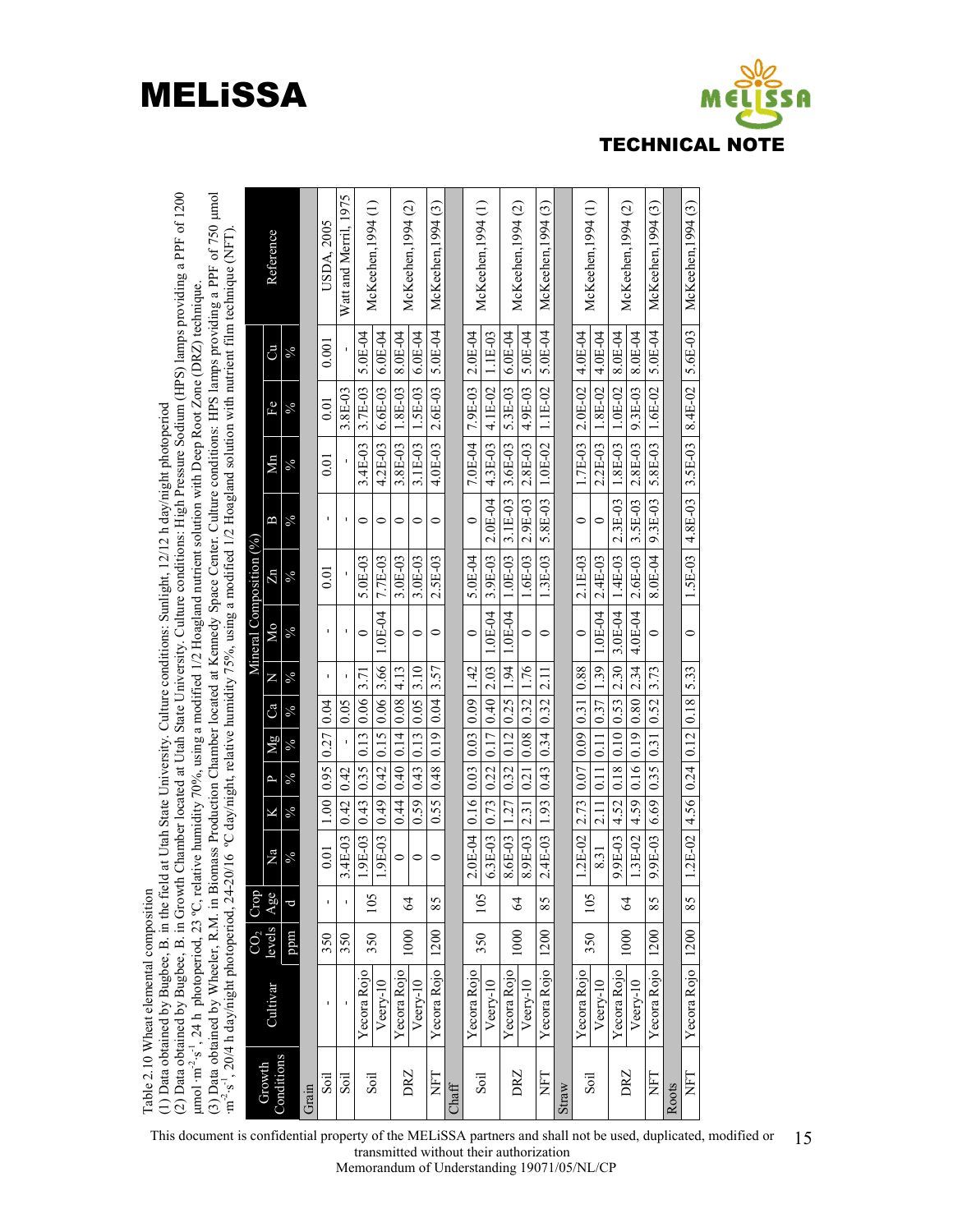

Table 2.11 Wheat macromolecular Composition.

(1) Data obtained by Bugbee, B. in the field at Utah State University. Culture conditions: Sunlight, 12/12 h day/night photoperiod

(2) Data obtained by Bugbee, B. in Growth Chamber located at Utah State University. Culture conditions: High Pressure Sodium (HPS) lamps providing a PPF of 1200  $\mu$ mol ·m<sup>-2</sup>·s<sup>-1</sup>, 24 h photoperiod, 23 °C, relative humidity 70%, using a modified 1/2 Hoagland nutrient solution with Deep Root Zone (DRZ) technique.

(3) Data obtained by Wheeler, R.M. in Biomass Production Chamber located at Kennedy Space Center. Culture conditions: HPS lamps providing a PPF of 750 μmol ·m-2·s-1, 20/4 h day/night photoperiod, 24-20/16 ºC day/night, relative humidity 75%, using a modified 1/2 Hoagland solution with nutrient film technique (NFT).

(4) Culture conditions: Metal Halide and High Pressure Sodium Lamps providing a PPF between 280-336 μmol  $\cdot$ m<sup>-2</sup>·s<sup>-1</sup>, 16/8 h day/night photoperiod, 23 °C, relative humidity 75%, plant density 19.2 plant/m<sup>2</sup>, using a modified 1/2 Hoagland nutrient solution, biomass between 5.8-7.7 g dw/plant and Edible yield between 5.4 and 7.1 g  $dw/(m^2 d)$ . Energy calculated by assigning 4 kcal/g CH, 4 kcal/g protein and 9 kcal/g fat.

|                      |                | CO <sub>2</sub> | Crop           |         | Proximate composition |                |               |                              |                          |                       |
|----------------------|----------------|-----------------|----------------|---------|-----------------------|----------------|---------------|------------------------------|--------------------------|-----------------------|
| Growth<br>Conditions | Cultivar       | levels          | Age            | Protein | Fat                   | Ash            | <b>CH</b>     | Fiber                        | Energy                   | Reference             |
|                      |                | ppm             | d              | $\%$    | $\%$                  | $\frac{0}{0}$  | $\frac{0}{0}$ | $\%$                         | cal/g                    |                       |
| Grain                |                |                 |                |         |                       |                |               |                              |                          |                       |
| Soil                 | $\overline{a}$ | 350             | $\overline{a}$ | 26.05   | 10.94                 | 4.74           | 58.28         | 14.85                        | 4005                     | <b>USDA, 2005</b>     |
| Soil                 |                | 350             |                | 16.3    | 2.3                   | 1.9            | 79.5          |                              |                          | Watt and Merril, 1975 |
| Soil                 | Yecora Rojo    | 350             | 105            | 16.7    | 1.5                   | 1.9            | 79.9          | $\overline{\phantom{a}}$     | 4173                     | McKeehen, 1994 (1)    |
|                      | $Veery-10$     |                 |                | 18.6    | 1.4                   | 2.1            | 77.9          | $\frac{1}{2}$                | 4172                     |                       |
| <b>DRZ</b>           | Yecora Rojo    | 1000            | 64             | 18.9    | 1.8                   | 1.9            | 77.4          | $\overline{a}$               | 4122                     | McKeehen, 1994 (2)    |
|                      | $Veery-10$     |                 |                | 16.5    | 2.3                   | 2.1            | 79.1          | $\blacksquare$               | 4053                     |                       |
| <b>NFT</b>           | Yecora Rojo    | 1200            | 85             | 18.9    | 1.4                   | 2.3            | 77.3          | $\overline{\phantom{0}}$     | 4105                     | McKeehen, 1994 (3)    |
|                      |                |                 | 77             | 18.4    | 3.2                   | $\overline{2}$ | 73.3          | 2.5                          | 3980                     |                       |
| <b>NFT</b>           |                | 1000            | 86             | 20.9    | 3.1                   | 2.1            | 71.6          | 3.2                          | 3940                     |                       |
|                      | Yecora Rojo    |                 | 85             | 20.1    | 3.3                   | 1.9            | 72.3          | 2.8                          | 3950                     | Wheeler, 1995 (4)     |
|                      |                |                 | 85             | 17      | 2.9                   | $\overline{2}$ | 75.7          | 2.4                          | 4050                     |                       |
| Chaff                |                |                 |                |         |                       |                |               |                              |                          |                       |
| Soil                 | Yecora Rojo    | 350             | 105            | 5.2     | 1.1                   | 13.9           | 79.8          | $\blacksquare$               | $\blacksquare$           | McKeehen, 1994 (1)    |
|                      | $Vee$ ry-10    |                 |                | 6.5     | 1.9                   | 10.7           | 80.9          | $\overline{a}$               |                          |                       |
| <b>DRZ</b>           | Yecora Rojo    | 1000            | 64             | 5.4     | 0.7                   | $\overline{4}$ | 89.9          | $\blacksquare$               |                          | McKeehen, 1994 (2)    |
|                      | Veery-10       |                 |                | 6.4     | 0.8                   | 5.6            | 87.2          | -                            |                          |                       |
| <b>NFT</b>           | Yecora Rojo    | 1200            | 85             | 8       | 1.1                   | 6              | 84.9          | $\blacksquare$               | $\blacksquare$           | McKeehen, 1994 (3)    |
| <b>Straw</b>         |                |                 |                |         |                       |                |               |                              |                          |                       |
| Soil                 | Yecora Rojo    | 350             | 105            | 3.4     | $\mathbf{1}$          | 11             | 84.6          | $\overline{\phantom{a}}$     |                          | McKeehen, 1994 (1)    |
|                      | $Veery-10$     |                 |                | 4.3     | 1.3                   | 9.6            | 84.9          | $\overline{a}$               |                          |                       |
| <b>DRZ</b>           | Yecora Rojo    | 1000            | 64             | 4.5     | $\mathbf{1}$          | 10.7           | 83.9          | $\overline{\phantom{a}}$     |                          | McKeehen, 1994 (2)    |
|                      | Veery-10       |                 |                | 4.8     | 1.4                   | 11.6           | 82.2          | $\overline{\phantom{m}}$     |                          |                       |
| <b>NFT</b>           | Yecora Rojo    | 1200            | 85             | 5.6     | 1.7                   | 16.1           | 76.6          | $\qquad \qquad \blacksquare$ | $\blacksquare$           | McKeehen, 1994 (3)    |
| Roots                |                |                 |                |         |                       |                |               |                              |                          |                       |
| <b>NFT</b>           | Yecora Rojo    | 1200            | 85             | 14.9    | 0.4                   | 10.9           | 73.8          | $\qquad \qquad \blacksquare$ | $\overline{\phantom{a}}$ | McKeehen, 1994 (3)    |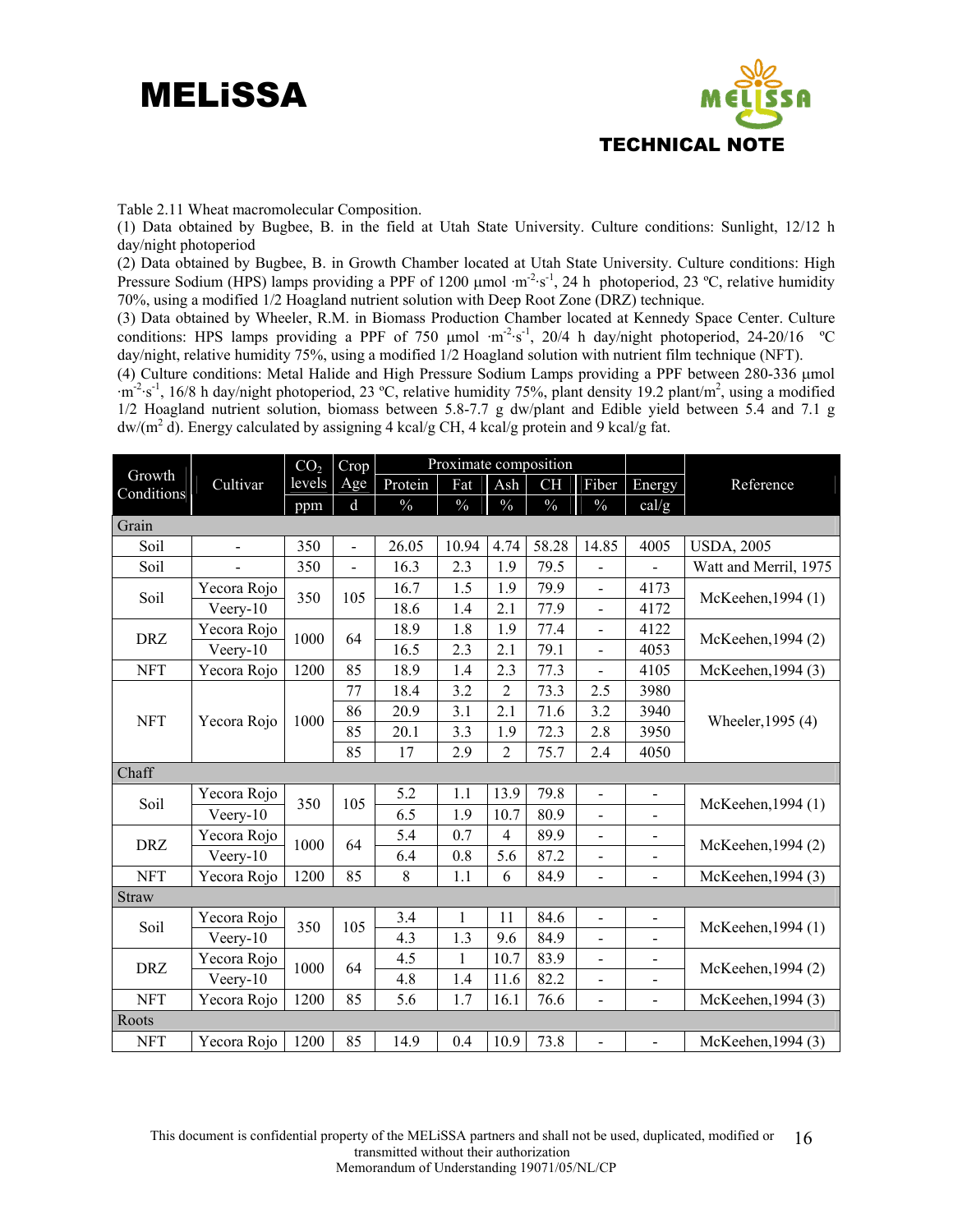



Table 2.12 Wheat amino acid composition.

(1) Data obtained by Bugbee, B. in the field at Utah State University. Culture conditions: Sunlight, 12/12 h day/night photoperiod

(2) Data obtained by Bugbee, B. in Growth Chamber located at Utah State University. Culture conditions: High Pressure Sodium (HPS) lamps providing a PPF of 1200 µmol ·m<sup>-2</sup>·s<sup>-1</sup>, 24 h photoperiod, 23 °C, relative humidity 70%, using a modified 1/2 Hoagland nutrient solution with Deep Root Zone (DRZ) technique.

(3) Data obtained by Wheeler, R.M. in Biomass Production Chamber located at Kennedy Space Center. Culture conditions: HPS lamps providing a PPF of 750 µmol ·m<sup>-2</sup>·s<sup>-1</sup>, 20/4 h day/night photoperiod, 24-20/16 °C day/night, relative humidity 75%, using a modified 1/2 Hoagland solution with nutrient film technique (NFT).

|          | Reference          | <b>USDA, 2005</b>        |        | McKeehen, 1994 (1) |        | McKeehen, 1994 (2)              | McKeehen, 1994 (3) | Sosulski, 1990               |
|----------|--------------------|--------------------------|--------|--------------------|--------|---------------------------------|--------------------|------------------------------|
|          | Growth conditions  | Soil                     |        | Soil               |        | <b>DRZ</b>                      | <b>NFT</b>         | Soil                         |
| Cultivar |                    |                          | Yecora |                    | Yecora |                                 | Yecora             |                              |
|          |                    | $\overline{\phantom{a}}$ | Rojo   | Veery-10           | Rojo   | V <sub>ee</sub> <sub>T</sub> 10 | Rojo               |                              |
|          | $CO2$ levels (ppm) | 350                      |        | 350                |        | 1000                            | 1200               | $\qquad \qquad \blacksquare$ |
|          | Crop Age (d)       | 105                      |        |                    |        | 64                              | 85                 |                              |
|          | Tryptophan         | 0.36                     | 0.191  | 0.192              | 0.179  | 0.162                           | 0.175              | 0.102                        |
|          | Lysine             | 1.65                     | 0.474  | 0.492              | 0.466  | 0.413                           | 0.473              | 0.361                        |
|          | Histidine          | 0.72                     | 0.462  | 0.457              | 0.441  | 0.349                           | 0.454              | 0.301                        |
|          | Arginine           | 2.1                      | 0.883  | 0.905              | 0.847  | 0.719                           | 0.878              | 0.484                        |
|          | Aspartic Acid      | 2.33                     | 0.936  | 0.967              | 0.899  | 0.815                           | 0.851              | 0.649                        |
|          | Threonine          | 1.09                     | 0.513  | 0.542              | 0.504  | 0.439                           | 0.5                | 0.367                        |
| $(\%)$   | Serine             | 1.24                     | 0.855  | 0.917              | 0.893  | 0.734                           | 0.853              | 0.605                        |
| Acid     | Glutamic Acid      | 4.49                     | 5.848  | 6.121              | 6.444  | 4.858                           | 5.974              | 3.68                         |
|          | Cystine            | 0.52                     | 0.433  | 0.439              | 0.424  | 0.392                           | 0.42               | 0.315                        |
| Amino    | Glycine            | 1.6                      | 0.764  | 0.81               | 0.801  | 0.67                            | 0.788              | 0.511                        |
|          | Alanine            | 1.66                     | 0.775  | 0.753              | 0.724  | 0.632                           | 0.718              | 0.468                        |
|          | Valine             | 1.35                     | 0.798  | 0.835              | 0.79   | 0.67                            | 0.778              | 0.54                         |
|          | Methionine         | 0.51                     | 0.298  | 0.285              | 0.295  | 0.237                           | 0.286              | 0.177                        |
|          | Isoleucine         | 0.95                     | 0.66   | 0.707              | 0.683  | 0.542                           | 0.652              | 0.553                        |
|          | Leucine            | 1.77                     | 1.258  | 1.345              | 1.288  | 1.05                            | 1.271              | 0.864                        |
|          | Tyrosine           | 0.79                     | 0.564  | 0.67               | 0.615  | 0.537                           | 0.646              | 0.44                         |
|          | Phenylalanine      | 1.04                     | 0.906  | 0.951              | 1.008  | 0.708                           | 0.949              | 0.607                        |

Table 2.13 Wheat lipid and vitamin composition (USDA, 2005)

| Lipids                             | Units | Value<br>per $100$ g dw | Vitamins         | Units | Value<br>per 100 g c |
|------------------------------------|-------|-------------------------|------------------|-------|----------------------|
| Fatty acids, total saturated       | g     | 1.87                    | Thiamin          | mg    | $2.1E-03$            |
| 14:00:                             | g     | 0.01                    | Riboflavin       | mg    | 5.6E-04              |
| 16:00:                             | g     | 1.79                    | Niacin           | mg    | 7.7E-03              |
| 18:00:                             | g     | 0.06                    | Pantothenic acid | mg    | $2.5E-03$            |
| Fatty acids, total monounsaturated | g     | 1.54                    | Vitamin B-6      | mg    | 1.5E-03              |
| 16:1 undifferentiated              | g     | 0.04                    | Folate, total    | mcg   | $3.2E - 04$          |
| 18:1 undifferentiated              | g     | 1.50                    | Folate, food     | mcg   | $3.2E - 04$          |
| Fatty acids, total polyunsaturated | g     | 6.76                    |                  |       |                      |
| 18:2 undifferentiated              | g     | 5.95                    |                  |       |                      |
| 18:3 undifferentiated              | g     | 0.81                    |                  |       |                      |

| Value<br>per $100$ g dw | Vitamins         | Units | Value<br>per 100 g dw |
|-------------------------|------------------|-------|-----------------------|
| 1.87                    | Thiamin          | mg    | $2.1E-03$             |
| 0.01                    | Riboflavin       | mg    | 5.6E-04               |
| 1.79                    | Niacin           | mg    | 7.7E-03               |
| 0.06                    | Pantothenic acid | mg    | 2.5E-03               |
| 1.54                    | Vitamin B-6      | mg    | 1.5E-03               |
| 0.04                    | Folate, total    | mcg   | $3.2E-04$             |
| 1.50                    | Folate, food     | mcg   | $3.2E - 04$           |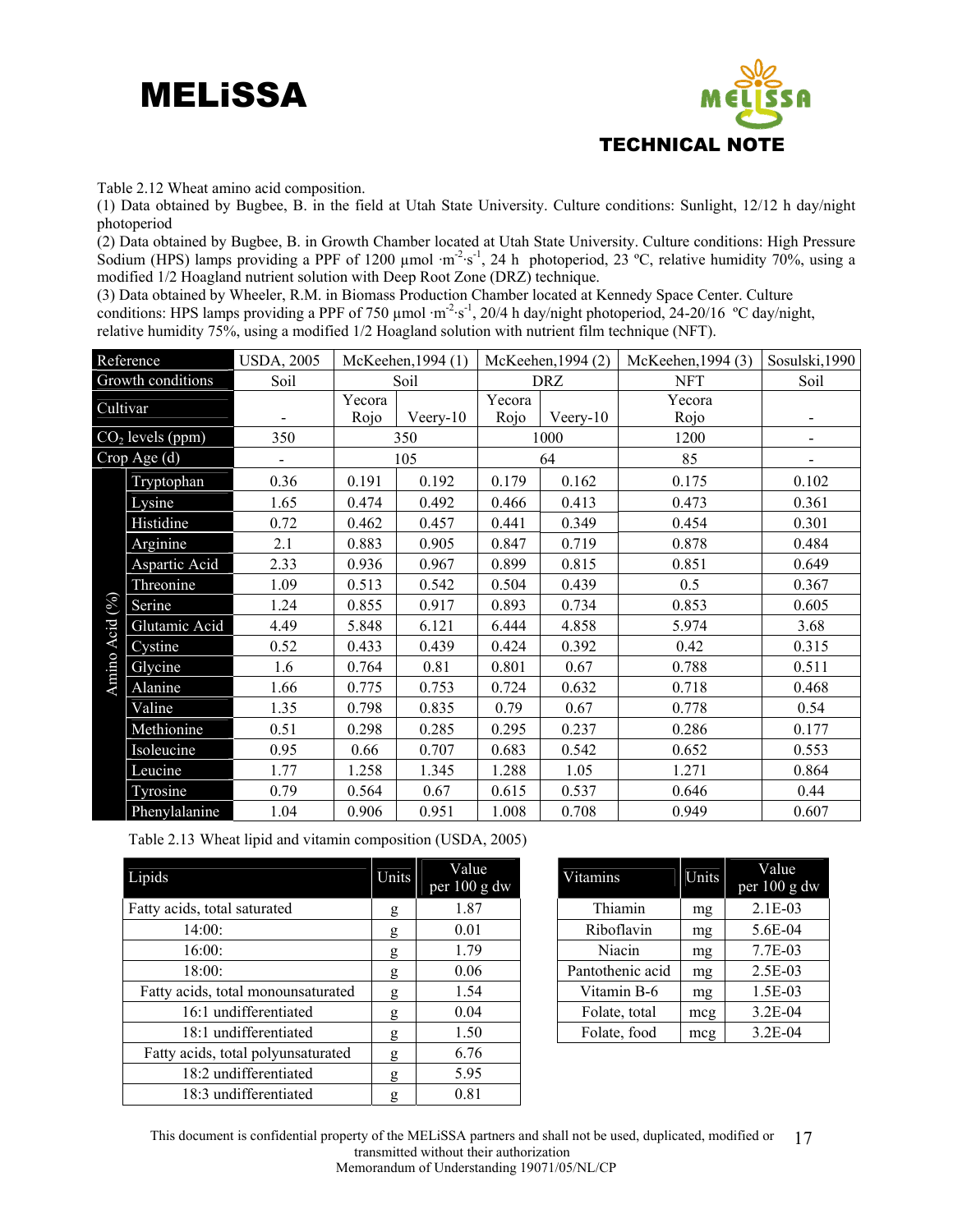

The amino acid composition presents similar values for all the different cultures. Hoff *et al.* (1982) suggest that a complementation with proteins with higher levels of lysine and tryptophan is recommended, since wheat is deficient in them.

#### **3. Conclusions**

After the literature review, a list of key parameters driving the modification of the biomass quality has been identified and is presented next:

- Growing conditions (soil, hydroponics)
- Salinity of the irrigation solution
- N content in the nutrient solution
- $\bullet$  CO<sub>2</sub> levels

The collected data does not record any significant influence of light intensity on biomass composition. Nevertheless it is known to have a significant influence on evapotranspiration rate and growth rate (productivity).

Not sufficient composition data in young plants has been found to evaluate the possible change in mineral and proximate tissue content along plant age.

Most of the references with elemental or macromolecular composition of the plants didn't provide the corresponding yield and kinetic information. Due to this fact, it is concluded that no sufficient data is currently available to develop a dynamic model for the biomass quality under varying conditions. Therefore, further experiments should be planned to provide this kind of information.

Nevertheless the available data allows to make an initial evaluation of composition of mature plants and global nutrient consumption to produce them. With this information preliminary elemental mass balances at steady state (assuming collection of only mature plants) could be done to complement previously done evaluations.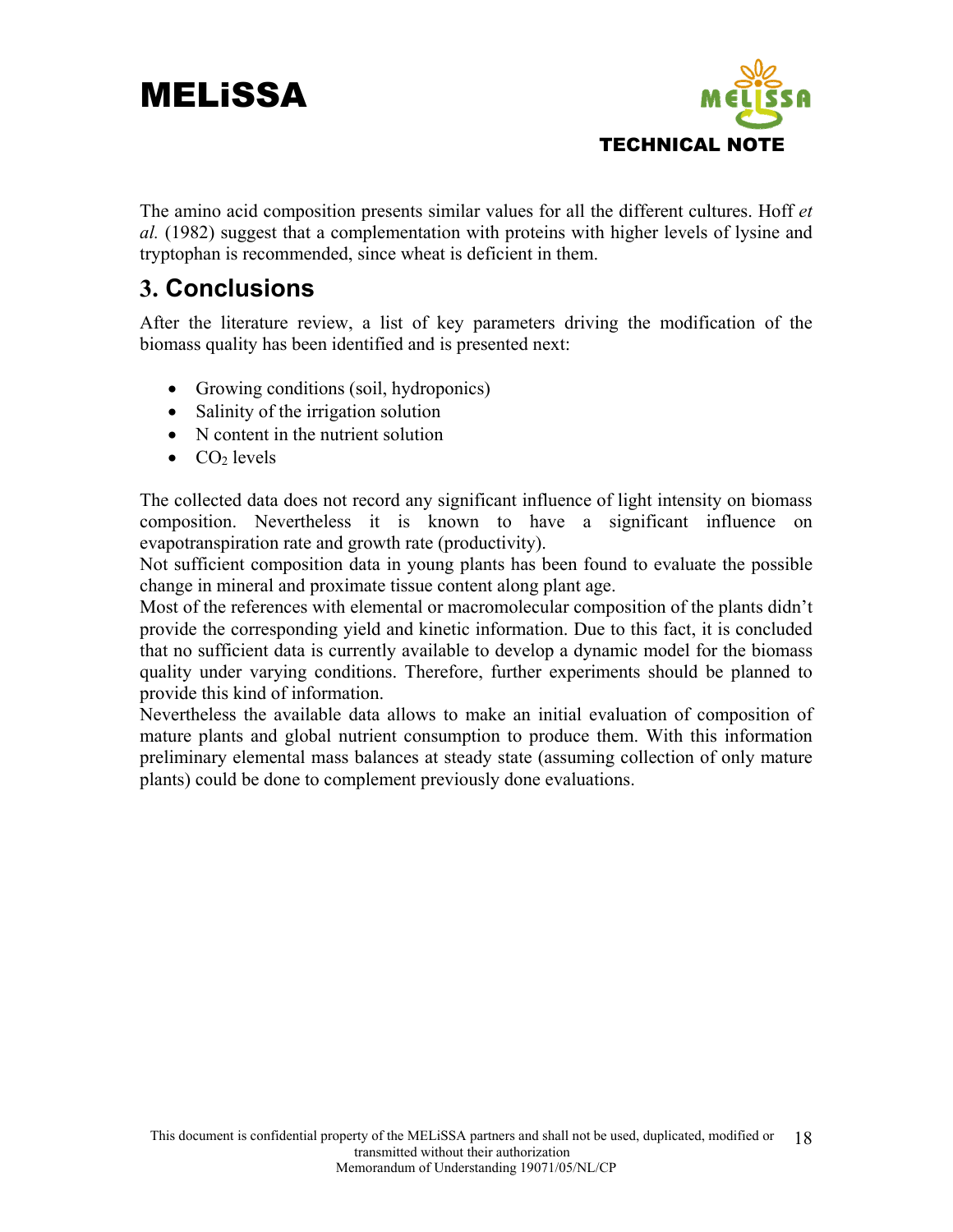

#### **4. References**

Aldrich, S.R. 1980 Nitrogen in relation to food, environment, and energy. Agricultural Experiment Station, University of Illinois. pp.97-110.

Andre,M.Cotte,F., Gerbaud,A., Massimino,D., Massimino,J. & Richaud,C. 1989. Effect of  $CO<sub>2</sub>$  and  $O<sub>2</sub>$  on development and fructification of wheat in closed systems. Advances in Space Research, 9, 17-28.

Bie,Z., Ito,T. & Shinohara,Y. 2004. Effects of sodium sulfate and sodium bicarbonate on the growth, gas exchange and mineral composition of lettuce. Scientia Horticulturae, 99, 215-224.

Bugbee,B.G. & Salisbury,F.B. 1989. Current and potential productivity of wheat for a controlled environment life support system. Advances in Space Research, 9, 5-15.

Davis, T.L., Nielsen, S.S. & Mitchell C.A: 1988. Interactive effects of  $CO<sub>2</sub>$  enrichment, radiation enhancement, and nitrogen form and level on growth and nutritional values of leaf lettuce . 85 th Annual Meeting of the American Society for Horticultural Science, Abstract

Gauer, L.E., Grant, C.A:, Gehl, D.T.and Bailey L.D 1992. Effects of nitrogen fertilization on grain protein content, nitrogen uptake and nitrogen use efficiency of six spring wheat (Triticum aestivum L.) cultivars, in relation to estimated moisture supply. Can. J. Plant Sci. 72:235-241.

Ghoulam,C., Foursy,A. & Fares,K. 2002. Effects of salt stress on growth, inorganic ions and proline accumulation in relation to osmotic adjustment in five sugar beet cultivars. Environmental and Experimental Botany, 47, 39-50.

Hoff, J. E., Howe, J.M. and Mitchell, C. A. 1982. Nutritional and cultural aspects of plant species selection for a regenerative life support system. NASA Contract Report 166324, Moffet Field, CA.

Knecth, G.N. & O'Leary, J.W. 1983. The influence of carbon dioxide on growth, piment, protein, carbohydrate and mineral statues of lettuce. J. of Plant Nutr. 6:301-312

Knight, S.L. & Mitchell, C.A. 1988 Effects of  $CO<sub>2</sub>$  and photosynthetic photon flux on yield, gas exchange and growth rate of Lactuca sativa l. 'Waldmann's Green'. J. of Exper. Bot. 39:317-328.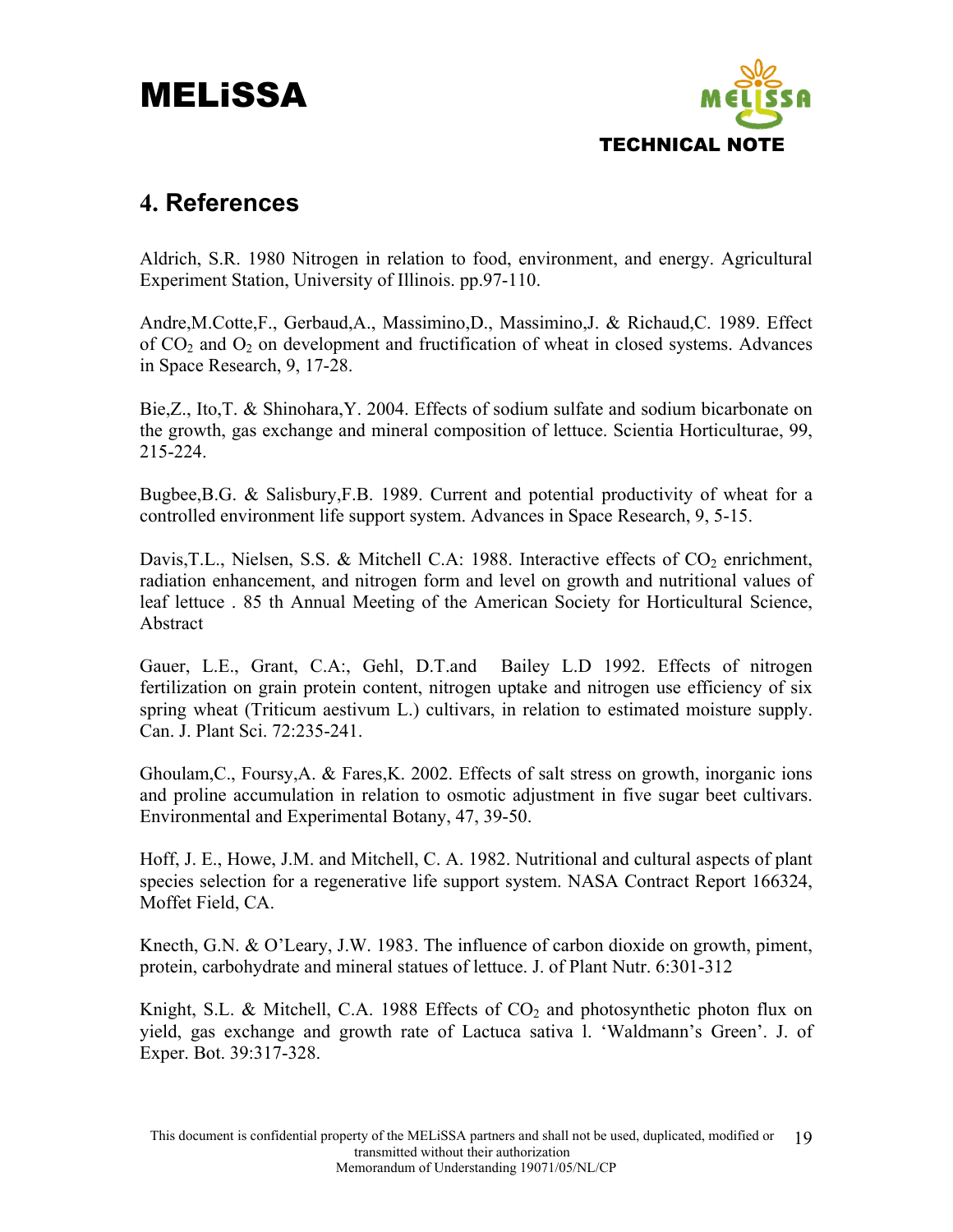

Mahn,K., Hoffmann,C. & Marlander,B. 2002. Distribution of quality components in different morphological sections of sugar beet (Beta vulgaris L.). European Journal of Agronomy, 17, 29-39.

Masot, A., Waters, G., Albiol.J. 2006. Higher Plant Chamber Design. MELISSA Technical Note 75.3. CCN5 to contract 13292/98/NL/MV.

McKeehen,J.D. 1994. Nutrient Content of Select Controlled Ecological Life-Support System Candidate Species Grown Under Field and Controlled Environment Conditions. Purdue Univ., West Lafayette, IN.

Salisbury,F.B., Bugbee,B. & Bubenheim,D. 1987. Wheat production in controlled environments. Advances in Space Research, 7, 123-132.

Smart,D.R., Ritchie,K., Bloom,A.J. & Bugbee,B.B. 1998. Nitrogen balance for wheat canopies (Triticum aestivum cv. Veery 10) grown under elevated and ambient  $CO<sub>2</sub>$ concentrations. Plant Cell and Environment, 21, 753-763.

Subbarao,G.V., Wheeler,R.M., Stutte,G.W. & Levine,L.H. 1999. How far can sodium substitute for potassium in red beet? Journal of Plant Nutrition, 22, 1745-1761.

Subbarao,G.V., Wheeler,R.M., Levine,L.H. & Stutte,G.W. 2001. Glycine betaine accumulation, ionic and water relations of red-beet at contrasting levels of sodium supply. Journal of Plant Physiology, 158, 767-776.

USDA- United States Department of Agriculture. 2005. National Nutrient Database for Standard Reference, Release 18

Watt, B. K. and A. L. Merrill 1975. Composition of foods. Agricultures Handbook no.8 Washington D.C

Wheeler,R.M., Mackowiak,C.L., Sager,J.C., Knott,W.M. & Berry,W.L. 1995. Proximate Composition of Celss Crops Grown in NASA's Biomass Production Chamber.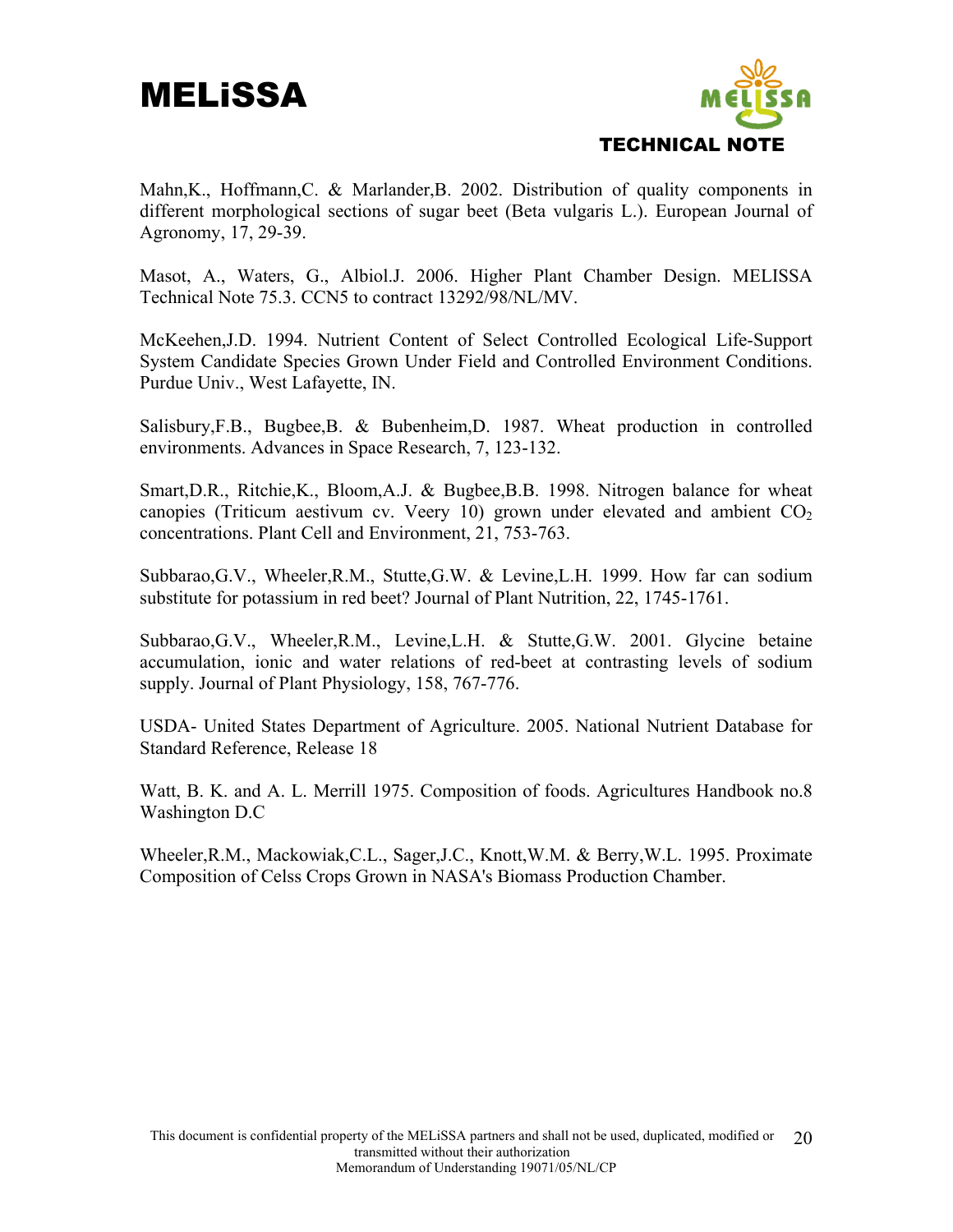

#### **5. Annex A: Higher plant composition data from University of Guelph**

Empirical production trials have been carried out in UoG to collect baseline data sets for two of the three MELISSA candidate crops: beet (*Beta vulgaris* cv. Detroit Medium Red) and lettuce (*Lactuca sativa* L. cv. Grand Rapids).

Since 2004 part of the data collected from the batch (single seeding date) and staged (multiple seeding dates) cultures performed in SEC chambers is lettuce and beet tissue composition analysis for each part of the part. Data available corresponds to three batch replications and two staged replications of each crop at the full canopy scale.

After describing the materials and methods of the UoG cultures, beet and lettuce compositions are presented and discussed separately.

#### **5.1. Materials and methods**

#### **5.1.1.Higher Plant Chamber description**

All experiments were conducted in the SEC chambers located at the UoG CESRF. These two identical plant growth chambers, measuring 4.5 m x 2.8 m x 2.3 m (LxWxH) internally, have a  $5 \text{ m}^2$  growing culture area. Although a detailed description of the chamber can be found in the paper authored by Dixon et al. (1999) a brief one is included next.

#### 5.1.1.1. *Lighting system*

Overhead irradiation was provided by six 400 Watt metal halide (MH) and nine 600 Watt high pressure sodium (HPS) lamps (PL Light Systems, Grimsby, Ontario), positioned over each chamber and mounted externally to the chambers.

Photosynthetically active radiation (PAR), measured at bench height using a LI-COR LI-91SA Quantum Sensor (LI-COR Inc, Lincoln, NE, USA), was between 400-450 μmol m-2 s<sup>-1</sup>.Plants were grown under conditions of 14/10 hr light/dark (20:00 - 10:00) photoperiod.

#### 5.1.1.2. *Liquid system*

Plants were watered using nutrient film technique (NFT). The nutrient solution, stored in a 200L TeflonTM tank located outside the chamber, is continuously pumped (Model OM-3435: Setcho, Hauppauge, NY) and distributed into the 10 stainless steel growing trays. The hydroponic solution flows by gravity along the 2.5m long trays to a stainless steel 250L tank located inside the chamber and finally it returns to the outside tank.

Flow regulation between the inside and outside tank is regulated by a valve, depending on an electro optic level sensor (GLL 110020, Levelite/Genelco, Port Huron, MI) located in the exterior tank to maintain to a constant level.

Evapotranspirated water is condensed and collected by gravity into an outside tank. A floating level sensor activates a metering pump (Model HD; Barnant Co., MA), which returns condensed water into the external nutrient tank.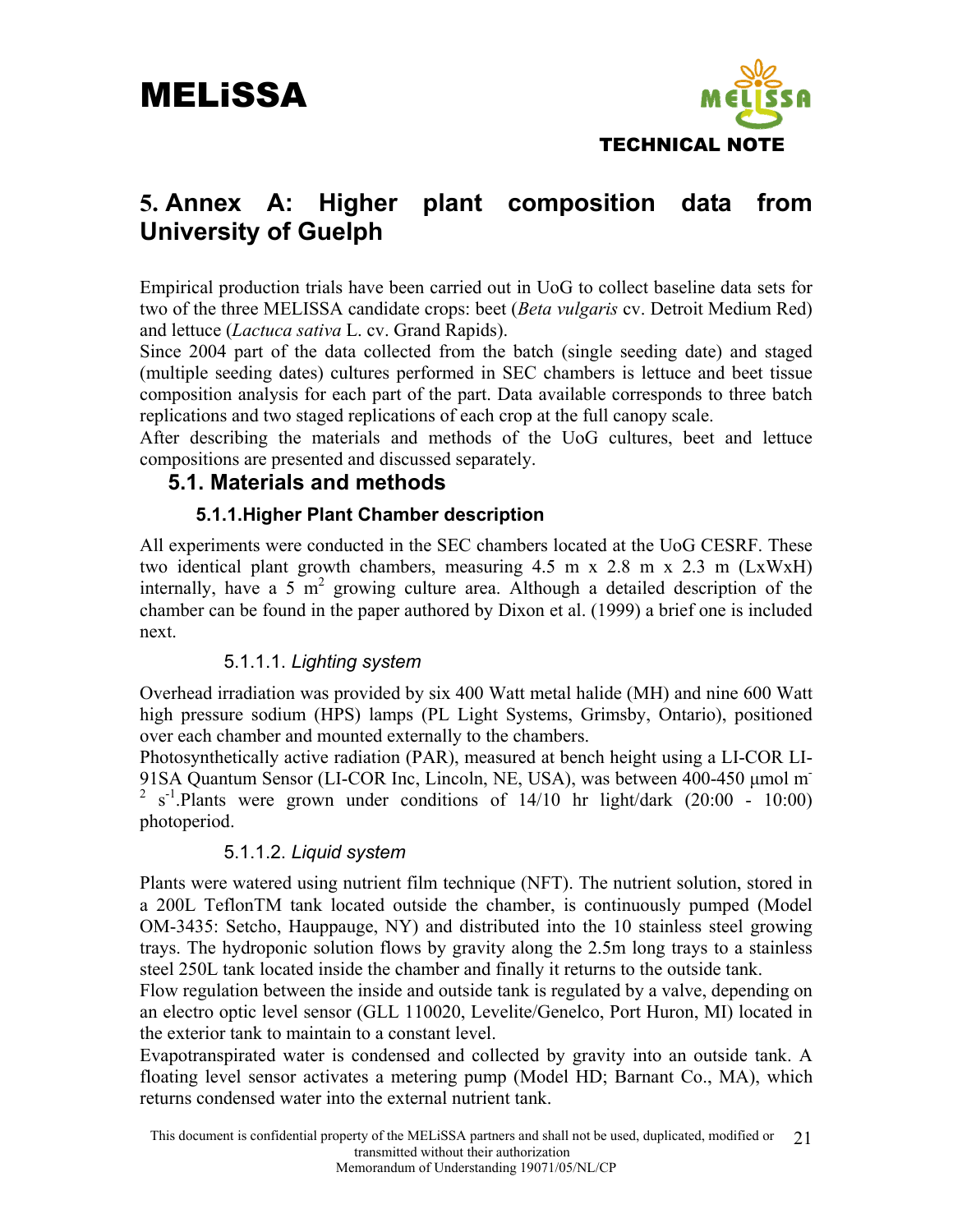



#### 5.1.1.3. *Gas system*

Both chambers operate isolated from the exterior. All the major variables in the aerial environment, such as temperature, humidity,  $CO<sub>2</sub>$  and  $O<sub>2</sub>$  composition and pressure are monitored with several sensors and analytical systems.

#### • **Temperature Control**

Two fans mounted inside the chamber distribute the air through the growing area. Air temperature is controlled by modulated steam and chilled water valves (M100 Motor Activator, Johnson Controls). Temperature control range is 10-40  $^{\circ}C \pm 0.2^{\circ}C$  and the mean value among the culture is  $26/20$  °C day/night temperature

#### • **Pressure Control**

Atmospheric pressure inside the chamber is passively controlled by ten 200L double sealed Teflon TM liners (Now Technologies Inc., Minneapolis, MN) manifolded on a 50 mm diameter stainless steel tube which protrudes through the rear wall of the chamber. This provides a total expansion volume potential of 2  $\text{m}^3 \pm 1 \text{m}^3$ , which represent about  $7\% \pm 3\%$  volume expansion/contraction.

#### • **Atmospheric Composition Control**

Oxygen concentration is monitored continuously while atmospheric  $CO<sub>2</sub>$  concentration is maintained at 1000  $\mu$ L L-1 CO<sub>2</sub>, as supplied through an external tank and computer regulated compensatory system using bottled  $CO<sub>2</sub>$ .

#### 5.1.1.4. *Data Acquisition System*

An Allen-Bradley PLC-5/10 was used to achieve the control. Data acquisition is done using L.W. Anderson Software Consultant.

#### **5.1.2.Crops and culture media**

#### 5.1.2.1. *Seeds*

Lettuce seeds (*Lactuca sativa* L., Grand Rapids, 45 days) and beet seeds (*Beta vulgaris* L., Betterave Detroit Medium Top, 63 days) have been provided by Stokes Seeds (Thorold, Ontario, Canada).

#### 5.1.2.2. *Culture media*

The nutrient composition used for watering has the composition proposed by Hoagland, 1950 (Table 5.1). The pH of the solution is adjusted to 6 with the addition of 1 M NaHCO<sub>3</sub> solution. This solution had an average EC of 2000  $\mu$ S cm<sup>-1</sup>.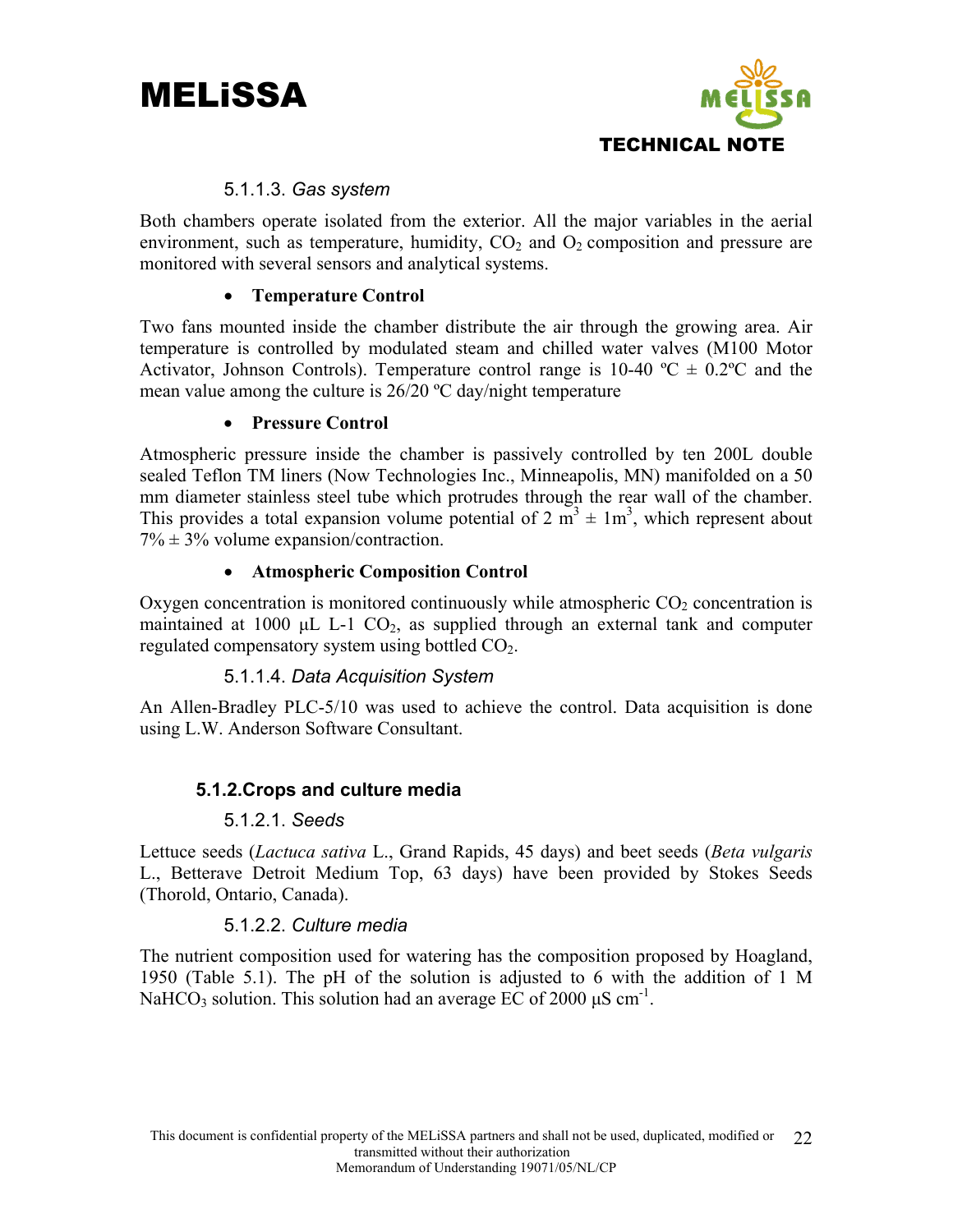

| <b>SOLUTION TYPE</b> | <b>COMPONENTS</b>                    | <b>CONCENTRATIÓN</b><br>(mmol/L) |
|----------------------|--------------------------------------|----------------------------------|
| Macronutrients A     | $Ca(NO3)2.4H2O$                      | 3.62                             |
|                      | MgSO <sub>4</sub> .7H <sub>2</sub> O | 1.00                             |
| Macronutrients B     | KNO <sub>3</sub>                     | 5.00                             |
|                      | $NH_4H_2PO_4$                        | 1.50                             |
|                      | $(NH_4)_2SO_4$                       | 1.00                             |
|                      | $H_3BO_4$                            | 0.020                            |
|                      | FeCl <sub>3</sub>                    | 0.025                            |
| Micronutrients       | MnSO <sub>4</sub> .H <sub>2</sub> O  | 0.005                            |
|                      | ZnSO <sub>4</sub> .7H <sub>2</sub> O | 0.0035                           |
|                      | CuSO <sub>4</sub> .5H <sub>2</sub> O | 0.0008                           |
|                      | $H_2MOO_4(85\%MOO_3)$                | 0.0005                           |

**Table 5.1 Nutrient solutions composition used for beet and lettuce cultures (Hoagland, 1950). Solution A is separated from the remaining components in solution B to prevent precipitation.** 

#### **5.1.3.Experimental Procedure**

#### 5.1.3.1. *Daily operation*

Gas bottles pressure used for atmospheric control and analytical system  $(CO<sub>2</sub>, Air, N<sub>2</sub>)$ ,  $H_2$ ,  $CO<sub>2</sub>/O<sub>2</sub>$  standard) are checked daily. The gas bottle is changed when pressure is lower than 400 psi..

Also the correct nutrient pump and condensed water pump is verified every day.

Gas flows form the gas analysis loop and oxygen composition is recorded daily and the proper operation of the analytical devices is also supervised.

Regarding the control system, alarm comments are checked to detect any control system disfunction.

#### 5.1.3.2. *Nutrient Solution Change*

The nutrient solution is recirculated for five days and the completely replaced with fresh solution. At the start of each five day cycle solution EC was adjusted to 2000  $\mu$ S cm<sup>-1</sup> and pH adjusted to 6.0, but during each period no amendments are made to the solution composition.

 Every five days after, the solution is pumped out and its end volume is measured to allow for the correction of elemental analysis results due to evapotranspiration.

Three 25 mL samples are taken of the nutrient solution for off-line HPLC analysis.

#### 5.1.3.3. *Harvest and Planting*

Beet and lettuce seeds were initially germinated in a research greenhouse using Rockwool $^{\circ}$  cubes. During the germination and true leaf emergence period, seedlings were watered regularly with distilled water and once weekly with a dilute fertilizer solution (20-8-20 ppm N-P-K commercial. After 30 days for beet and 20 days for lettuce, the Rockwool<sup>©</sup> cubes containing seedlings were positioned in larger cubes  $(4" \times 4" \times$  $2.5$ ",  $625 \text{ cm}^3$ ) to improve water distribution in the hydroponics channels. Trays were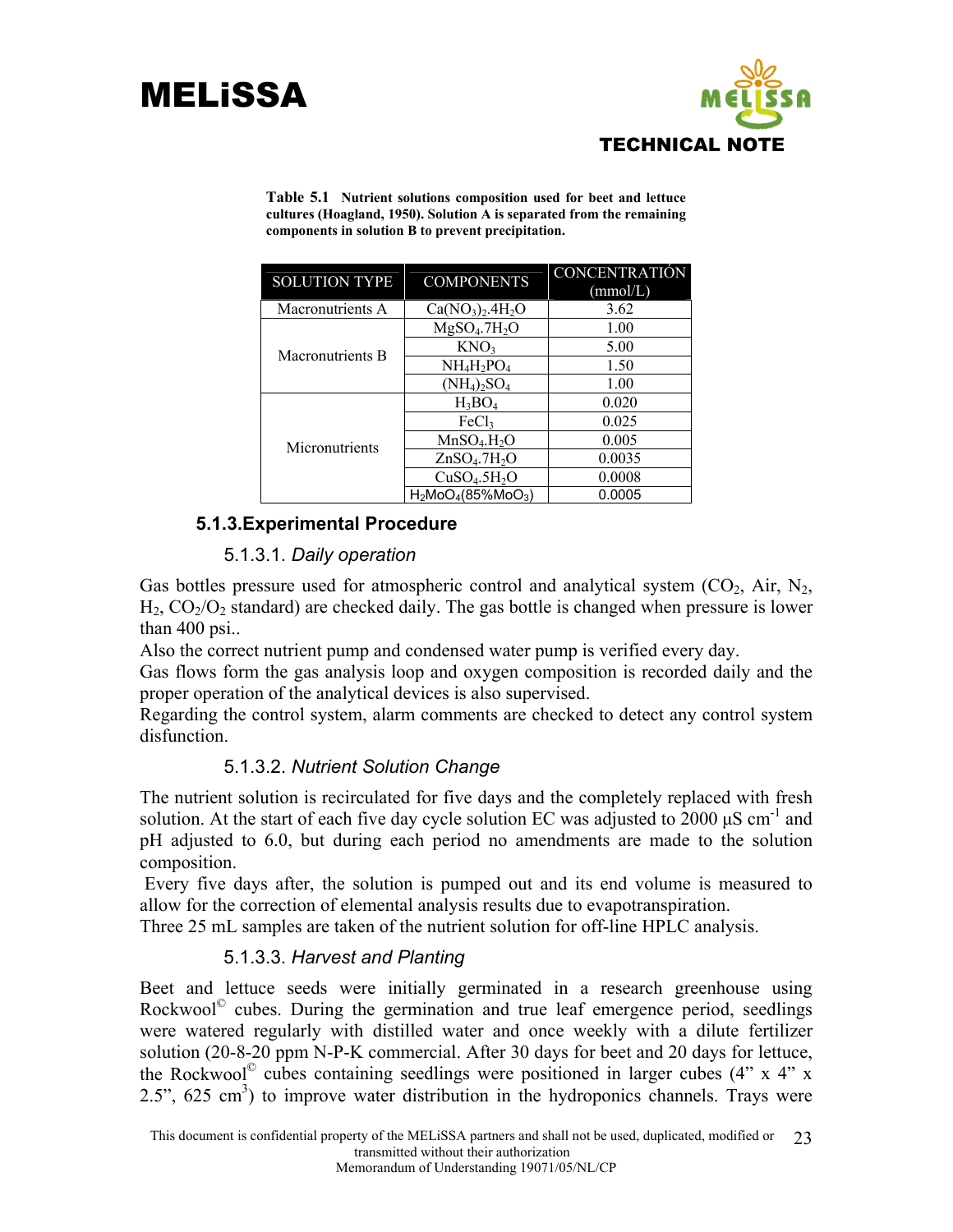

covered once the blocks were in position so as to minimize the growth of algae on the surface of the Rockwool<sup>©</sup>.

In batch cultures all the seeds were planted at once and harvested the same day after their growing period.

In staggered cultures a 10 days cycle between planting, based on an optimized menu system developed by Waters *et al.* (2002), was used.

For beet staged experiments 24 seedlings were transferred inside the chamber after 30 days of growing. Following the initial planting, the chamber was planted with 24 additional plants of beet at 10 day intervals. Thus, after 40 days in chamber the first plants reached the mature age of 70 days old and they were harvested while transferring 24 new seedlings. Since then a mature harvest was obtained during the full chamber stocking at a10 day interval until the final harvest, where a 40, 50, 60 and 70 days old beets were harvested.

For lettuce staged experiments 36 seedlings were transferred inside the chamber after 20 days of seeding. Following the initial planting, the chamber was planted with 36 additional plants of beet at 10 day intervals. Thus, after 30 days in chamber the first plants reached the mature age of 50 days old and they were harvested while transferring 36 new seedlings. Since then a mature harvest was obtained during the full chamber stocking at a10 day interval until the final harvest, where a 30, 40 and 50 days old lettuce were harvested.

#### **5.1.4.Analytical methods**

#### 5.1.4.1. *Biomass Analysis*

After harvesting, plant parts were sampled at the individual plant scale with the exception of roots. Harvested root material was pooled by each trough in the chamber.

#### • **Fresh weight**

All plant parts are weight just after harvesting.

#### • **Dry Weight**

Dry weight of each plant part is obtained after at least four days in a drying oven at 60ºC. Water content was measured as the difference between fresh and dry weights.

#### • **Leaf Area**

Leaf area was measured on the plants harvested using a Li-Cor 3100 Leaf Area Meter (Li-Cor, Lincoln, NE, USA). Initial leaf area was determined on the remaining (unplanted) seedlings using a Li-Cor 3100 Leaf Area Meter (Li-Cor, Lincoln, NE, USA).

#### • **Mineral Analysis**

Harvested tissue was pooled for mineral (Ca, K, Mg, P, N and C) analysis. Edible and inedible fractions of each crop were analyzed using UoG Laboratory Services Protocol SNL-1020 and SNL-104.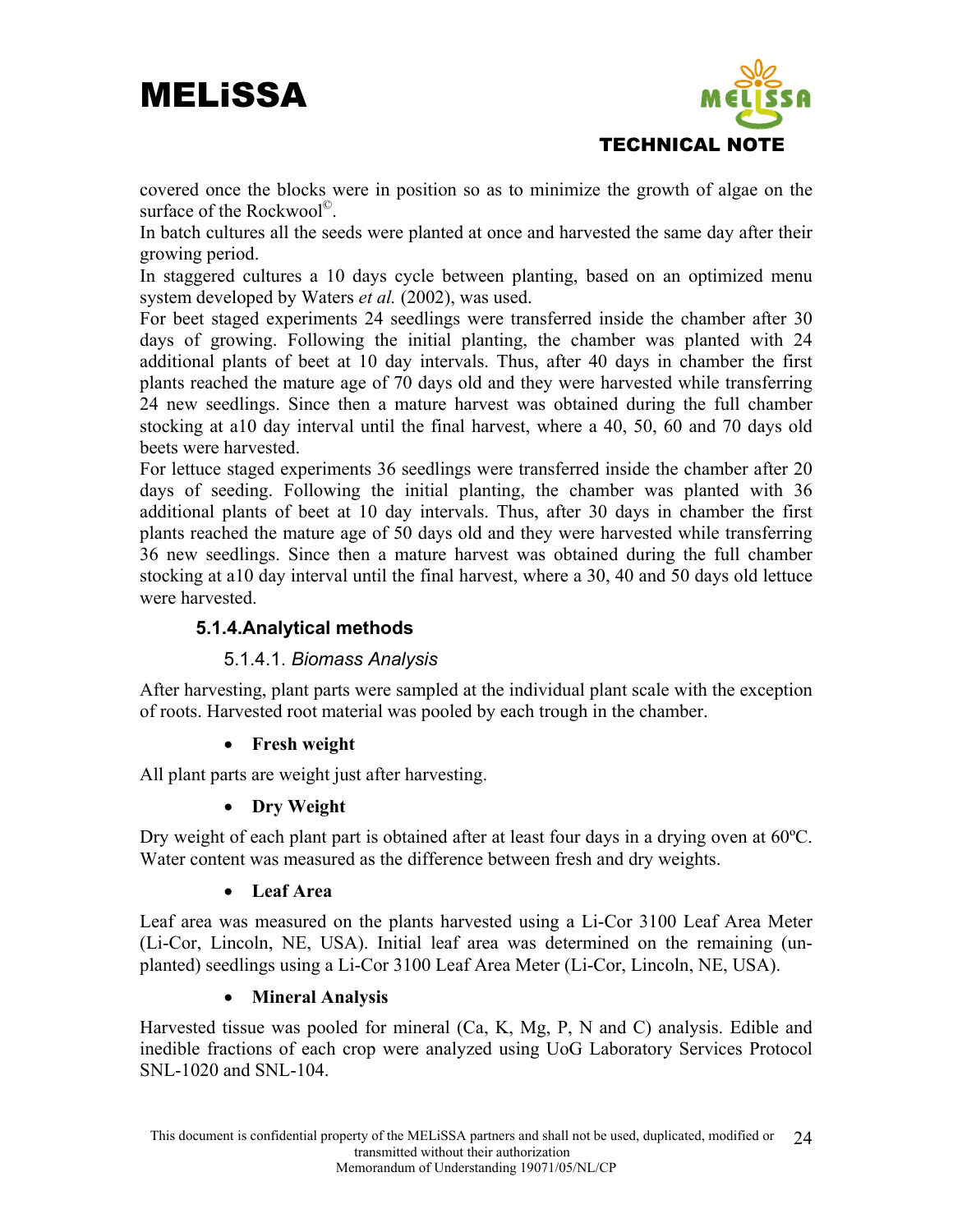

The concentration of Ca, K, Mg, and P in plant materials was determined using a high temperature dry oxidation of the organic matter and the dissolution of the ash with hydrochloric acid. Mineral concentrations are determined using Varian atomic absorption and Technicon auto analyzer.

The method used to quantify the total N in plant samples is based on the Dumas Method, which consists of converting all the forms of N into gaseous nitrogen oxides  $(NO_x)$  by combustion in an oxygen-rich atmosphere at about  $1000^{\circ}$ C, reducing the NO<sub>x</sub> gases catalytically (metallic copper, tungsten) to  $N_2$  and quantifying the amount of nitrogen gas by thermal conductivity (Nollet, 2004).

The total carbon content in plant samples were measured using the combustion method E1019, approved by the American Society for Testing and Material, in a LECO SC-444. Plant samples are combusted at  $135^{\circ}$ C and the  $CO_2$  produced is measured by an infrared detector.

#### • **Proximate Analysis**

The proximate analysis includes the determination of fat, protein, ash, carbohydrates, calorie and moisture content. Proximate tissue analysis was performed by UoG Laboratory Services.

Fat content was measured using the Soxhlet extraction procedure (AOAC-920.39, 1990). This method typically uses anhydrous diethyl ether as the non-polar solvent.

Protein content was determined as described in 'Crude protein in Food & Feed products by Combustion' (FC-PR-109).

Ash determination was done in accordance with AOAC Method 930.05 (1990). After determining the ash, fat and protein contents, carbohydrates content was calculated by difference.

Calorie content is obtained using a bomb calorimeter.

Plant tissue was analyzed for moisture content according to the AOAC Method 930.04 (1990)

#### • **Fiber Analysis**

The analyses of Acid Detergent Fiber (ADF), Neutral Detergent Fiber (NDF) and Lignin from plant samples were carried out by Agri-Food Laboratories (AgTest) in Guelph.

Lignin and ADF content were determined simultaneously using a titration method as described in AOAC-973.18 (1990). ADF consists of cellulose, lignin, bound protein, and acid insoluble ash portions of a feed. Since these constituents are quite indigestible, ADF is a negative indicator of energy level in grains, i.e., as ADF increases, digestible energy is decreased.

NDF was measured using a gravimetric determination of amylase treated ADF in feeds (Merters, 2002). In addition to the components which make up ADF, NDF contains hemicelluloses, which are a more digestible fibre fraction. NDF values are good predictors of dry matter intake.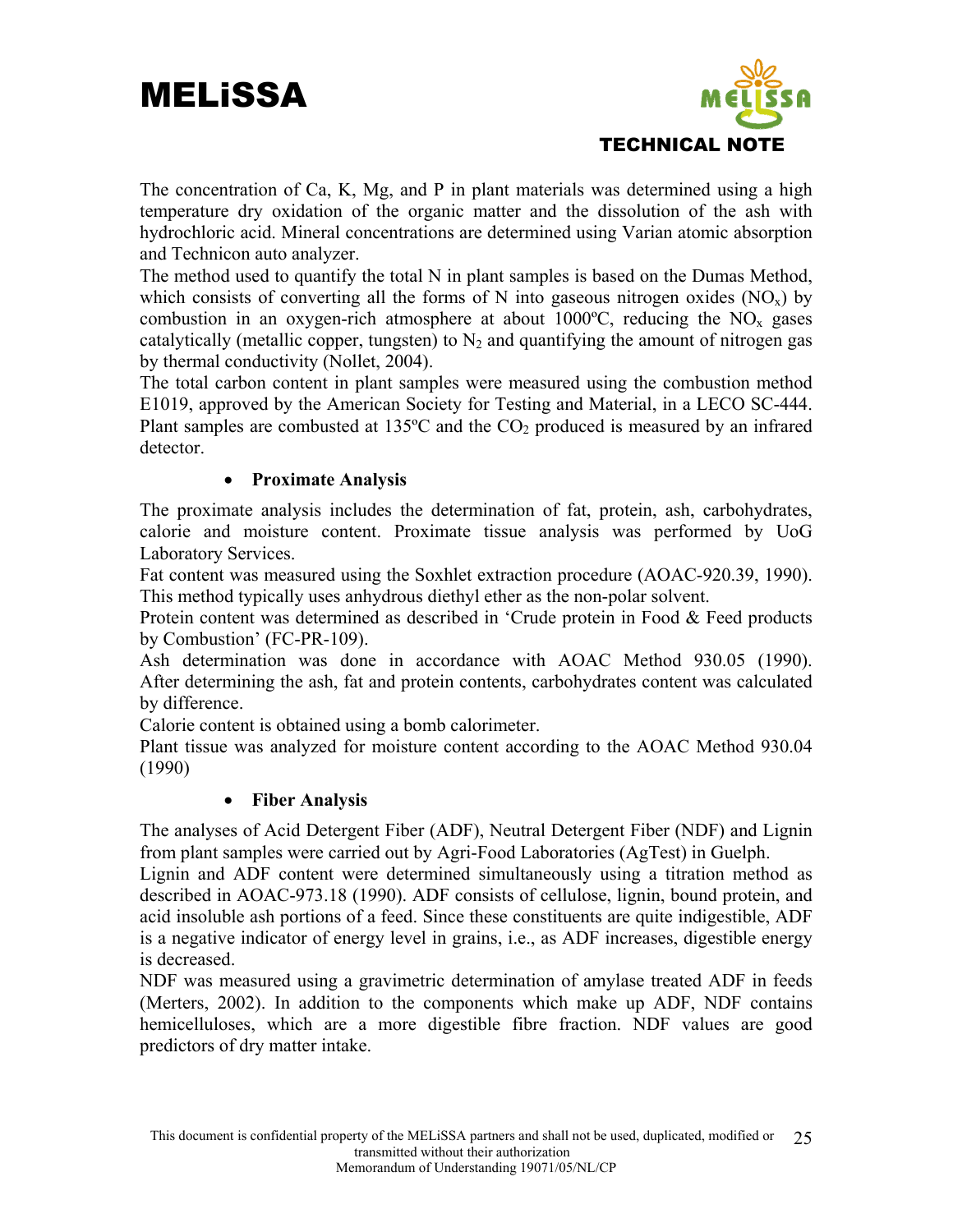



#### 5.1.4.2. *Nutrient Solution Composition Analysis*

Nutrient solution samples are analyzed using the Dionex HPLC Model DX500 (Sunnyvale, CA, USA) for the ions of interest which included Cl,  $NO_3$ ,  $PO_4^3$ ,  $SO_4^2$ ,  $NH_4^+$ ,  $Na^+$ ,  $K^+$ ,  $Ca^{2+}$ ,  $Mg^{2+}$ .

#### 5.1.4.3. *Atmospheric Composition Analysis*

SEC chambers are equipped a  $CO<sub>2</sub>$  gas analyser IRGA LiCor LI6262 (Li-Cor Inc. Lincoln, NE, USA) which measures online the  $CO<sub>2</sub>$  composition every 3 minutes. Oxygen is measured with an  $O_2$  analyser Model 100P (California Analytical Instruments).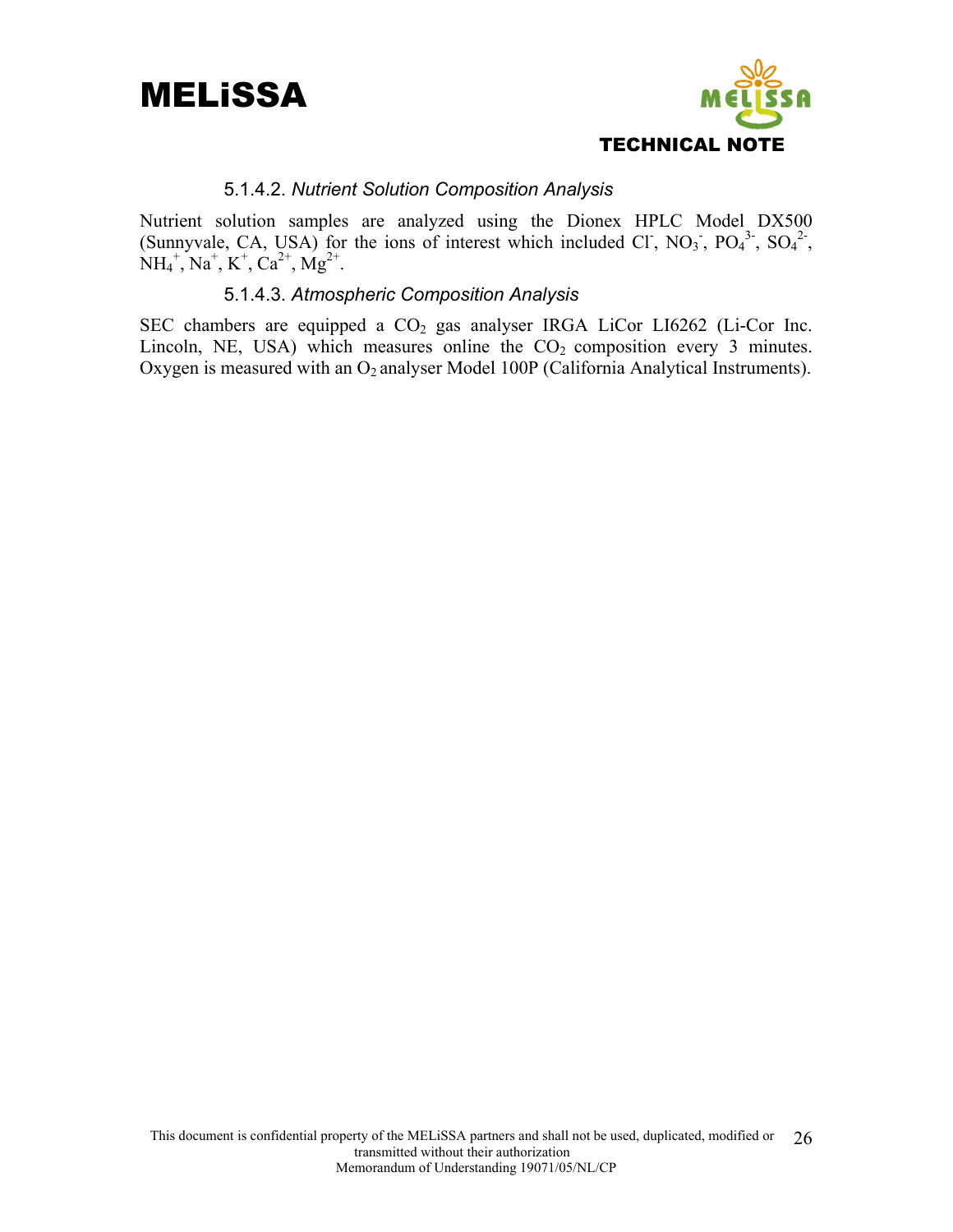

#### **5.2. Beet Experimental Data Available**

Data collected in UoG corresponding to beet includes 3 replicates of batch cultures and 2 independent staged cultures. In Table 5.2 a summary of the main operational parameters for each of the replicates can be found.

**Table** 5**.**2 **.Experiment summary sheet for beet (***Beta vulgaris* **cv. Detroit Medium Red) batch and staged cultures.**

| Parameter                        |                  | <b>Batch Cultures</b> |                  | <b>Staged Cultures</b> |                 |
|----------------------------------|------------------|-----------------------|------------------|------------------------|-----------------|
|                                  | Rep 1            | Rep 2                 | Rep <sub>3</sub> | Rep <sub>1</sub>       | Rep 2           |
| Identification                   | B <sub>B</sub> 1 | B <sub>B2</sub>       | B <sub>B</sub> 3 | BS <sub>1</sub>        | B <sub>S2</sub> |
| Photoperiod (h day/night)        | 14/10            | 14/10                 | 14/10            | 14/10                  | 14/10           |
| Temperature (°C day/night)       | 25/20            | 25/20                 | 25/20            | 25/20                  | 25/20           |
| Demand $CO2$ (ppm)               | 1000             | 1000                  | 1000             | 1000                   | 1000            |
| Hydroponics system               | <b>NFT</b>       | <b>NFT</b>            | <b>NFT</b>       | <b>NFT</b>             | <b>NFT</b>      |
| Number of plants in chamber      | 120              | 120                   | 120              | 96                     | 96              |
| Production area $(m^2)$          | 5                | 5                     | 5                | 4                      | 4               |
| Planting density (plants $m-2$ ) | 24               | 24                    | 24               | 24                     | 24              |
| Crop Age at harvest (day)        | 72               | 68                    | 66               | 40,50,60,70            | 40,50,60,70     |
| Composition data collected       |                  | Mineral               |                  | Mineral, Proximate     | Pending         |

Harvest and yield data collected for beet batch cultures are reported in TN 75.3 Table 2.2.1.

#### **5.2.1.Batch Cultures: Tissue Mineral Composition**

A summary of data collected on tissue mineral composition for beet batch cultures is presented next.

Due to that plants were dissected at harvest and the different parts grouped into similar types of tissues, mineral composition (Ca, K, Mg, N, P and C) is quantified in a dry weight basis for each beet part (roots, hypocotyl and leaves). Therefore, if a mineral composition on a total plant biomass basis is desired, yield data at harvest should be used. First, composition results are shown separately for the 3 replicates in Table 5.3, Table 5.4, Table 5.5. Finally in Table 5.6, mean values over the experiments are calculated.

All the tables includes the following parameters: mean value, number of samples (n), variance, standard deviation (Std Dev.), standard error of the mean (SE Mean), lower confidence limit (LCL) and upper confidence limit (UCL) of the mean with a 0.95 probability.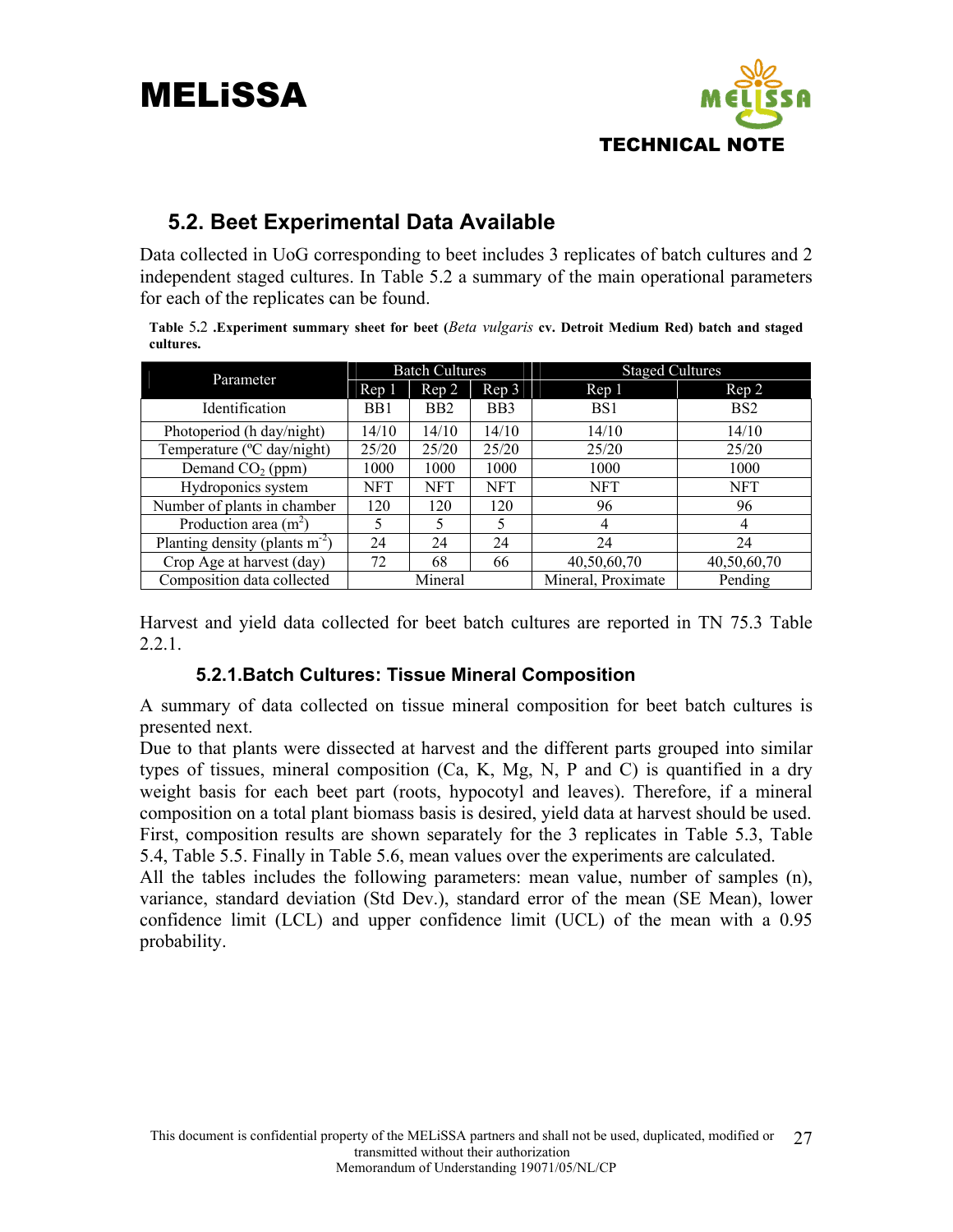

| $\mathfrak{m}$ , $\mathfrak{t}$ , $\mathfrak{t}$ , $\mathfrak{t}$ , $\mathfrak{t}$ , $\mathfrak{t}$ , $\mathfrak{t}$ , $\mathfrak{t}$ , $\mathfrak{t}$ , $\mathfrak{t}$ , $\mathfrak{t}$ , $\mathfrak{t}$ , $\mathfrak{t}$ , $\mathfrak{t}$ , $\mathfrak{t}$ , $\mathfrak{t}$ , $\mathfrak{t}$ , $\mathfrak{t}$ , $\mathfrak{t}$ , $\mathfrak{t}$ , | Mineral concentration (% dwb) |        |        |        |        |        |  |  |  |  |  |  |  |  |
|-----------------------------------------------------------------------------------------------------------------------------------------------------------------------------------------------------------------------------------------------------------------------------------------------------------------------------------------------------|-------------------------------|--------|--------|--------|--------|--------|--|--|--|--|--|--|--|--|
| <b>Beet</b>                                                                                                                                                                                                                                                                                                                                         | Ca                            | K      | Mg     | N      | P      | C      |  |  |  |  |  |  |  |  |
| Leaves                                                                                                                                                                                                                                                                                                                                              |                               |        |        |        |        |        |  |  |  |  |  |  |  |  |
| Mean                                                                                                                                                                                                                                                                                                                                                | 1.90                          | 5.88   | 0.47   | 5.40   | 1.30   | 35.40  |  |  |  |  |  |  |  |  |
| $\mathbf n$                                                                                                                                                                                                                                                                                                                                         | 3                             | 3      | 3      | 3      | 3      | 3      |  |  |  |  |  |  |  |  |
| Variance                                                                                                                                                                                                                                                                                                                                            | 0.0330                        | 0.0489 | 0.0094 | 0.0004 | 0.0026 | 0.2100 |  |  |  |  |  |  |  |  |
| Std Dev.                                                                                                                                                                                                                                                                                                                                            | 0.18                          | 0.22   | 0.10   | 0.02   | 0.05   | 0.46   |  |  |  |  |  |  |  |  |
| <b>SE</b> Mean                                                                                                                                                                                                                                                                                                                                      | 0.10                          | 0.13   | 0.06   | 0.01   | 0.03   | 0.26   |  |  |  |  |  |  |  |  |
| LCL Mean                                                                                                                                                                                                                                                                                                                                            | 1.45                          | 5.33   | 0.23   | 5.35   | 1.17   | 34.26  |  |  |  |  |  |  |  |  |
| UCL Mean                                                                                                                                                                                                                                                                                                                                            | 2.35                          | 6.43   | 0.71   | 5.46   | 1.42   | 36.54  |  |  |  |  |  |  |  |  |
| Hypocotyl                                                                                                                                                                                                                                                                                                                                           |                               |        |        |        |        |        |  |  |  |  |  |  |  |  |
| Mean                                                                                                                                                                                                                                                                                                                                                | 0.26                          | 3.33   | 0.07   | 3.31   | 0.59   | 39.20  |  |  |  |  |  |  |  |  |
| $\mathbf n$                                                                                                                                                                                                                                                                                                                                         | 3                             | 3      | 3      | 3      | 3      | 3      |  |  |  |  |  |  |  |  |
| Variance                                                                                                                                                                                                                                                                                                                                            | 0.0016                        | 0.0044 |        | 0.0037 | 0.0001 | 0.4300 |  |  |  |  |  |  |  |  |
| Std Dev.                                                                                                                                                                                                                                                                                                                                            | 0.04                          | 0.07   |        | 0.06   | 0.01   | 0.66   |  |  |  |  |  |  |  |  |
| <b>SE</b> Mean                                                                                                                                                                                                                                                                                                                                      | 0.02                          | 0.04   |        | 0.04   | 0.00   | 0.38   |  |  |  |  |  |  |  |  |
| LCL Mean                                                                                                                                                                                                                                                                                                                                            | 0.16                          | 3.17   | 0.07   | 3.16   | 0.57   | 37.57  |  |  |  |  |  |  |  |  |
| UCL Mean                                                                                                                                                                                                                                                                                                                                            | 0.36                          | 3.50   | 0.07   | 3.46   | 0.60   | 40.83  |  |  |  |  |  |  |  |  |
| Roots                                                                                                                                                                                                                                                                                                                                               |                               |        |        |        |        |        |  |  |  |  |  |  |  |  |
| Mean                                                                                                                                                                                                                                                                                                                                                | 2.19                          | 1.54   | 0.48   | 4.45   | 0.48   | 37.50  |  |  |  |  |  |  |  |  |
| $\mathbf n$                                                                                                                                                                                                                                                                                                                                         |                               |        |        | 1      |        | 1      |  |  |  |  |  |  |  |  |

Table 5.3 Beet mineral composition for experiment BB1 on a percent dry weight (dwb) basis for each part (leaves, hypocotyl and roots).

Table 5.4 Beet mineral composition for experiment BB2 on a percent dry weight (dwb) basis for each part (leaves, hypocotyl and roots).

| Beet         | Mineral concentration (% dwb) |        |        |        |        |               |  |  |  |  |  |  |
|--------------|-------------------------------|--------|--------|--------|--------|---------------|--|--|--|--|--|--|
|              | Ca                            | K      | Mg     | N      | P      | $\mathcal{C}$ |  |  |  |  |  |  |
| Leaves       |                               |        |        |        |        |               |  |  |  |  |  |  |
| Mean         | 1.87                          | 6.57   | 0.28   | 4.56   | 1.56   | 35.20         |  |  |  |  |  |  |
| $\mathbf n$  | 3                             | 3      | 3      | 3      | 3      | 3             |  |  |  |  |  |  |
| Variance     | 0.0497                        | 0.0142 | 0.0004 | 0.0091 | 0.0044 | 0.0900        |  |  |  |  |  |  |
| Std Dev.     | 0.22                          | 0.12   | 0.02   | 0.10   | 0.07   | 0.30          |  |  |  |  |  |  |
| SE Mean      | 0.13                          | 0.07   | 0.01   | 0.06   | 0.04   | 0.17          |  |  |  |  |  |  |
| LCL Mean     | 1.31                          | 6.28   | 0.23   | 4.32   | 1.39   | 34.45         |  |  |  |  |  |  |
| UCL Mean     | 2.42                          | 6.87   | 0.33   | 4.80   | 1.72   | 35.95         |  |  |  |  |  |  |
| Hypocotyl    |                               |        |        |        |        |               |  |  |  |  |  |  |
| Mean         | 0.25                          | 3.52   | 0.08   | 3.69   | 0.72   | 39.03         |  |  |  |  |  |  |
| $\mathsf{n}$ | 3                             | 3      | 3      | 3      | 3      | 3             |  |  |  |  |  |  |
| Variance     | 0.0001                        | 0.0097 | 0.0001 | 0.0052 | 0.0001 | 0.4433        |  |  |  |  |  |  |
| Std Dev.     | 0.01                          | 0.10   | 0.01   | 0.07   | 0.01   | 0.67          |  |  |  |  |  |  |
| SE Mean      | 0.01                          | 0.06   | 0.01   | 0.04   | 0.0049 | 0.38          |  |  |  |  |  |  |
| LCL Mean     | 0.22                          | 3.28   | 0.05   | 3.51   | 0.70   | 37.38         |  |  |  |  |  |  |
| UCL Mean     | 0.28                          | 3.76   | 0.11   | 3.87   | 0.74   | 40.69         |  |  |  |  |  |  |
| Roots        |                               |        |        |        |        |               |  |  |  |  |  |  |
| Mean         | 1.04                          | 1.20   | 0.16   | 4.00   | 0.74   | 39.40         |  |  |  |  |  |  |
| $\mathbf n$  |                               | 1      |        |        |        | 1             |  |  |  |  |  |  |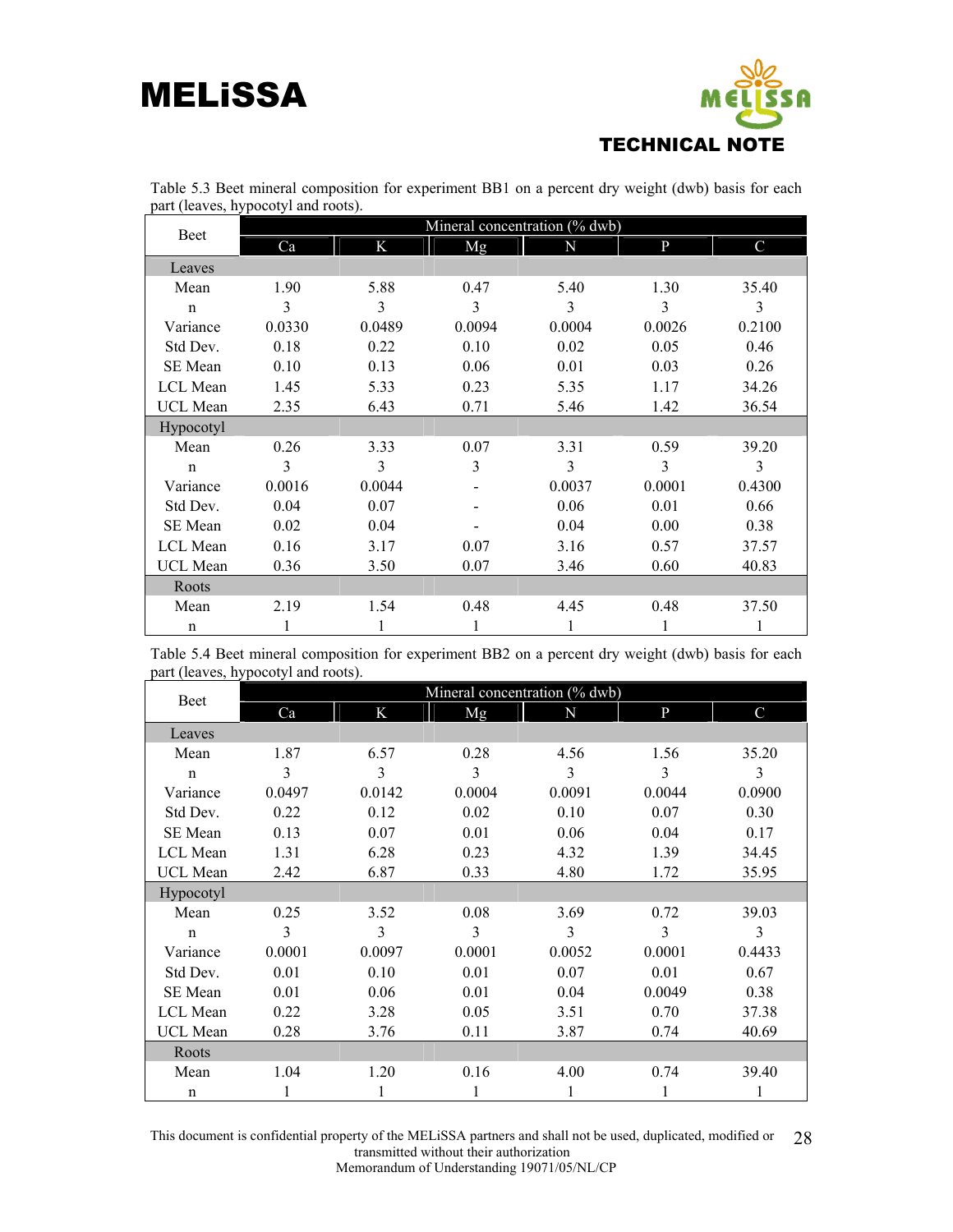

| <b>Beet</b>    | Mineral concentration (% dwb) |        |        |        |        |               |  |  |  |  |  |  |
|----------------|-------------------------------|--------|--------|--------|--------|---------------|--|--|--|--|--|--|
|                | Ca                            | K      | Mg     | N      | P      | $\mathcal{C}$ |  |  |  |  |  |  |
| Leaves         |                               |        |        |        |        |               |  |  |  |  |  |  |
| Mean           | 1.63                          | 6.11   | 0.28   | 4.62   | 1.50   | 36.23         |  |  |  |  |  |  |
| $\mathbf n$    | 3                             | 3      | 3      | 3      | 3      | 3             |  |  |  |  |  |  |
| Variance       | 0.0072                        | 0.0212 | 0.0007 | 0.0090 | 0.0023 | 0.0633        |  |  |  |  |  |  |
| Std Dev.       | 0.09                          | 0.15   | 0.03   | 0.10   | 0.05   | 0.25          |  |  |  |  |  |  |
| <b>SE</b> Mean | 0.05                          | 0.08   | 0.02   | 0.05   | 0.03   | 0.15          |  |  |  |  |  |  |
| LCL Mean       | 1.42                          | 5.75   | 0.21   | 4.38   | 1.38   | 35.61         |  |  |  |  |  |  |
| UCL Mean       | 1.84                          | 6.48   | 0.35   | 4.85   | 1.62   | 36.86         |  |  |  |  |  |  |
| Hypocotyl      |                               |        |        |        |        |               |  |  |  |  |  |  |
| Mean           | 0.19                          | 2.92   | 0.06   | 3.08   | 0.57   | 39.13         |  |  |  |  |  |  |
| $\mathbf n$    | 3                             | 3      | 3      | 3      | 3      | 3             |  |  |  |  |  |  |
| Variance       | 0.0007                        | 0.0309 |        | 0.0156 | 0.0001 | 0.4233        |  |  |  |  |  |  |
| Std Dev.       | 0.03                          | 0.18   |        | 0.13   | 0.01   | 0.65          |  |  |  |  |  |  |
| <b>SE</b> Mean | 0.02                          | 0.10   |        | 0.07   | 0.01   | 0.38          |  |  |  |  |  |  |
| LCL Mean       | 0.12                          | 2.48   | 0.06   | 2.77   | 0.54   | 37.52         |  |  |  |  |  |  |
| UCL Mean       | 0.26                          | 3.36   | 0.06   | 3.39   | 0.59   | 40.75         |  |  |  |  |  |  |
| Roots          |                               |        |        |        |        |               |  |  |  |  |  |  |
| Mean           | 1.83                          | 1.32   | 0.38   | 4.03   | 0.50   | 38.40         |  |  |  |  |  |  |
| n              | 1                             |        |        | 1      |        |               |  |  |  |  |  |  |

Table 5.5 Beet mineral composition for experiment BB3 on a percent dry weight (dwb) basis for each part (leaves, hypocotyl and roots).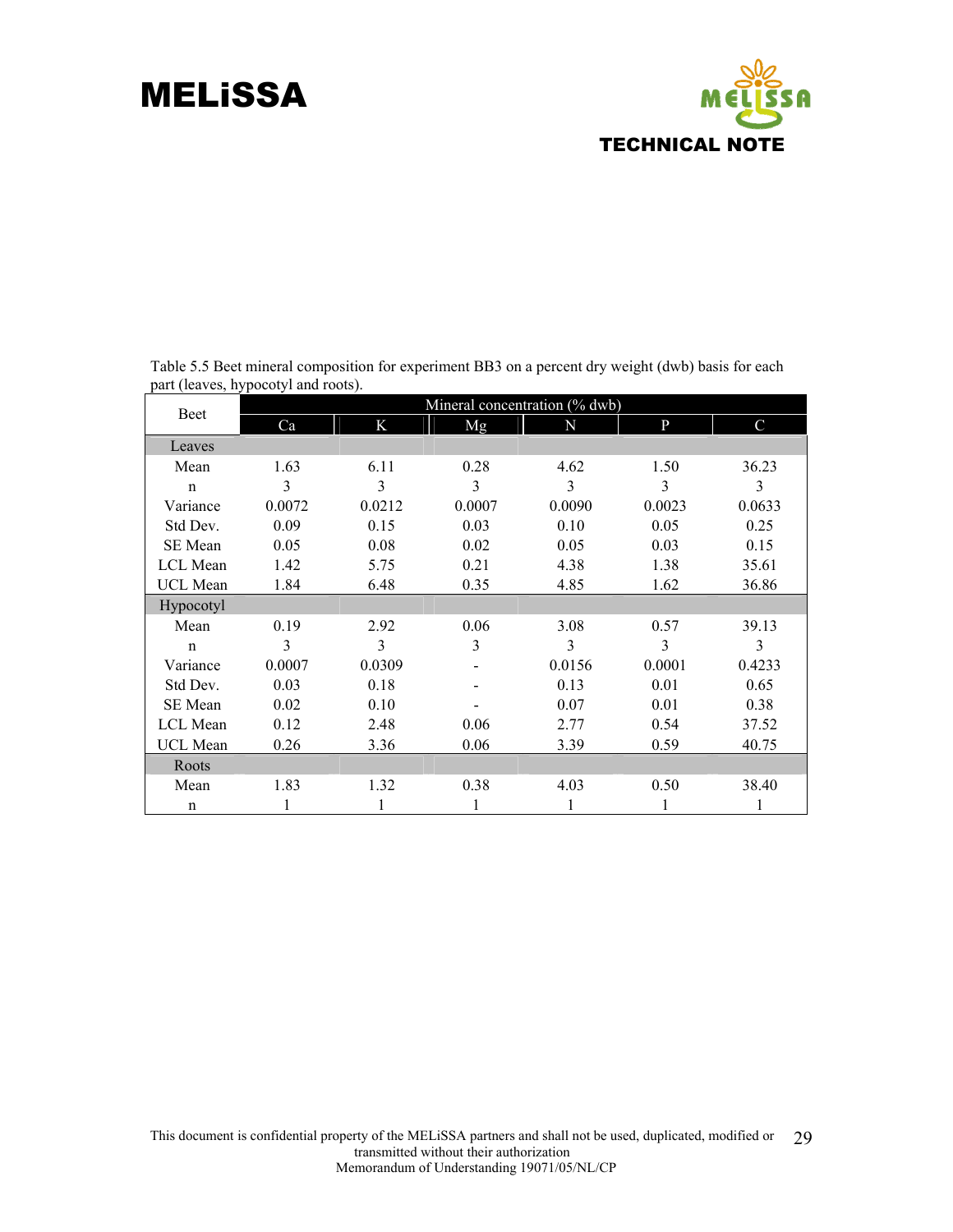

Table 5.6 Beet mineral composition mean over experiments (BB1, BB2 and BB3) on a percent dry weight (dwb) basis for each part (leaves, hypocotyl and roots).

| (1). A statistically significant effect among the 3 replicates has found in the ANOVA analysis. |  |  |  |
|-------------------------------------------------------------------------------------------------|--|--|--|
| (2). Not enough data to perform an ANOVA analysis.                                              |  |  |  |

| <b>Beet</b>     |        |        |         | Mineral concentration (% dwb) |              |               |
|-----------------|--------|--------|---------|-------------------------------|--------------|---------------|
|                 | Ca     | K      | Mg      | N                             | $\mathbf{P}$ | $\mathcal{C}$ |
| Leaves          |        | (1)    | (1)     | (1)                           | (1)          | (1)           |
| Mean            | 1.80   | 6.19   | 0.34    | 4.86                          | 1.45         | 35.61         |
| $\mathbf n$     | 9      | 9      | 9       | 9                             | 9            | 9             |
| Variance        | 0.0389 | 0.1152 | 0.0113  | 0.1713                        | 0.0163       | 0.3161        |
| Std Dev.        | 0.20   | 0.34   | 0.11    | 0.41                          | 0.13         | 0.56          |
| SE Mean         | 0.07   | 0.11   | 0.04    | 0.14                          | 0.04         | 0.19          |
| LCL Mean        | 1.65   | 5.93   | 0.26    | 4.54                          | 1.35         | 35.18         |
| <b>UCL</b> Mean | 1.95   | 6.45   | 0.42    | 5.18                          | 1.55         | 36.04         |
| Hypocotyl       |        | (1)    |         | (1)                           | (1)          |               |
| Mean            | 0.23   | 3.26   | 0.07    | 3.36                          | 0.62         | 39.12         |
| $\mathbf n$     | 9      | 9      | 9       | 9                             | 9            | 9             |
| Variance        | 0.0016 | 0.0820 | 0.0001  | 0.0766                        | 0.0051       | 0.3294        |
| Std Dev.        | 0.04   | 0.29   | 0.01    | 0.28                          | 0.07         | 0.57          |
| SE Mean         | 0.01   | 0.10   | 0.003   | 0.09                          | 0.02         | 0.19          |
| LCL Mean        | 0.20   | 3.04   | 0.06    | 3.15                          | 0.57         | 38.68         |
| <b>UCL</b> Mean | 0.26   | 3.48   | 0.08    | 3.57                          | 0.68         | 39.56         |
| Roots           | (2)    | (2)    | (2)     | (2)                           | (2)          | (2)           |
| Mean            | 1.69   | 1.35   | 0.34    | 4.16                          | 0.58         | 38.43         |
| $\mathbf n$     | 3      | 3      | 3       | 3                             | 3            | 3             |
| Variance        | 0.3460 | 0.0297 | 0.0268  | 0.0633                        | 0.0201       | 0.9033        |
| Std Dev.        | 0.59   | 0.17   | 0.16    | 0.25                          | 0.14         | 0.95          |
| SE Mean         | 0.34   | 0.10   | 0.09    | 0.15                          | 0.08         | 0.55          |
| LCL Mean        | 0.23   | 0.92   | $-0.07$ | 3.54                          | 0.22         | 36.07         |
| <b>UCL</b> Mean | 3.15   | 1.78   | 0.75    | 4.78                          | 0.93         | 40.79         |

#### **5.2.2.Staged Cultures: Tissue Mineral and Proximate Composition**

Although two replicates for beet staged cultures have already been performed, only the tissue composition data for one of them was available when writing this document.

For staggered cultures, tissue composition was not only analysed by plant part but also by plant age, so that any composition change along growth could be detected. As mentioned in the methodology section, every 10 days during the full chamber stocking 24 beets were harvested until the final harvest, where 24 plants of each age (40, 50, 60 and 70 days old) were collected.

Thus, in order to visualize the tissue composition among the plant age, mineral and proximate composition for each beet part is depi**c**ted in Figure 5.1 and in Figure 5.2.

A linear regression analysis was done to evaluate whether the mineral and proximate composition significantly change among the plant growth. Table 5.7 and Table 5.8 summarize the statistics parameters values of this analysis, which include the linear regression slope, its standard error, t- statistics (t), p-value (p) and the degrees of freedom (df).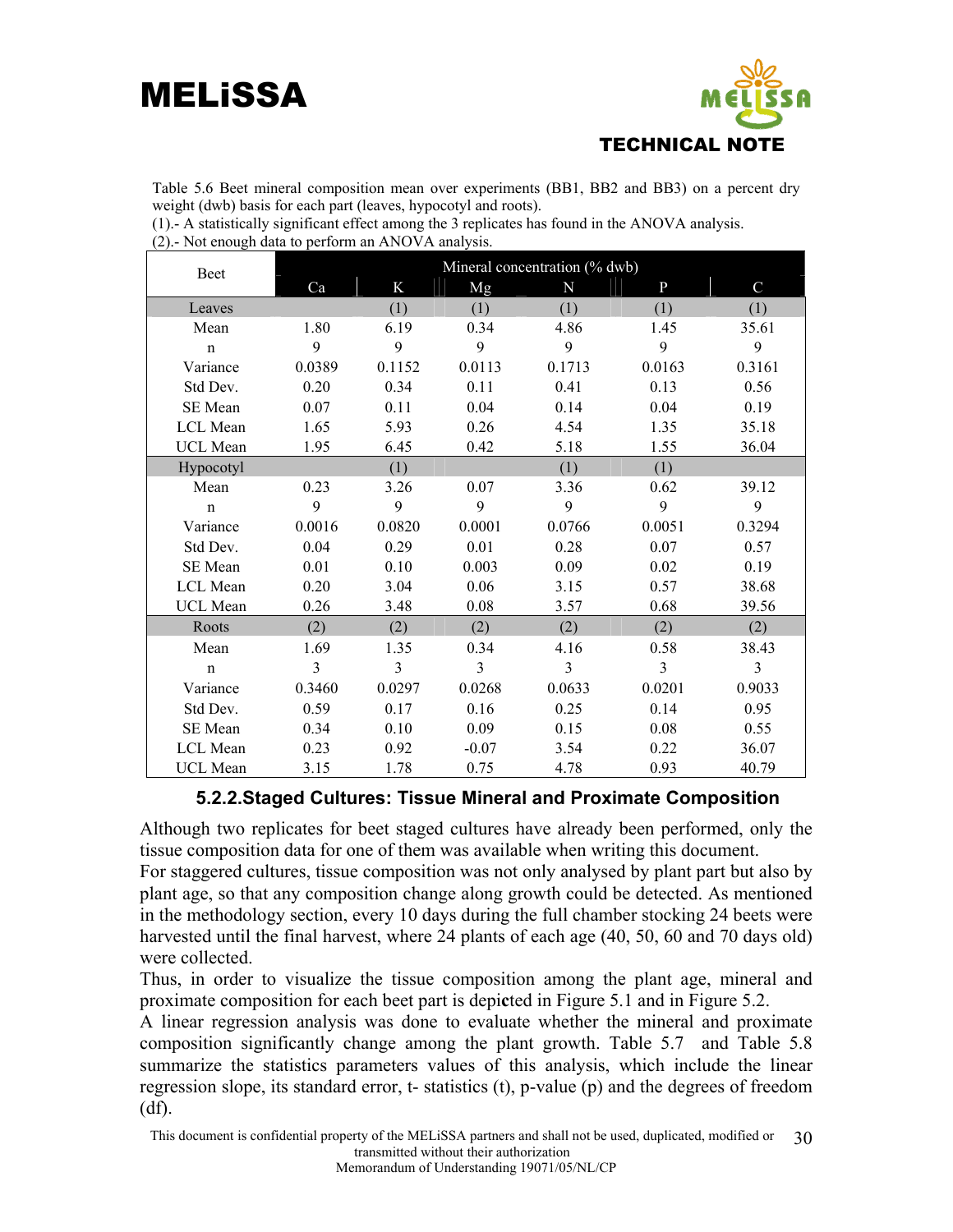



**Figure** 5**.**1 **Beet mineral composition for experiment BS1 on a percent dry weight (dwb) basis for each part (▲ leaves; ■ hypocotyl , ● roots).**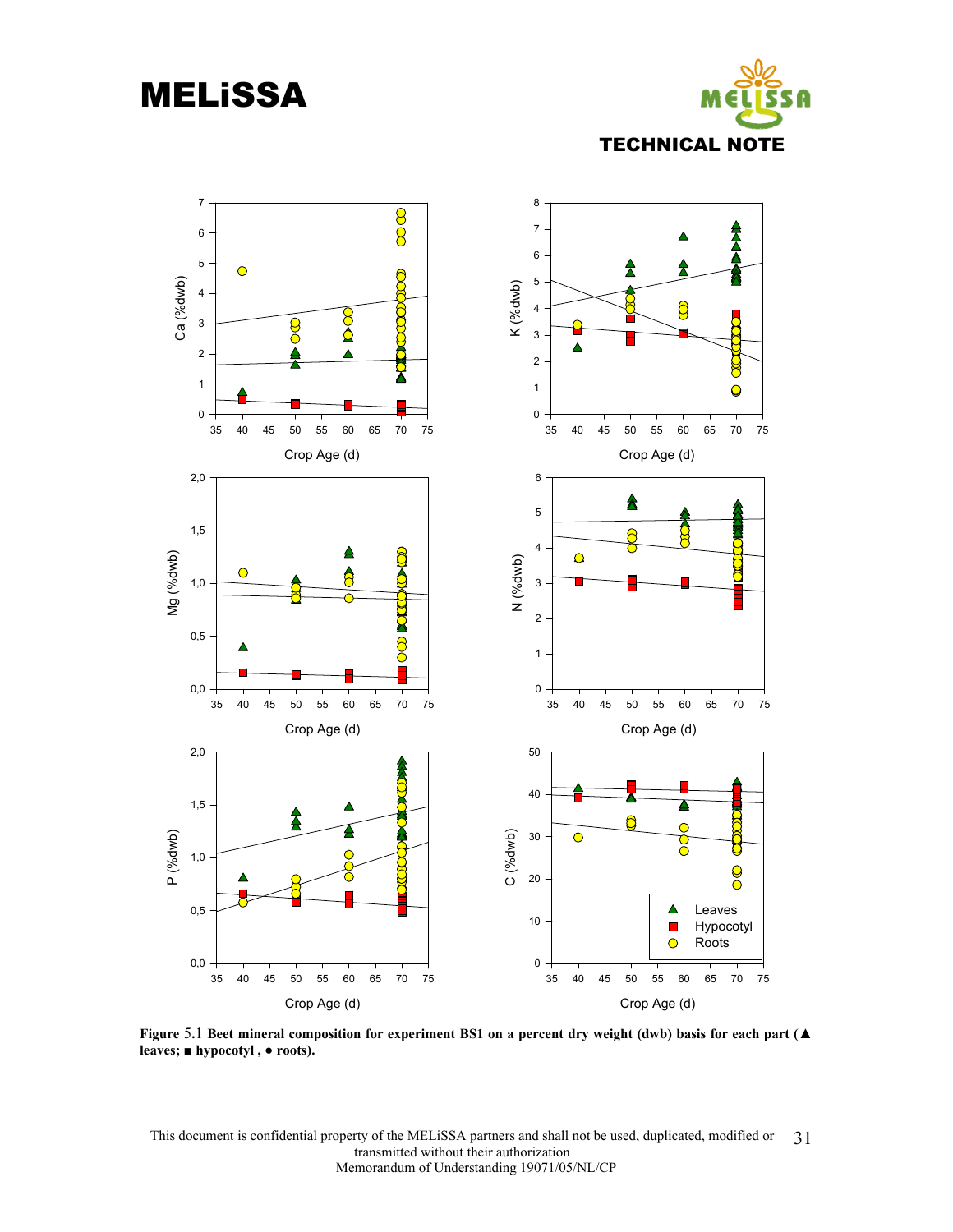MELiSSA





**Figure** 5**.**2 **Beet proximate composition for experiment BS1 on a percent dry weight (dwb) basis for each part (▲ leaves; ■ hypocotyl , ● roots).**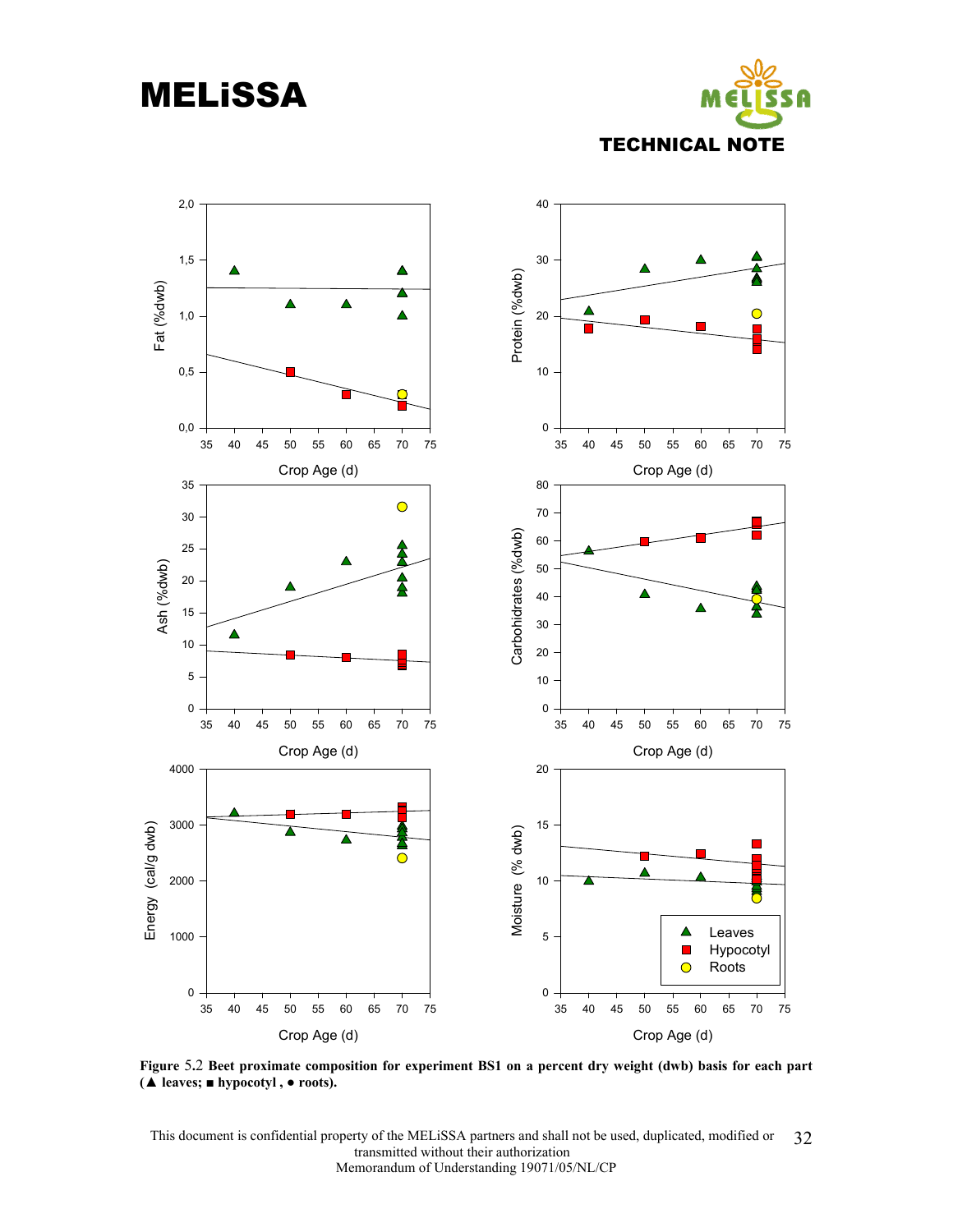

Table 5.7 Linear regression parameters for beet mineral composition at different crop ages of staggered culture BS1. Statistics parameters include tstatistics, p-values and degrees of freedom (df). (\*) Significant differences exist among the crop age

|               |           |            | - סיי     |           |    |
|---------------|-----------|------------|-----------|-----------|----|
| Mineral       | Slope     | Std. Error | t         | p         | df |
| Leaves        |           |            |           |           |    |
| Ca            | 0.0046    | 0.0099     | 0.4620    | 0.6482    | 24 |
| K             | 0.0405    | 0.0268     | 1.5133    | 0.1433    | 24 |
| Mg            | $-0.0011$ | 0.0054     | $-0.2136$ | 0.8326    | 24 |
| N             | 0.0023    | 0.0082     | 0.2761    | 0.7849    | 24 |
| ${\bf P}$     | 0.0110    | 0.0066     | 1.6855    | 0.1049    | 24 |
| $\mathcal{C}$ | $-0.0458$ | 0.0529     | $-0.8660$ | 0.3951    | 24 |
| Hypocotyl     |           |            |           |           |    |
| Ca            | $-0.0071$ | 0.0018     | $-3.9426$ | $0.0006*$ | 24 |
| K             | $-0.0151$ | 0.0083     | $-1.8314$ | 0.0795    | 24 |
| Mg            | $-0.0013$ | 0.0005     | $-2.6059$ | 0.0155    | 24 |
| ${\bf N}$     | $-0.0105$ | 0.0061     | $-1.7277$ | 0.0969    | 24 |
| ${\bf P}$     | $-0.0034$ | 0.0009     | $-3.8184$ | $0.0008*$ | 24 |
| $\mathcal{C}$ | $-0.0271$ | 0.0264     | $-1.0251$ | 0.3155    | 24 |
| Roots         |           |            |           |           |    |
| Ca            | 0.0230    | 0.0317     | 0.7266    | 0.4745    | 24 |
| K             | $-0.0771$ | 0.0185     | $-4.1608$ | $0.0004*$ | 24 |
| Mg            | $-0.0031$ | 0.0063     | $-0.4876$ | 0.6303    | 24 |
| N             | $-0.0145$ | 0.0074     | $-1.9501$ | 0.0629    | 24 |
| ${\bf P}$     | 0.0164    | 0.0067     | 2.4423    | $0.0223*$ | 24 |
| $\mathcal{C}$ | $-0.1265$ | 0.0933     | $-1.3562$ | 0.1877    | 24 |

Upon the results obtained, beet mineral composition remains almost constant in each beet part along the plant growth. However, phosphorous content in hypocotyl diminishes along plant age while its content in roots increases. Moreover, calcium percentage in hypocotyl and potassium composition in roots has a statistically significant decrease along beet maturity.

In beet leaves the content of fat, protein, energy and moisture has no significant variation along plant growth, whereas ash composition increases and carbohydrates diminish along plant maturity. In regard to beet hypocotyl composition, only fat, protein and carbohydrates are significantly affected by plant age.

No linear regression analysis in roots proximate content was performed, since its value was only available for the oldest plants.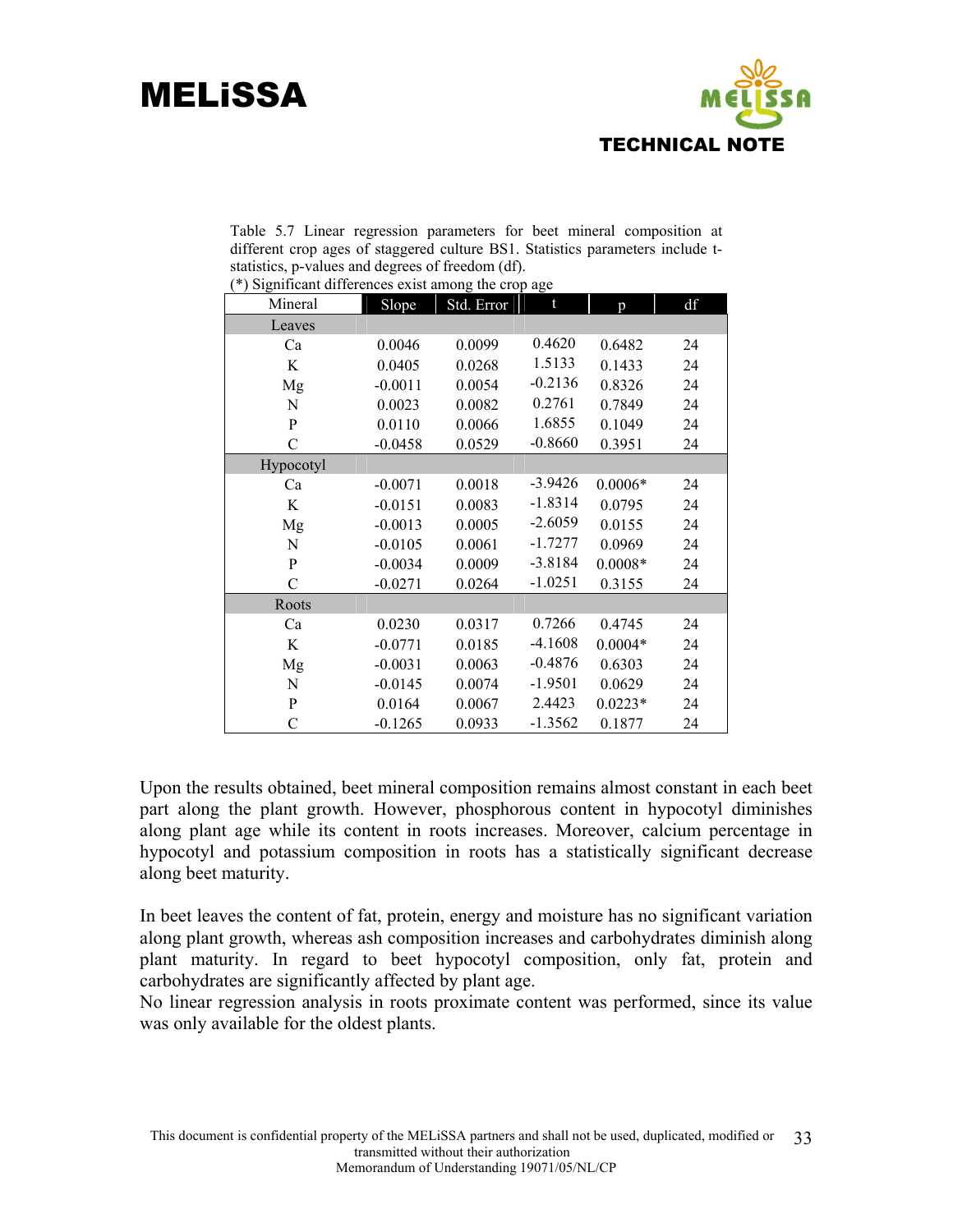

Table 5.8 Linear regression parameters for beet proximate composition at different crop ages of staggered culture BS1. Statistics parameters include tstatistics, p-values and degrees of freedom (df).

(\*) Significant differences exist among the crop age

| Proximate     | Slope     | Std. Error | t         | p         | df |
|---------------|-----------|------------|-----------|-----------|----|
| Leaves        |           |            |           |           |    |
| Fat           | $-0.0003$ | 0.0054     | $-0.0620$ | 0.9523    | 7  |
| Protein       | 0.1614    | 0.0834     | 1.9347    | 0.0943    | 7  |
| Ash           | 0.2681    | 0.0999     | 2.6848    | $0.0313*$ | 7  |
| Carbohydrates | $-0.4073$ | 0.1707     | $-2.3866$ | $0.0484*$ | 7  |
| Energy        | $-0.9933$ | 0.4703     | $-2.1122$ | 0.0726    | 7  |
| Moisture      | $-0.0202$ | 0.0167     | $-1.2061$ | 0.2670    | 7  |
| Hypocotyl     |           |            |           |           |    |
| Fat           | $-0.0123$ | 0.0027     | $-4.5637$ | $0.0038*$ | 6  |
| Protein       | $-0.1090$ | 0.0430     | $-2.5342$ | $0.0390*$ | 7  |
| Ash           | $-0.0438$ | 0.0313     | $-1.4004$ | 0.2109    | 6  |
| Carbohydrates | 0.2948    | 0.1160     | 2.5407    | $0.0440*$ | 6  |
| Energy        | 0.2903    | 0.3311     | 0.8769    | 0.4143    | 6  |
| Moisture      | $-0.0448$ | 0.0514     | $-0.8725$ | 0.4165    | 6  |

#### **5.3. Lettuce Experimental Data Available**

Experimental conditions used for lettuce cultures (3 batch and 2 staggered replications) are summarized in Table 5.9.

|           | Table 5.9 .Experiment summary sheet for lettuce (Lactuca sativa L. cv. Grand Rapids) batch and staged |  |  |  |  |  |  |  |
|-----------|-------------------------------------------------------------------------------------------------------|--|--|--|--|--|--|--|
| cultures. |                                                                                                       |  |  |  |  |  |  |  |

| Parameter                        |                  | <b>Batch Cultures</b> |            |                    | <b>Staged Cultures</b>    |
|----------------------------------|------------------|-----------------------|------------|--------------------|---------------------------|
|                                  | Rep <sub>1</sub> | Rep 2                 | Rep 3      | Rep 1              | Rep 2                     |
| Identification                   | LB1              | LB2                   | LB3        | LS1                | LS <sub>2</sub>           |
| Photoperiod (h day/night)        | 14               | 14                    | 14         | 14                 | 14                        |
| Temperature (°C day/night)       | 25/20            | 25/20                 | 25/20      | 25/20              | 25/20                     |
| Demand $CO2(ppm)$                | 1000             | 1000                  | 1000       | 1000               | 1000                      |
| Hydroponics system               | <b>NFT</b>       | <b>NFT</b>            | <b>NFT</b> | NFT                | <b>NFT</b>                |
| Number of plants in chamber      | 120              | 120                   | 120        | 108                | 108                       |
| Production area $(m2)$           | 5                | 5                     | 5          | 4.5                | 4.5                       |
| Planting density (plants $m-2$ ) | 24               | 24                    | 24         | 24                 | 24                        |
| Crop Age at harvest (day)        | 53               | 57                    | 64         | 30, 40, 50         | 30, 40, 50                |
| Composition data collected       |                  | Mineral               |            | Mineral, Proximate | Mineral, Proximate, Fiber |

Harvest and yield data collected for batch beet cultures are reported in TN 75.3 Table 2.2.2.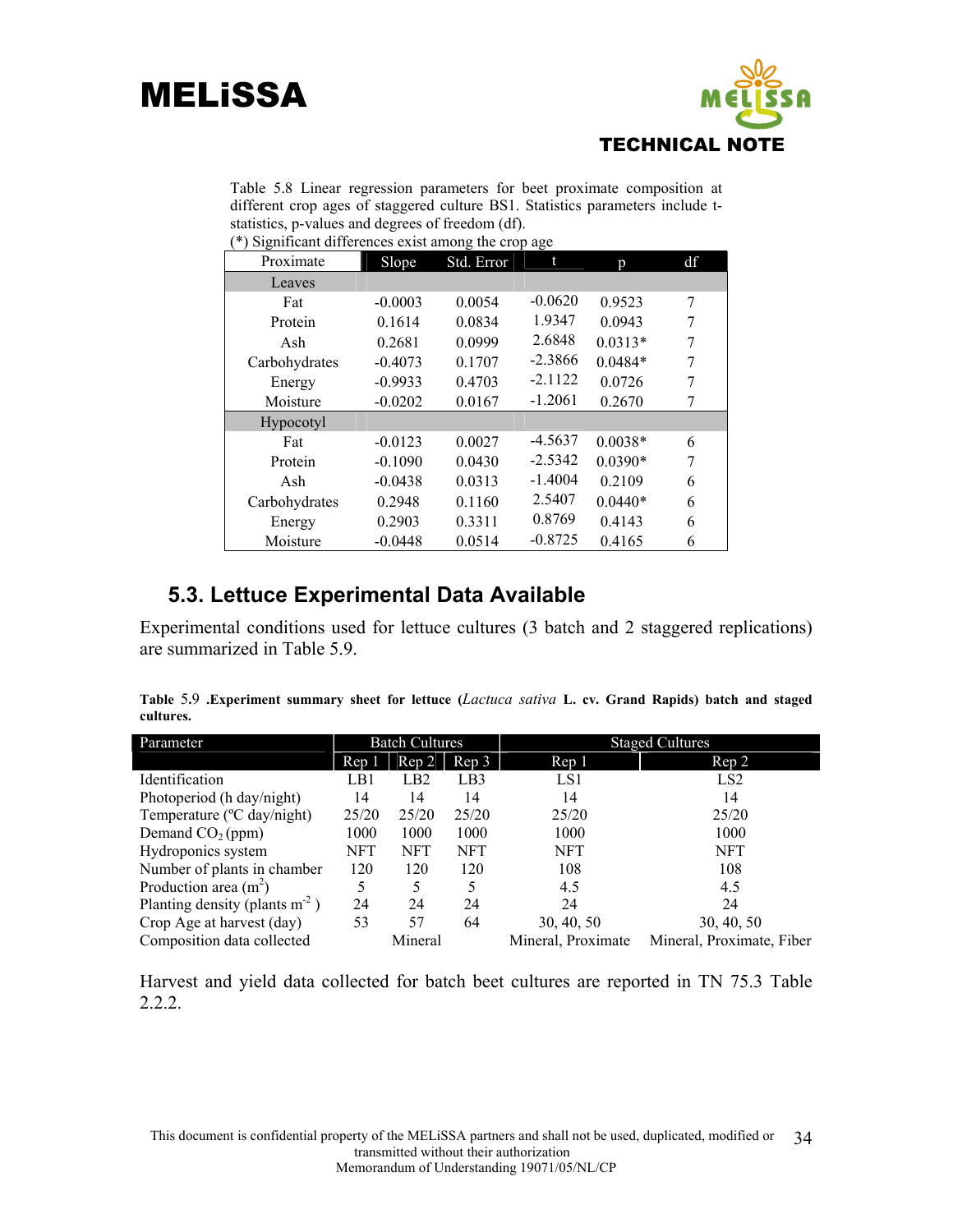

#### **5.3.1.Batch Cultures: Tissue Mineral Composition**

In the following tables tissue mineral composition for lettuce batch cultures, expressed as a percentage of dry weight for each lettuce part, is shown. Results are presented using the same structure as in the previous section for beet batch cultures. Thus, mineral composition is reported first individually for each experiment in Table 5.10, Table 5.11 and Table 5.12 and later a mean value among the 3 replications is included in Table 5.13. Statistical parameters included refer to the number of samples sent for analysis (n), variance, standard deviation (Std Dev.), standard error of the mean (SE Mean), lower and confidence limits (LCL and UCL respectively) at 95%.

| Lettuce     |        |        |         | Mineral concentration (% dwb) |        |        |
|-------------|--------|--------|---------|-------------------------------|--------|--------|
|             | Ca     | K      | Mg      | N                             | P      | C      |
| Leaves      |        |        |         |                               |        |        |
| Mean        | 0.94   | 5.85   | 0.16    | 4.83                          | 0.95   | 38.10  |
| $\mathbf n$ | 3      | 3      | 3       | 3                             | 3      | 3      |
| Variance    | 0.0037 | 0.0433 | 0.00003 | 0.1570                        | 0.0004 | 0.1600 |
| Std Dev.    | 0.06   | 0.21   | 0.01    | 0.40                          | 0.02   | 0.40   |
| SE Mean     | 0.04   | 0.12   | 0.003   | 0.23                          | 0.01   | 0.23   |
| LCL Mean    | 0.79   | 5.33   | 0.15    | 3.85                          | 0.90   | 37.11  |
| UCL Mean    | 1.09   | 6.37   | 0.18    | 5.82                          | 1.00   | 39.09  |
| Roots       |        |        |         |                               |        |        |
| Mean        | 1.72   | 1.27   | 0.21    | 3.82                          | 1.21   | 35.00  |
| n           |        |        |         |                               |        |        |

Table 5.10 Lettuce mineral composition for experiment LB1 on a percent dry weight (dwb) basis for each part (leaves and roots).

Table 5.11 Lettuce mineral composition for experiment LB2 on a percent dry weight (dwb) basis for each part (leaves and roots).

| Lettuce  |        |        |         | Mineral concentration (% dwb) |        |               |
|----------|--------|--------|---------|-------------------------------|--------|---------------|
|          | Ca     | K      | Mg      | N                             | P      | $\mathcal{C}$ |
| Leaves   |        |        |         |                               |        |               |
| Mean     | 0.61   | 5.29   | 0.14    | 3.89                          | 0.70   | 39.40         |
| n        | 3      | 3      | 3       | 3                             | 3      | 3             |
| Variance | 0.0049 | 0.0039 | 0.00003 | 0.0032                        | 0.0054 | 0.2500        |
| Std Dev. | 0.07   | 0.06   | 0.01    | 0.06                          | 0.07   | 0.50          |
| SE Mean  | 0.04   | 0.04   | 0.003   | 0.03                          | 0.04   | 0.29          |
| LCL Mean | 0.44   | 5.13   | 0.12    | 3.75                          | 0.52   | 38.16         |
| UCL Mean | 0.78   | 5.45   | 0.15    | 4.03                          | 0.88   | 40.64         |
| Roots    |        |        |         |                               |        |               |
| Mean     | 1.35   | 1.74   | 0.12    | 4.00                          | 1.58   | 35.10         |
| n        |        |        |         |                               |        |               |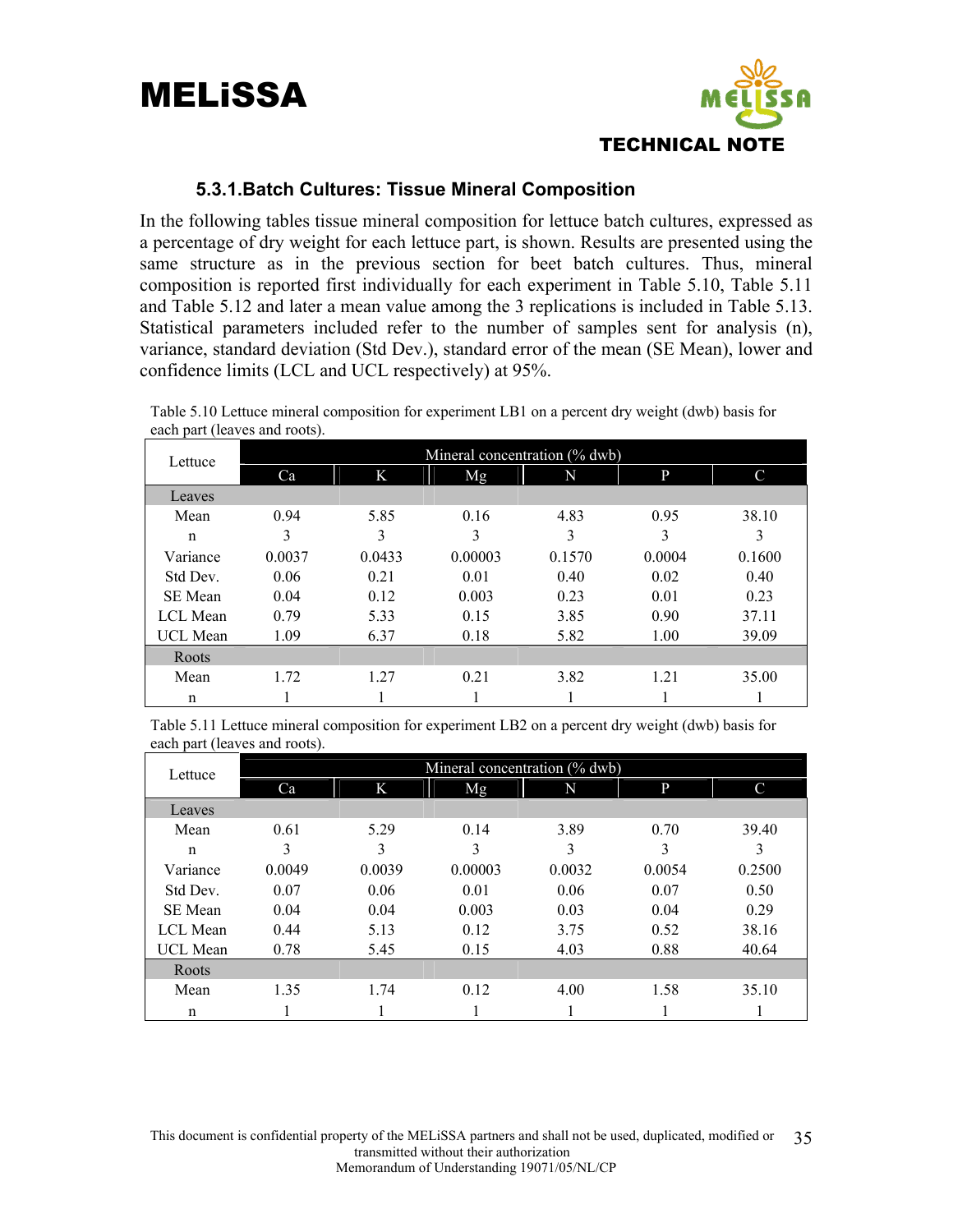

| Lettuce         |        |        |         | Mineral concentration (% dwb) |        |        |
|-----------------|--------|--------|---------|-------------------------------|--------|--------|
|                 | Ca     | K      | Mg      | N                             | P      | C      |
| Leaves          |        |        |         |                               |        |        |
| Mean            | 0.70   | 6.02   | 0.15    | 4.67                          | 0.84   | 38.03  |
| n               | 3      | 3      | 3       | 3                             | 3      |        |
| Variance        | 0.0069 | 0.1486 | 0.00003 | 0.0254                        | 0.0099 | 0.1233 |
| Std Dev.        | 0.08   | 0.39   | 0.01    | 0.16                          | 0.10   | 0.35   |
| SE Mean         | 0.05   | 0.22   | 0.003   | 0.09                          | 0.06   | 0.20   |
| LCL Mean        | 0.49   | 5.07   | 0.13    | 4.27                          | 0.59   | 37.16  |
| <b>UCL Mean</b> | 0.90   | 6.98   | 0.16    | 5.06                          | 1.09   | 38.91  |
| Roots           |        |        |         |                               |        |        |
| Mean            | 1.31   | 1.99   | 0.18    | 3.80                          | 1.32   | 37.30  |
| n               |        |        |         |                               |        |        |

Table 5.12 Lettuce mineral composition for experiment LB3 on a percent dry weight (dwb) basis for each part (leaves and roots).

Table 5.13 Lettuce average mineral composition over experiments (LB1, LB2 and LB3) on a percent dry weight (dwb) basis for each part (leaves, hypocotyl and roots).

(1).- A statistically significant effect among the 3 experiments has been found in the ANOVA analysis. (2).- Not enough data to perform an ANOVA analysis.

| Lettuce         |        |        |        | Mineral concentration (% dwb) |        |             |
|-----------------|--------|--------|--------|-------------------------------|--------|-------------|
|                 | Ca     | K      | Mg     | N                             | P      | $\mathbf C$ |
| Leaves          | (1)    | (1)    | (1)    | (1)                           | (1)    | (1)         |
| Mean            | 0.75   | 5.72   | 0.15   | 4.46                          | 0.83   | 38.51       |
| $\mathbf n$     | 9      | 9      | 9      | 9                             | 9      | 9           |
| Variance        | 0.0258 | 0.1591 | 0.0002 | 0.2380                        | 0.0159 | 0.5786      |
| Std Dev.        | 0.16   | 0.40   | 0.01   | 0.49                          | 0.13   | 0.76        |
| <b>SE</b> Mean  | 0.05   | 0.13   | 0.004  | 0.16                          | 0.04   | 0.25        |
| LCL Mean        | 0.63   | 5.41   | 0.14   | 4.09                          | 0.73   | 37.93       |
| <b>UCL Mean</b> | 0.87   | 6.03   | 0.16   | 4.84                          | 0.93   | 39.10       |
| Roots           | (2)    | (2)    | (2)    | (2)                           | (2)    | (2)         |
| Mean            | 1.46   | 1.67   | 0.17   | 3.87                          | 1.37   | 35.80       |
| $\mathbf n$     | 3      | 3      | 3      | 3                             | 3      | 3           |
| Variance        | 0.0511 | 0.1336 | 0.0021 | 0.0121                        | 0.0364 | 1.6900      |
| Std Dev.        | 0.23   | 0.37   | 0.05   | 0.11                          | 0.19   | 1.30        |
| SE Mean         | 0.13   | 0.21   | 0.03   | 0.06                          | 0.11   | 0.75        |
| LCL Mean        | 0.90   | 0.76   | 0.06   | 3.60                          | 0.90   | 32.57       |
| <b>UCL Mean</b> | 2.02   | 2.57   | 0.28   | 4.15                          | 1.85   | 39.03       |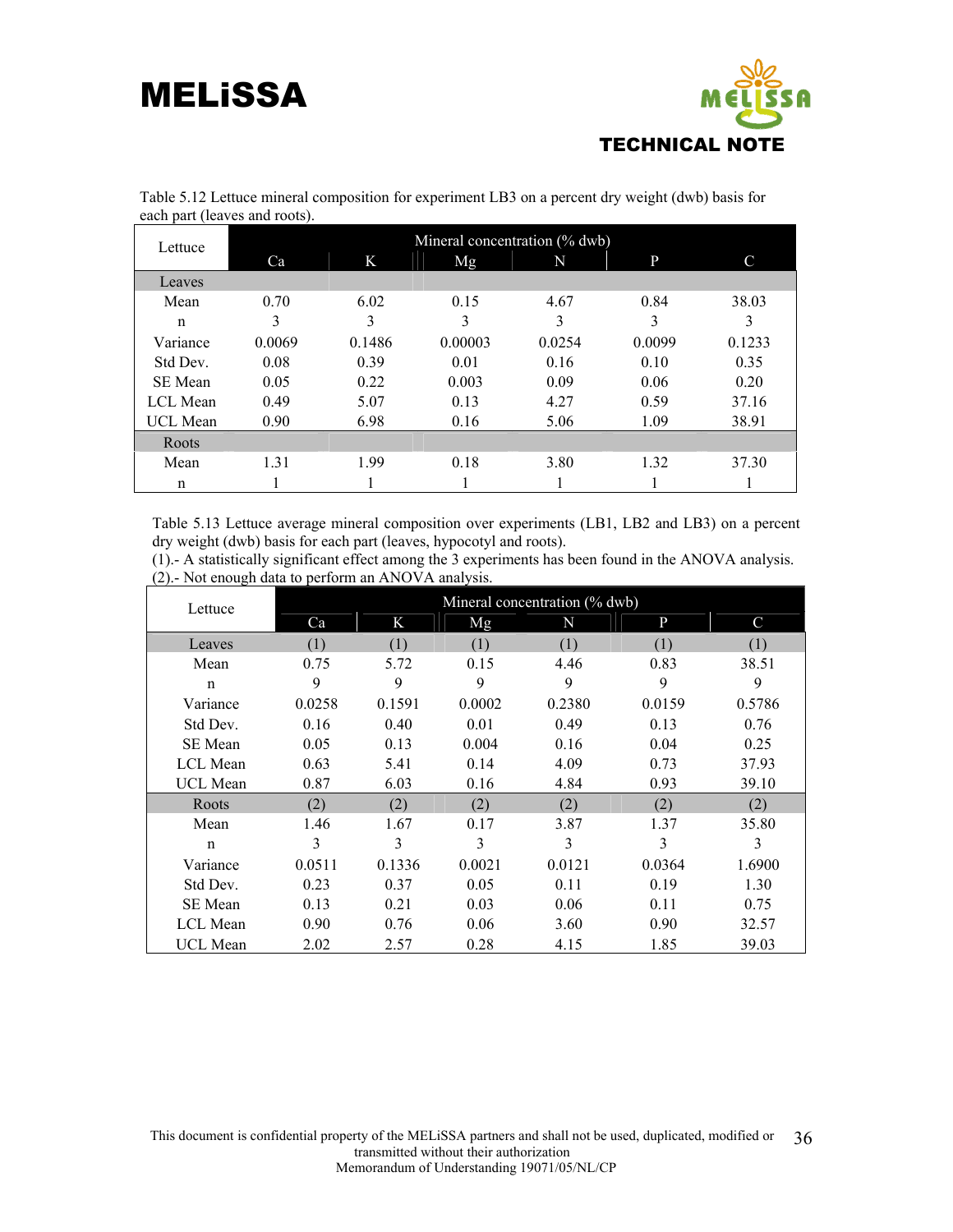



#### **5.3.2.Staged Cultures: Tissue Mineral, Proximate and Fibre Composition**

In lettuce staggered cultures, during the full chamber stocking 36 plants were harvested every 10 days until the final harvest, where 36 plants of each plant age inside chamber (30, 40 and 50 days old) were gathered.

Mineral and proximate composition was analysed for the 2 staggered replications, whereas fiber composition is only available for one of the cultures.

Similarly to staggered beet section, first lettuce composition is plotted versus crop age (figures 5.3, 5.4, 5.5, 5.6). Afterwards an evaluation of the existing quality differences between plant ages is done taking into account the linear regression statistical values (Table 5.14, Table 5.15 and Table 5.16).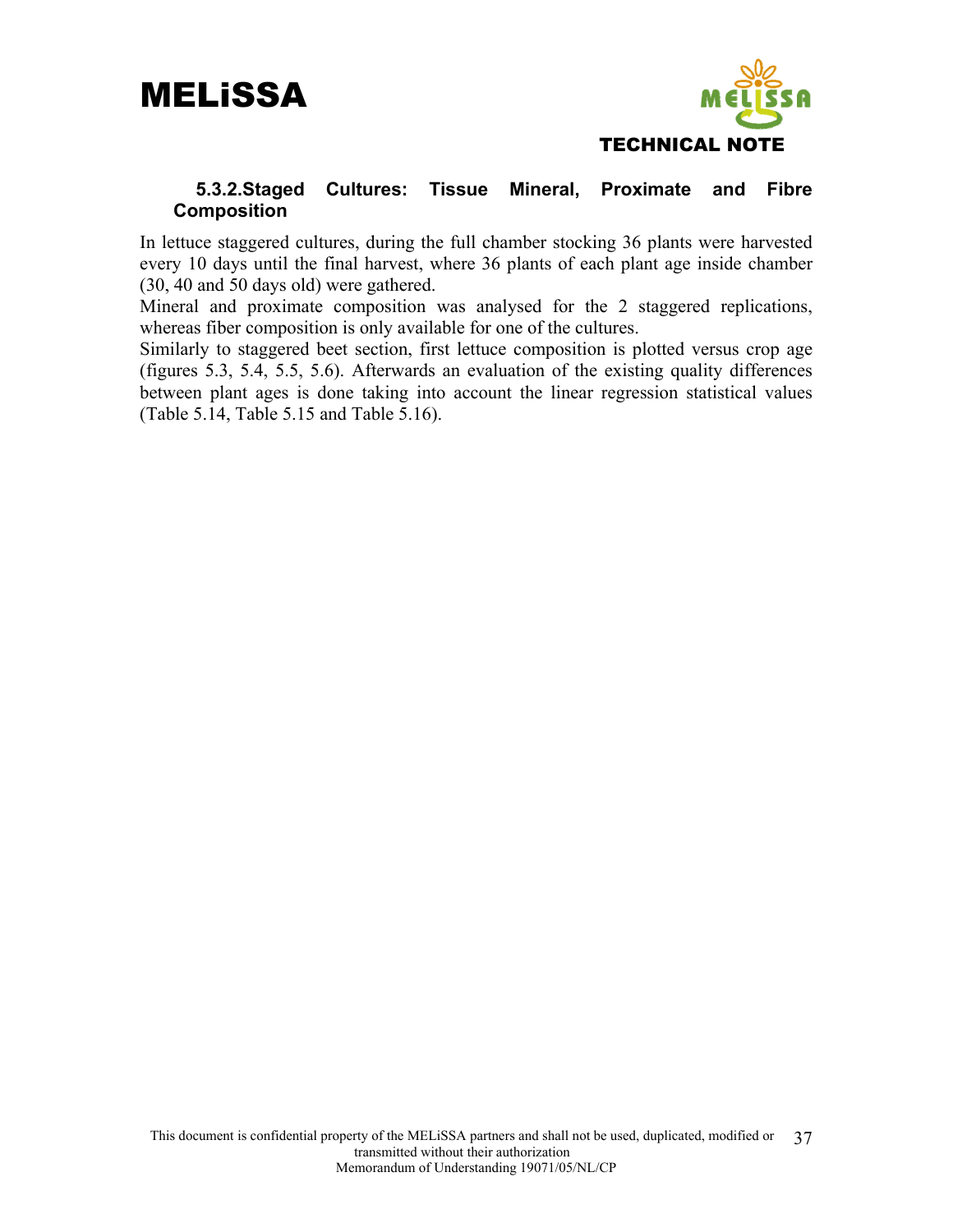MELiSSA





**Figure** 5**.**3 **Lettuce mineral composition (Ca, K, Mg) for experiment LS1 and LS2 on a percent dry weight (dwb) basis for each part (▲ leaves; ● roots).**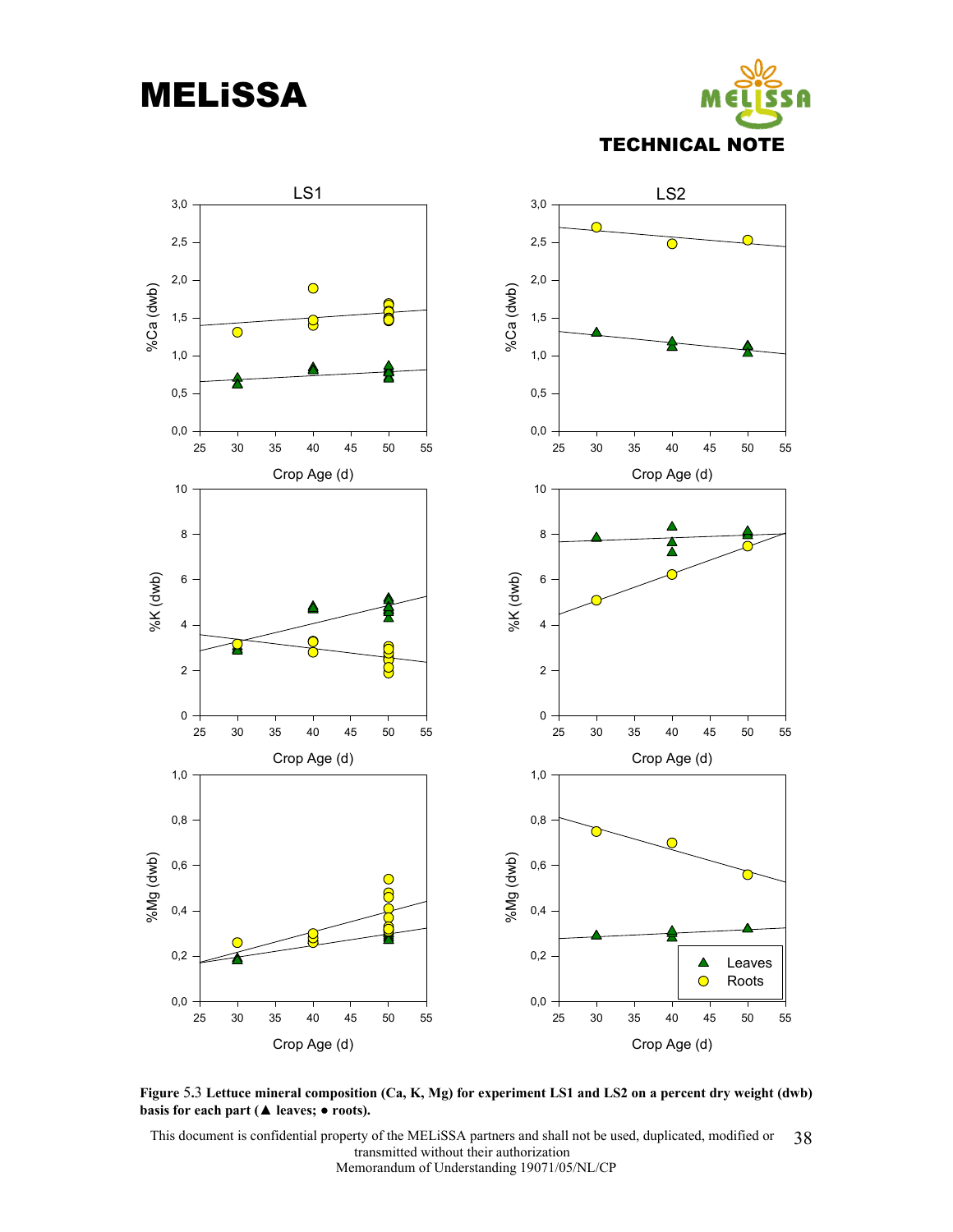MELiSSA





**Figure** 5**.**4 **Lettuce mineral composition (N, P, C) for experiment LS1 and LS2 on a percent dry weight (dwb) basis for each part (▲ leaves; ● roots).**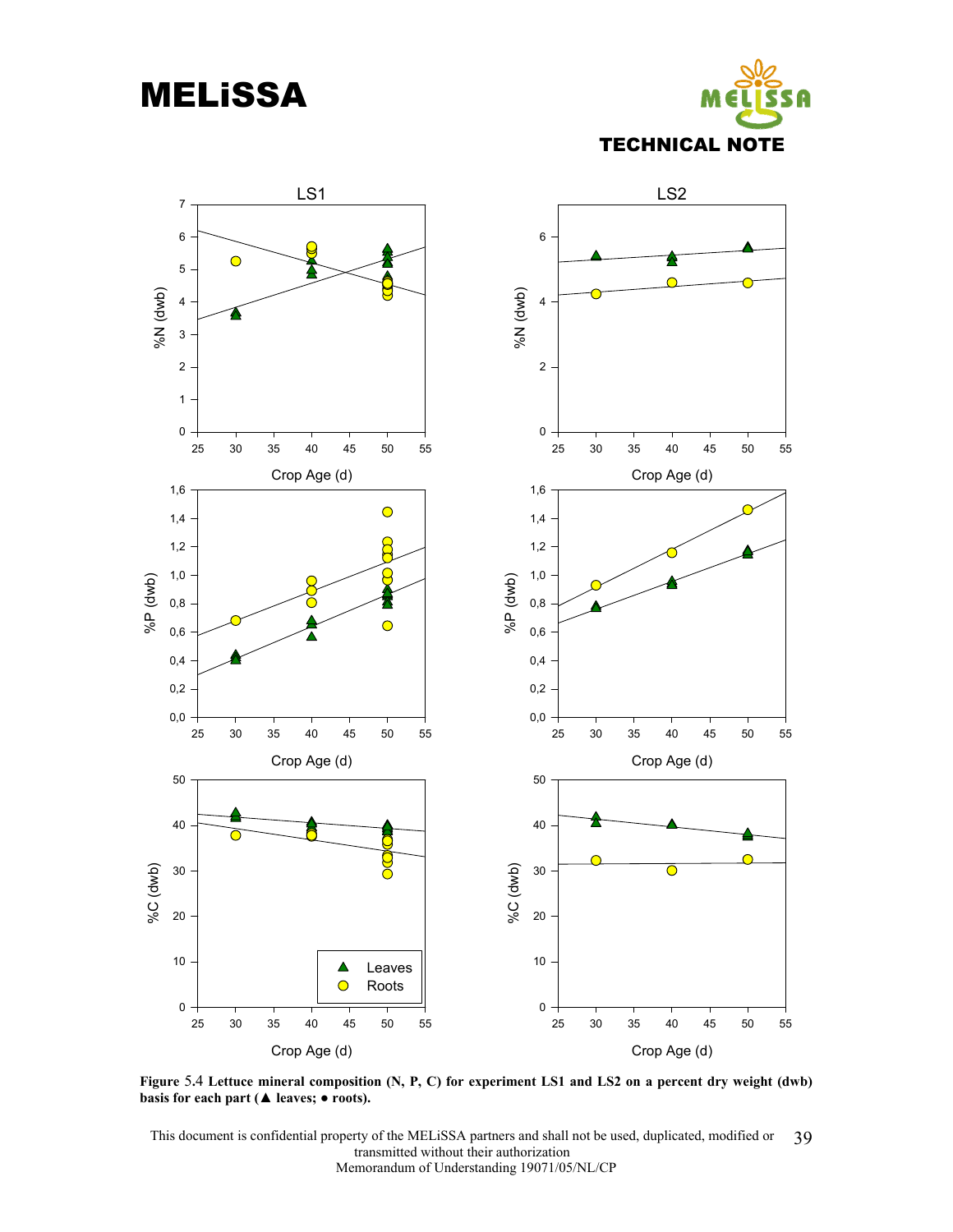MELiSSA





**Figure** 5**.**5 **Lettuce proximate composition (Fat, Protein, Ash) for experiment LS1 and LS2 on a percent dry weight (dwb) basis for each part (▲ leaves; ● roots).**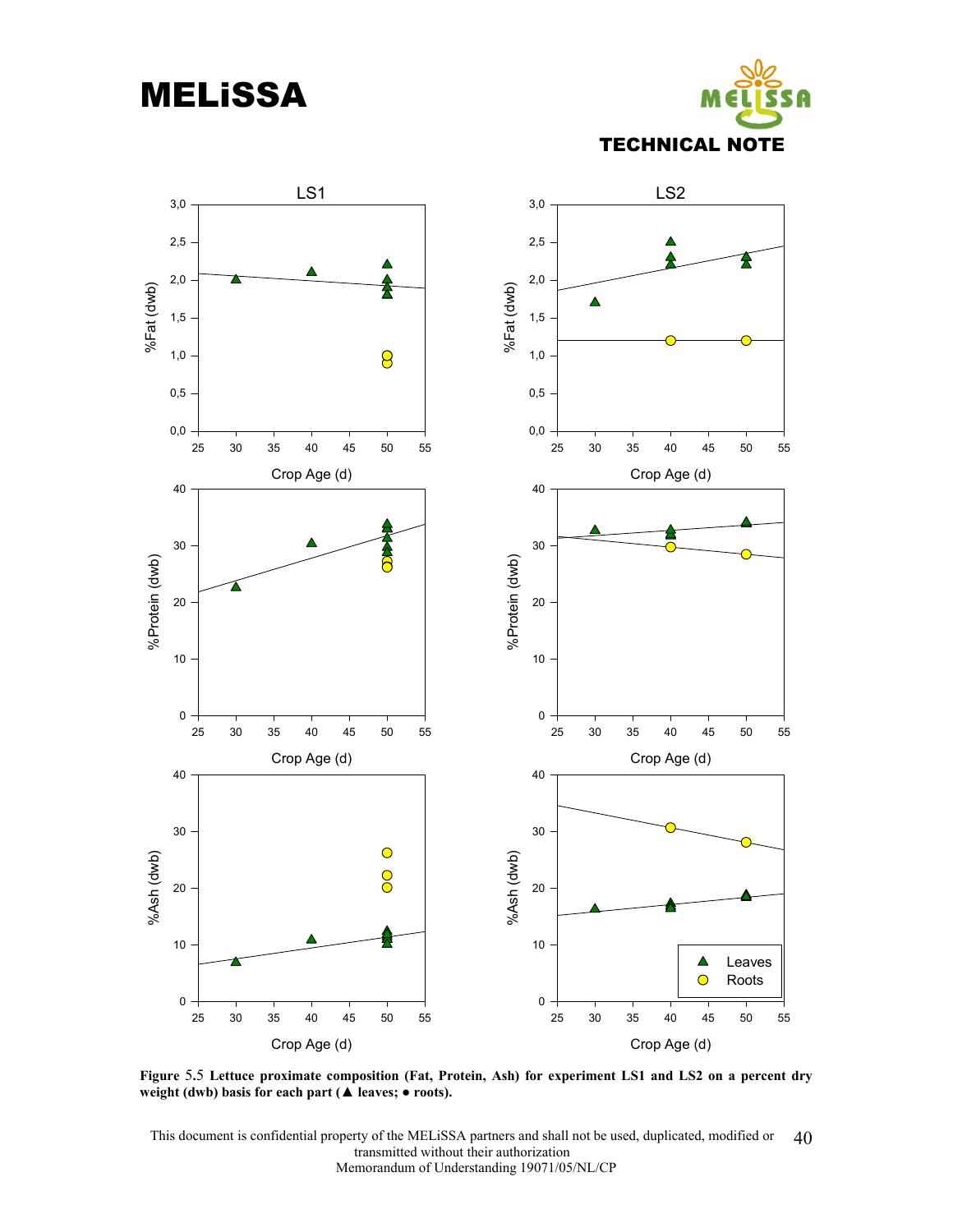MELiSSA





**Figure** 5**.**6 **Lettuce proximate composition (Carbohydrates, Energy, Moisture) for experiment LS1 and LS2 on a percent dry weight (dwb) basis for each part (▲ leaves; ● roots).**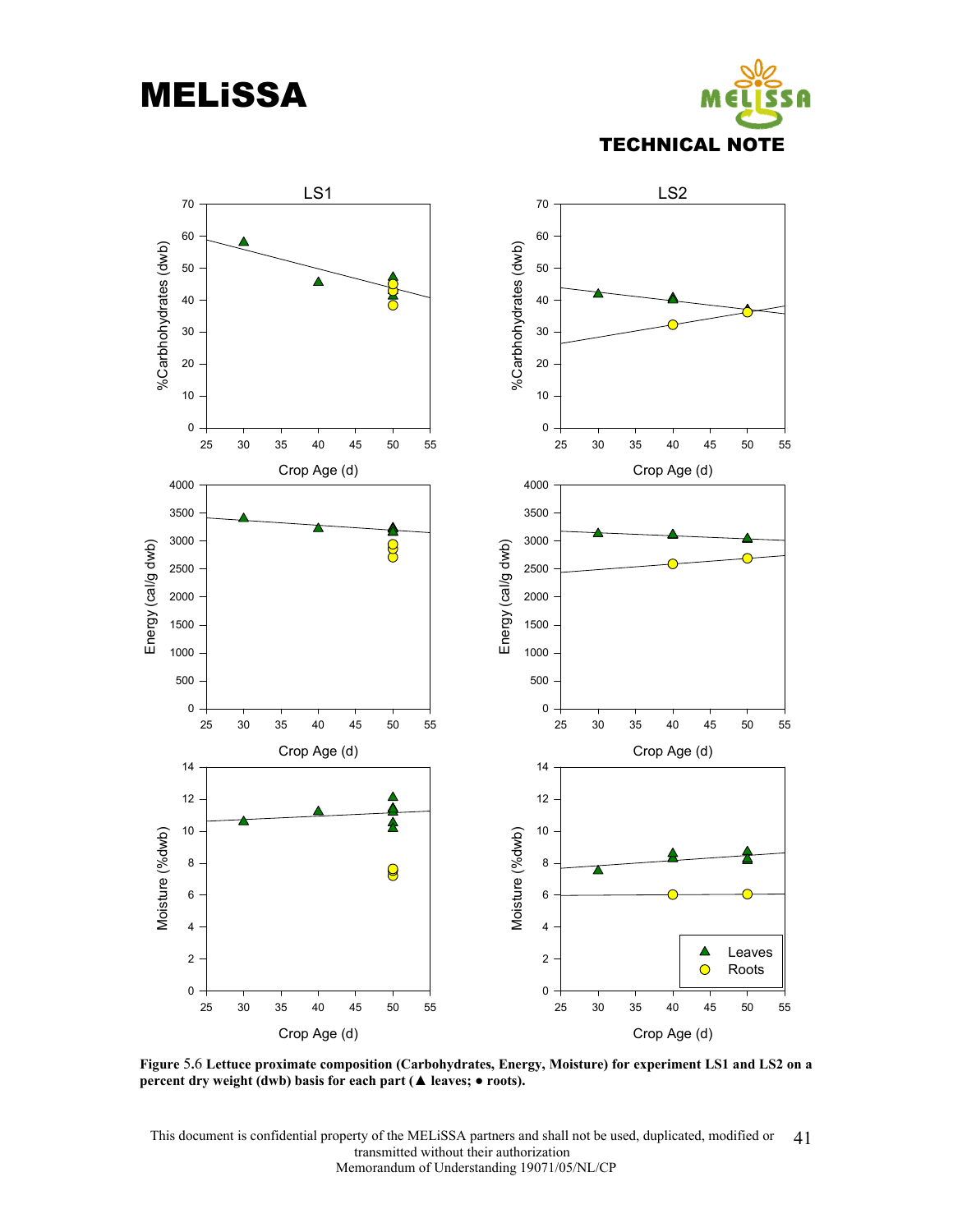

**Figure** 5**.**7 **Lettuce fiber composition (NDF, ADF, Lignin) for experiment LS2 on a percent dry weight (dwb) basis for each part (▲ leaves; ● roots).** 

Table 5.14 Linear regression parameters for lettuce mineral composition at different crop ages in a staggered culture. Statistics parameters include t-statistics, p-values and degrees of freedom (df). (\*) Significant differences exist among the crop age

|               |           |               | LS1       |                      |    |           |               | LS2       |                      |    |
|---------------|-----------|---------------|-----------|----------------------|----|-----------|---------------|-----------|----------------------|----|
| Mineral       | Slope     | Std.<br>Error |           | p                    | df | Slope     | Std.<br>Error |           | p                    | df |
| Leaves        |           |               |           |                      |    |           |               |           |                      |    |
| Ca            | 0.0053    | 0.0022        | 2.4082    | $0.0330*$            | 12 | $-0.0098$ | 0.0024        | $-4.1160$ | $0.0062*$            | 6  |
| K             | 0.0800    | 0.0148        | 5.4013    | $0.0002*$            | 12 | 0.0118    | 0.0161        | 0.7323    | 0.4916               | 6  |
| Mg            | 0.0051    | 0.0007        | 7.0501    | $1.3 \cdot 10^{-5*}$ | 12 | 0.0016    | 0.0005        | 3.4683    | $0.0133*$            | 6  |
| N             | 0.0741    | 0.0127        | 5.8258    | $0.0001*$            | 12 | 0.0142    | 0.0058        | 2.4429    | 0.0503               | 6  |
| $\mathbf{P}$  | 0.0226    | 0.0018        | 12.6655   | $2.6 \cdot 10^{-8*}$ | 12 | 0.0195    | 0.0009        | 21.8848   | $5.9 \cdot 10^{-7*}$ | 6  |
| $\mathcal{C}$ | $-0.1239$ | 0.0200        | $-6.1855$ | $4.6 \cdot 10^{-5*}$ | 12 | $-0.1697$ | 0.0263        | $-6.4453$ | $0.0007*$            | 6  |
| Roots         |           |               |           |                      |    |           |               |           |                      |    |
| Ca            | 0.0068    | 0.0069        | 0.9892    | 0.3459               | 10 | $-0.0085$ | 0.0078        | $-1.0906$ | 0.4724               |    |
| K             | $-0.0406$ | 0.0167        | $-2.4368$ | $0.0350*$            | 10 | 0.1195    | 0.0032        | 37.6327   | $0.0169*$            |    |
| Mg            | 0.0089    | 0.0033        | 2.6751    | $0.0233*$            | 10 | $-0.0095$ | 0.0026        | $-3.6566$ | 0.1699               |    |
| N             | $-0.0659$ | 0.0148        | $-4.4456$ | $0.0012*$            | 10 | 0.017     | 0.0104        | 1.6358    | 0.3493               |    |
| $\mathbf{P}$  | 0.0207    | 0.0089        | 2.3209    | $0.0427*$            | 10 | 0.0265    | 0.0021        | 12.5989   | 0.0504               |    |
| C             | $-0.2481$ | 0.1104        | $-2.2483$ | $0.0483*$            | 10 | 0.0100    | 0.1328        | 0.0753    | 0.9521               |    |

The mineral content dependency on age is commented next for each element:

- Ca: Significant differences exist between replications regarding calcium content in lettuce. Moreover statistics values show that calcium content in leaves depends on lettuce age, but the tendency along plant age differs in each experiment.
- K: Significant differences exist between replications regarding potassium content in lettuce. Furthermore, statistics values show that K content in roots depends on lettuce age, but the tendency along plant age differs in each experiment, while its content in leaves increases significantly only in one of the experiments.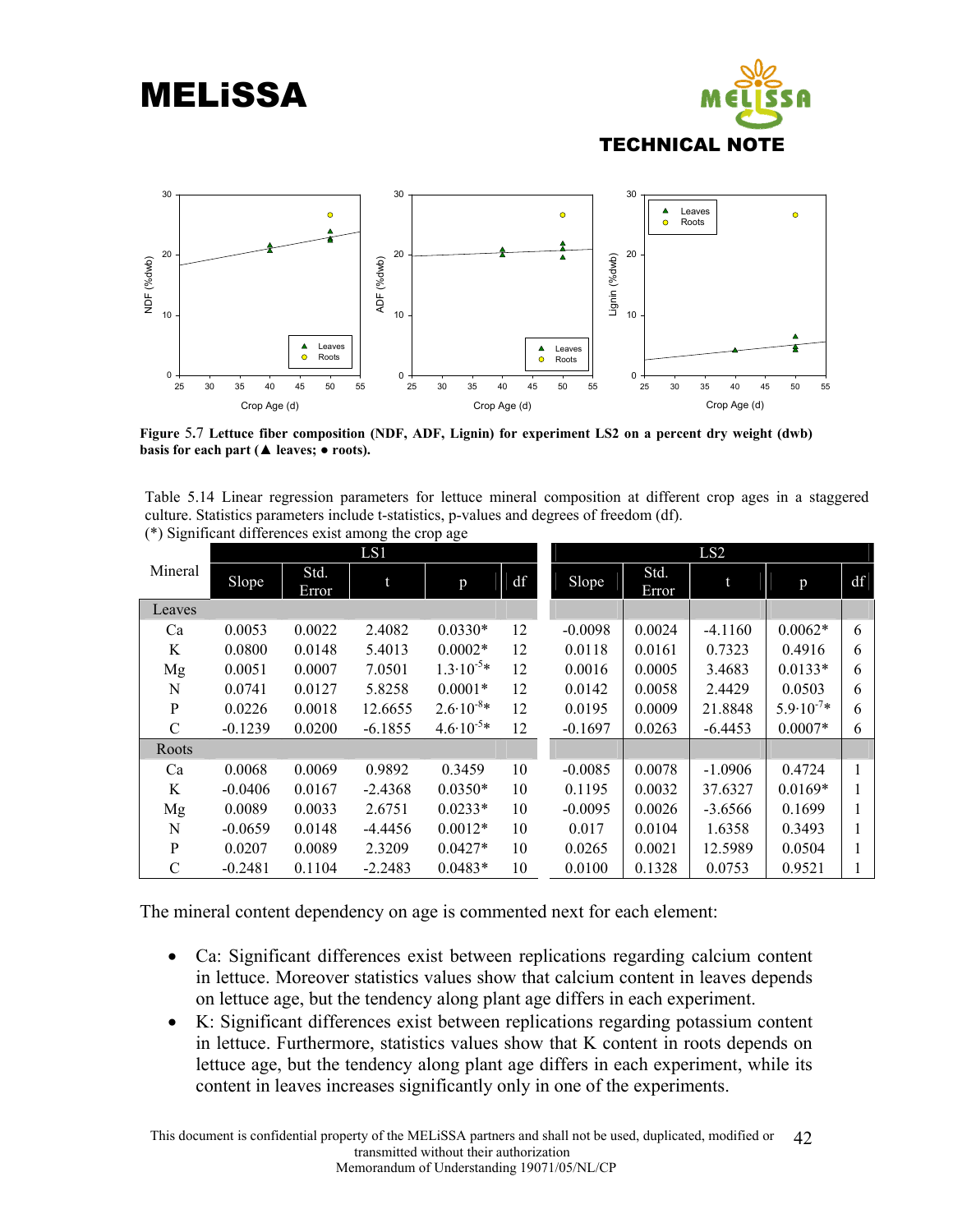

- Mg: Any significant difference exists between replications regarding Mg content in a 50 days old lettuce. Upon its regression values, Mg percentage in leaves increases in both replications along the crop age.
- N: No significant difference was found between replications in the N composition of a 50 days old lettuce. A significant increase of N content in lettuce leaves exist along plant growth. However, roots have any change along age in N percentage.
- P: Significant differences in P leaves composition are detected between replications. Nevertheless, there is a significant increase in P leaves content in both experiments.
- C: Carbon content in lettuce leaves decrease significantly along plant growth.

Upon the statistics parameters for lettuce proximate composition (Table 5.16), the following statements can be done.

- Fat: Only fat leaves content of the 50 days old lettuce present a significant difference between replications. Fat content doesn't vary significantly along age.
- Protein: No significant difference was found between experiments. However, only in one of the replications present a protein significant increase along plant growth.
- Ash: Significant differences in P leaves composition are detected between cultures, but both show a significant increase of P content along lettuce age.
- Carbohydrates (CH): Significant differences exist in CH leaves composition between replications. Nonetheless, in both cultures the CH content diminishes significantly along crop age.
- Energy: Although significant differences in P leaves composition are found between experiments, there is a significantly energy decrease along growth in both cases.
- Moisture: Significant differences were found between replications, but no dependency on age is detected.

| ັ         |           |               | LS1       |           |    |           |               | LS <sub>2</sub> |           |    |
|-----------|-----------|---------------|-----------|-----------|----|-----------|---------------|-----------------|-----------|----|
| Proximate | Slope     | Std.<br>Error |           | p         | df | Slope     | Std.<br>Error | t               | p         | df |
| Leaves    |           |               |           |           |    |           |               |                 |           |    |
| Fat       | $-0.0065$ | 0.0079        | $-0.8201$ | 0.4435    | 6  | 0.0196    | 0.0118        | 1.6652          | 0.1567    |    |
| Protein   | 0.3971    | 0.1104        | 3.5953    | $0.0114*$ | 6  | 0.0925    | 00394         | 2.3493          | 0.0656    |    |
| Ash       | 0.1915    | 0.0489        | 3.9195    | $0.0078*$ | 6  | 0.1277    | 0.0246        | 5.1975          | $0.0035*$ |    |
| <b>CH</b> | $-0.6045$ | 0.1416        | $-4.2687$ | $0.0053*$ | 6  | $-0.2708$ | 0.0314        | $-8.6301$       | $0.0003*$ |    |
| Energy    | $-0.8710$ | 0.2210        | $-3.9412$ | $0.0076*$ | 6  | $-0.5458$ | 0.0790        | $-6.9062$       | $0.0010*$ |    |
| Moisture  | 0.0211    | 0.0329        | 0.6421    | 0.5445    | 6  | 0.0320    | 0.0177        | 1.8044          | 0.1310    |    |

Table 5.15 Linear regression parameters for lettuce proximate composition at different crop ages in a staggered culture. Statistics parameters include t-statistics, p-values and degrees of freedom (df). (\*) Significant differences exist among the crop age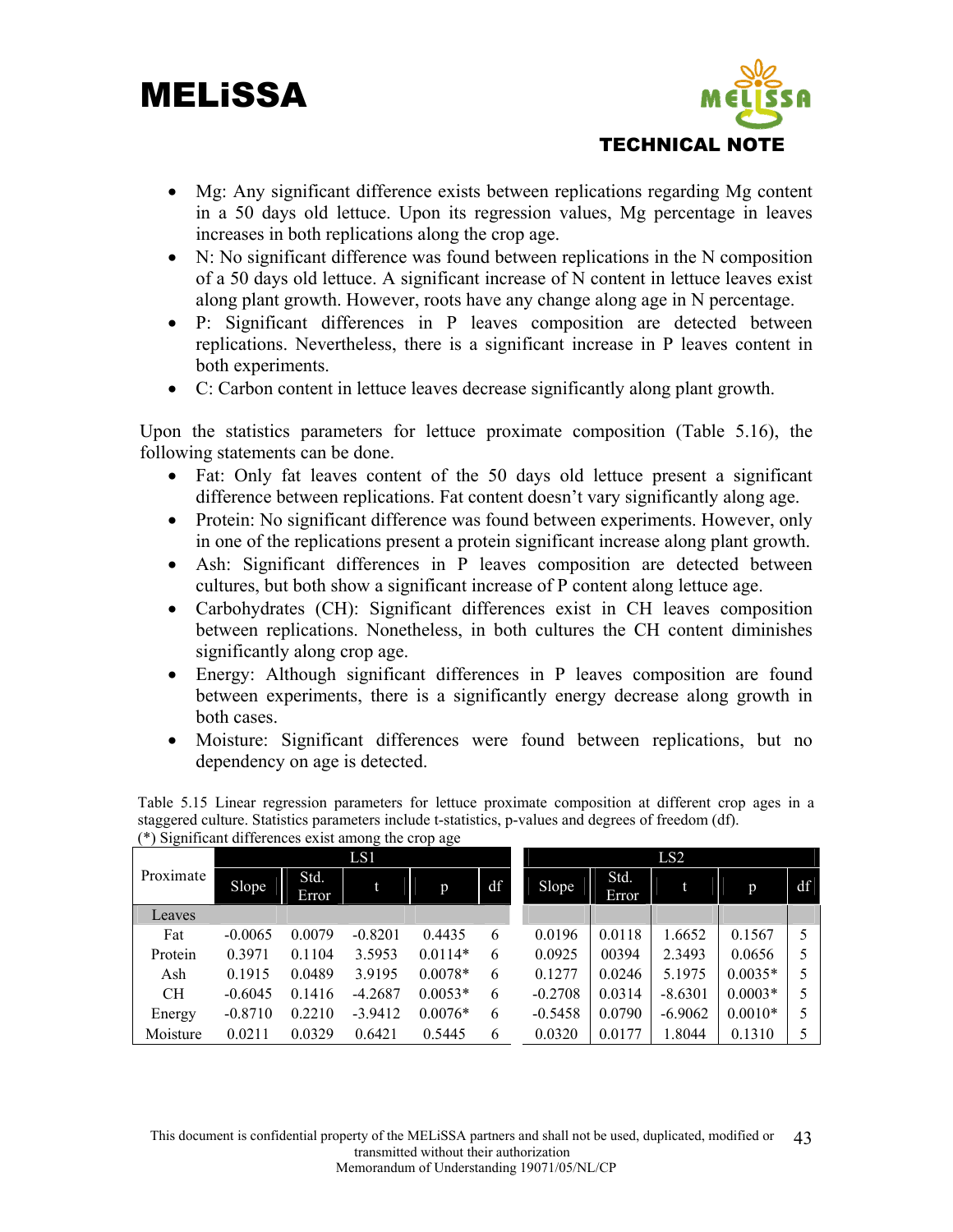

Any significant difference in fiber content between 40 and 50 days old lettuce was found (Table 5.16).

|  |  |                                                   |  | Table 5.16 Linear regression parameters for lettuce fiber composition at        |  |
|--|--|---------------------------------------------------|--|---------------------------------------------------------------------------------|--|
|  |  |                                                   |  | differents crop ages of staggered culture LS2. Statistics parameters include t- |  |
|  |  | statistics, p-values and degrees of freedom (df). |  |                                                                                 |  |

| Fiber  | Slope  | Std. Error |        | D      | df |
|--------|--------|------------|--------|--------|----|
| Leaves |        |            |        |        |    |
| ADF    | 0.0383 | 0.0927     | 0.4136 | 0.7069 | 3  |
| NDF    | 0.1850 | 0.680      | 2.7203 | 0.0725 | 3  |
| Lignin | 0.1000 | 0.0860     | 1.1634 | 0.3288 | 3  |

In Table 5.17, Table 5.18 and Table 5.19 the mineral and proximate content mean among replications are summarized for several crop ages.

 As some significant differences exist among experiments, more replications for staggered cultures are recommended.

Table 5.17 Lettuce-30-days-old composition mean over experiments (LS1, LS2) on a percent dry weight (dwb) basis for each part (leaves, hypocotyl and roots).

(1).- A statistically significant effect among the 3 experiments has found in the ANOVA analysis.

|                 | Crop Age: 30 d |      |                               |      |      |       |                                 |           |                |           |               |           |  |  |
|-----------------|----------------|------|-------------------------------|------|------|-------|---------------------------------|-----------|----------------|-----------|---------------|-----------|--|--|
| Lettuce         |                |      | Mineral concentration (% dwb) |      |      |       | Proximate concentration (% dwb) |           |                |           |               |           |  |  |
|                 | Ca             | K    | Mg                            | N    | P    | C     | Fat                             | Protein   | Ash            | <b>CH</b> | <b>Energy</b> | Moisture  |  |  |
| Leaves          | (1)            | (1)  | (1)                           | (1)  | (1)  |       | (2)                             | (2)       | (2)            | (2)       | (2)           | (2)       |  |  |
| Mean            | 0.91           | 4.89 | 0.23                          | 4.34 | 0.56 | 41.66 | 1.85                            | 27.63     | 11.59          | 49.90     | 326.50        | 9.05      |  |  |
| n               | 5              | 5    |                               | 5    | 5    | 5     | 2                               | 2         | $\overline{2}$ | 2         | 2             | 2         |  |  |
| Variance        | 0.13           | 7.21 | 0.003                         | 0.94 | 0.04 | 0.69  | NA                              | NA        | NA             | NA        | NА            | NА        |  |  |
| Std Dev.        | 0.36           | 2.69 | 0.06                          | 0.97 | 0.20 | 0.83  | NA                              | <b>NA</b> | <b>NA</b>      | <b>NA</b> | NA            | NA.       |  |  |
| SE Mean         | 0.16           | 1.20 | 0.03                          | 0.43 | 0.09 | 0.37  | NA                              | NA        | NA             | <b>NA</b> | NA            | NA        |  |  |
| <b>LCL</b> Mean | 0.46           | 1.56 | 0.15                          | 3.13 | 0.32 | 40.63 | NA                              | NA        | NA             | NA        | NA            | <b>NA</b> |  |  |
| <b>UCL</b> Mean | 1.35           | 8.23 | 0.30                          | 5.54 | 0.80 | 42.69 | NA                              | NA        | NA             | NA        | NA            | NA        |  |  |
| Roots           | (2)            | (2)  | (2)                           | (2)  | (2)  | (2)   | (2)                             | (2)       | (2)            | (2)       | (2)           | (2)       |  |  |
| Mean            | 2.01           | 4.13 | 0.51                          | 4.76 | 0.81 | 35.05 |                                 |           |                |           |               |           |  |  |
| n               | 2              | 2    | $\overline{c}$                | 2    | 2    | 2     |                                 |           |                |           |               |           |  |  |

(2).- Not enough data to perform an ANOVA analysis.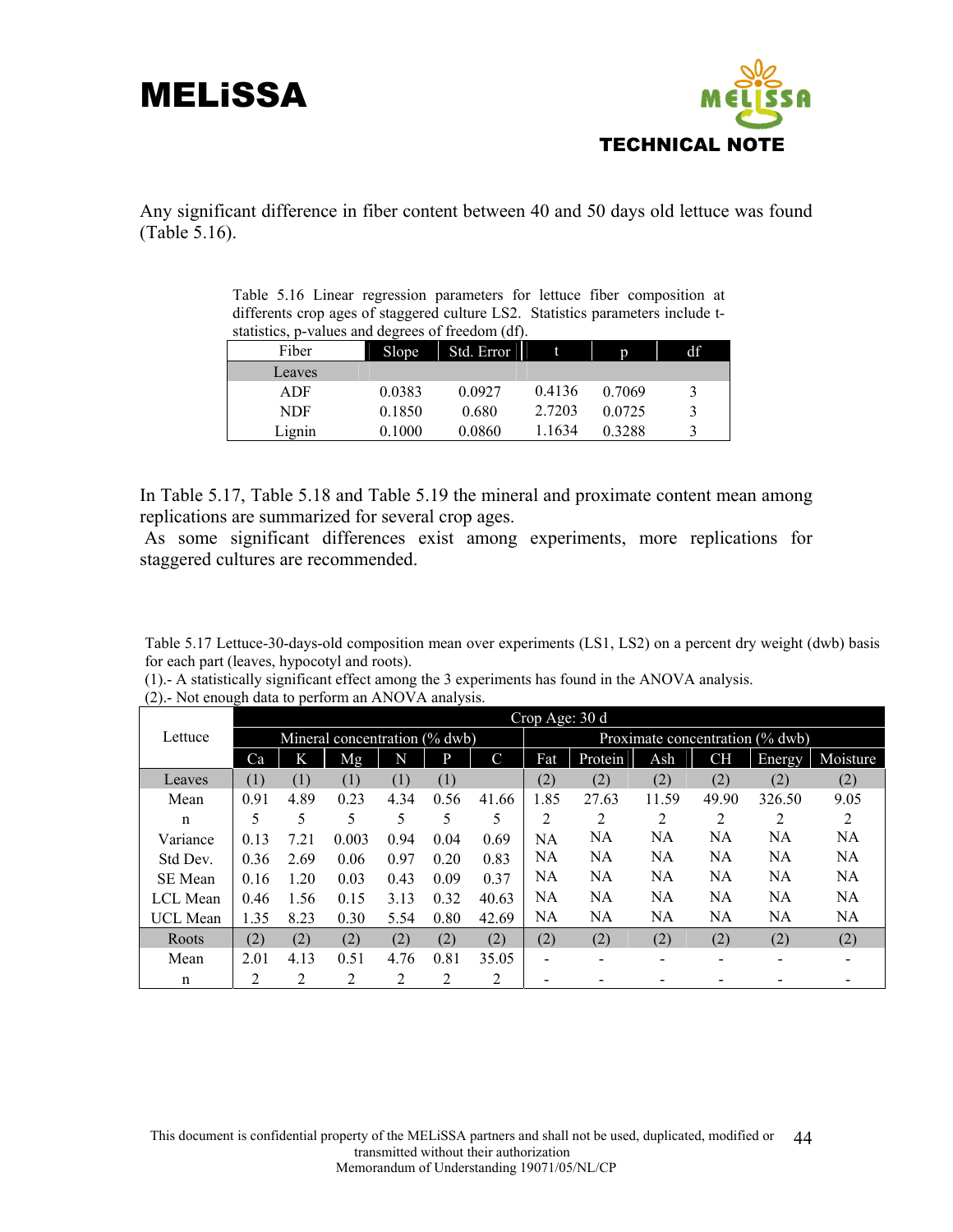

Table 5.18 Lettuce-40-days-old composition mean over experiments (LS1, LS2) on a percent dry weight (dwb) basis for each part (leaves, hypocotyl and roots).

(1).- A statistically significant effect among the 3 experiments has found in the ANOVA analysis.

(2).- Not enough data to perform an ANOVA analysis.

|                 |                               |      |        |      |      |               |      |           | Crop Age: 40 d                  |                  |        |                |            |       |        |
|-----------------|-------------------------------|------|--------|------|------|---------------|------|-----------|---------------------------------|------------------|--------|----------------|------------|-------|--------|
| Lettuce         | Mineral concentration (% dwb) |      |        |      |      |               |      |           | Proximate concentration (% dwb) | Fibre $(\%$ dwb) |        |                |            |       |        |
|                 | Ca                            | K    | Mg     | N    | P    | $\mathcal{C}$ | Fat  | Protein   | Ash                             | <b>CH</b>        | Energy | Moisture       | <b>NDF</b> | ADF   | Lignin |
| Leaves          | (1)                           | (1)  |        |      | (1)  |               |      |           | (1)                             | (1)              | (1)    | (1)            | (2)        | (2)   | (2)    |
| Mean            | 0.98                          | 6.23 | 0.29   | 5.17 | 0.79 | 40.12         | 2.28 | 31.69     | 15.34                           | 41.60            | 313.50 | 9.10           | 20.35      | 21.05 | 4.10   |
| n               | 6                             | 6    | 6      | 6    | 6    | 6             | 4    | 4         | 4                               | 4                | 4      | $\overline{4}$ | 2          | 2     | 2      |
| Variance        | 0.03                          | 2.78 | 0.0003 | 0.05 | 0.03 | 0.16          | 0.03 | 0.98      | 9.116                           | 6.85             | 32.33  | 2.02           | NA         | NA    | NA     |
| Std Dev.        | 0.18                          | 1.67 | 0.02   | 0.23 | 0.17 | 0.40          | 0.17 | 0.99      | 3.02                            | 2.62             | 5.69   | 1.42           | <b>NA</b>  | NA    | NA     |
| SE Mean         | 0.07                          | 0.68 | 0.01   | 0.09 | 0.07 | 0.16          | 0.09 | 0.49      | 1.51                            | 1.31             | 2.84   | 0.71           | <b>NA</b>  | NA    | NA     |
| LCL Mean        | 0.79                          | 4.48 | 0.27   | 4.94 | 0.60 | 39.70         | 2.00 | 30.12     | 10.53                           | 37.44            | 304.45 | 6.83           | NA         | NA    | NA     |
| <b>UCL Mean</b> | 1.16                          | 7.98 | 0.30   | 5.41 | 0.97 | 40.53         | 2.55 | 33.26     | 20.14                           | 45.76            | 322.55 | 11.36          | <b>NA</b>  | NA    | NA     |
| Roots           |                               | (1)  | (1)    | (1)  |      | (1)           | (2)  | (2)       | (2)                             | (2)              | (2)    | (2)            |            |       |        |
| Mean            | 1.81                          | 3.90 | 0.39   | 5.36 | 0.96 | 35.93         | 1.20 | 29.76     | 30.70                           | 32.30            | 259.00 | 6.03           |            |       |        |
| n               | 4                             | 4    | 4      | 4    | 4    | 4             |      |           |                                 |                  |        |                |            |       |        |
| Variance        | 0.25                          | 2.47 | 0.044  | 0.27 | 0.02 | 15.14         | NA   | <b>NA</b> | NA.                             | NA               | NA     | NA             |            |       |        |
| Std Dev.        | 0.50                          | 1.57 | 0.21   | 0.52 | 0.15 | 3.89          | NA   | NA        | NA.                             | NA.              | NA     | NA             |            |       |        |
| SE Mean         | 0.25                          | 0.79 | 0.11   | 0.26 | 0.07 | 1.95          | NA   | <b>NA</b> | NA                              | NA               | NA     | <b>NA</b>      |            |       |        |
| LCL Mean        | 1.02                          | 1.39 | 0.05   | 4.54 | 0.72 | 29.73         | NA   | NA        | NA                              | NA               | NA     | NA             |            |       |        |
| UCL Mean        | 2.60                          | 6.40 | 0.72   | 6.18 | 1.19 | 42.12         | NA   | NA        | NA.                             | NA               | NA     | NA             |            |       |        |

Table 5.19 Lettuce-50-days-old composition mean over experiments (LS1, LS2) on a percent dry weight (dwb) basis for each part (leaves, hypocotyl and roots).

(1).- A statistically significant effect among the 3 experiments has found in the ANOVA analysis.

(2).- Not enough data to perform an ANOVA analysis.

|                 | Crop Age: 50 d |      |                               |      |      |               |                |         |                                 |                  |                |          |            |       |        |
|-----------------|----------------|------|-------------------------------|------|------|---------------|----------------|---------|---------------------------------|------------------|----------------|----------|------------|-------|--------|
| Lettuce         |                |      | Mineral concentration (% dwb) |      |      |               |                |         | Proximate concentration (% dwb) | Fibre $(\%$ dwb) |                |          |            |       |        |
|                 | Ca             | K    | Mg                            | N    | P    | $\mathcal{C}$ | Fat            | Protein | Ash                             | <b>CH</b>        | Energy         | Moisture | <b>NDF</b> | ADF   | Lignin |
| Leaves          | (1)            | (1)  |                               |      | (1)  | (1)           | (1)            |         | (1)                             | (1)              | (1)            | (1)      | (2)        | (2)   | (2)    |
| Mean            | 0.86           | 5.64 | 0.30                          | 5.36 | 0.95 | 38.98         | 2.03           | 32.37   | 13.70                           | 41.70            | 314.44         | 10.21    | 20.73      | 22.90 | 5.10   |
| n               | 11             | 11   | 11                            | 11   | 11   | 11            | 9              | 9       | 9                               | 9                | 9              | 9        | 3          | 3     | 3      |
| Variance        | 0.02           | 2.43 | 0.0004                        | 0.13 | 0.02 | 0.83          | 0.05           | 3.92    | 13.650                          | 15.98            | 77.53          | 2.22     | 1.34       | 0.63  | 1.33   |
| Std Dev.        | 0.16           | 1.56 | 0.02                          | 0.36 | 0.15 | 0.91          | 0.22           | 1.98    | 3.69                            | 4.00             | 8.80           | 1.49     | 1.16       | 0.79  | 1.15   |
| SE Mean         | 0.05           | 0.47 | 0.01                          | 0.11 | 0.04 | 0.27          | 0.07           | 0.66    | 1.23                            | 1.33             | 2.93           | 0.50     | 0.67       | 0.46  | 0.67   |
| LCL Mean        | 0.75           | 4.59 | 0.29                          | 5.12 | 0.85 | 38.37         | 1.87           | 30.84   | 10.86                           | 38.63            | 307.68         | 9.06     | 17.85      | 20.93 | 2.24   |
| <b>UCL</b> Mean | 0.97           | 6.69 | 0.32                          | 5.60 | 1.05 | 39.59         | 2.20           | 33.89   | 16.54                           | 44.77            | 321.21         | 11.36    | 23.61      | 24.87 | 7.96   |
| Roots           | (1)            | (1)  |                               |      |      |               |                |         |                                 |                  |                | (1)      | (2)        | (2)   | (2)    |
| Mean            | 1.66           | 3.09 | 0.42                          | 4.49 | 1.14 | 33.99         | 1.03           | 27.06   | 24.19                           | 40.63            | 280.00         | 7.11     | 26.60      | 43.70 | 10.50  |
| n               | 9              | 9    | 9                             | 9    | 9    | 9             | $\overline{4}$ | 4       | 4                               | 4                | $\overline{4}$ | 4        |            |       |        |
| Variance        | 0.11           | 2.85 | 0.009                         | 0.02 | 0.06 | 7.06          | 0.02           | 1.15    | 13.207                          | 16.28            | 144.67         | 0.52     | NA         | NA    | NA     |
| Std Dev.        | 0.34           | 1.69 | 0.09                          | 0.14 | 0.25 | 2.66          | 0.13           | 1.07    | 3.63                            | 4.04             | 12.03          | 0.72     | NA         | NA    | NA     |
| SE Mean         | 0.11           | 0.56 | 0.03                          | 0.05 | 0.08 | 0.89          | 0.06           | 0.54    | 1.82                            | 2.02             | 6.01           | 0.36     | NA         | NA    | NA     |
| <b>LCL</b> Mean | 1.41           | 1.79 | 0.35                          | 4.38 | 0.94 | 31.95         | 0.82           | 25.35   | 18.40                           | 34.20            | 260.86         | 5.96     | NA         | NA    | NA     |
| <b>UCL</b> Mean | 1.92           | 4.39 | 0.49                          | 4.60 | 1.33 | 36.03         | 1.23           | 28.76   | 29.97                           | 47.05            | 299.14         | 8.26     | <b>NA</b>  | NA    | NA     |

This document is confidential property of the MELiSSA partners and shall not be used, duplicated, modified or transmitted without their authorization 45

Memorandum of Understanding 19071/05/NL/CP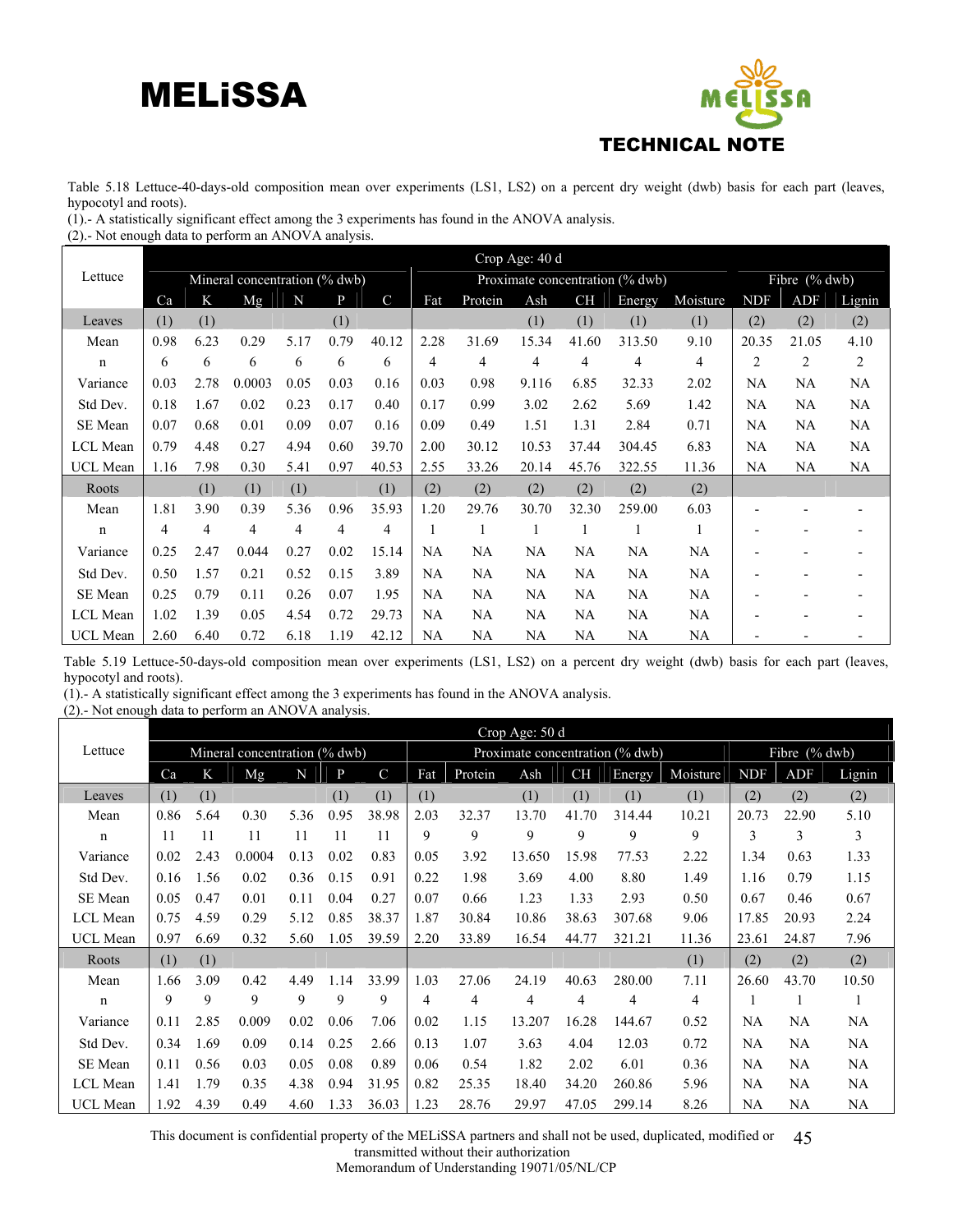

#### **5.4. References**

AOAC-920.39, 1990: Fat (crude) or ether extract in animal feed. *Official Methods of Analysis of the Association of Official Analytical Chemists*, 15th ed.

AOAC-930.04, 1990: Moisture content in Plants. *Official Methods of Analysis of the Association of Official Analytical Chemists*, 15th ed.

AOAC-930.04, 1990: Ash in Plants. *Official Methods of Analysis of the Association of Official Analytical Chemists*, 15th ed.

AOAC-973.18: Fiber (Acid Detergent) and Lignin in Animal Feed. *Official Methods of Analysis of the Association of Official Analytical Chemists*, 15th ed.

Dixon,M.A., Grodzinski,B., Cote,R. & Stasiak,M. 1999. Sealed environment chamber for canopy light interception and trace hydrocarbon analyses. Advances in Space Research, 24**,** 271-280.

Mertens, D.R. (2002) "Gravimetric Determination of Amylase-Treated Neutral Detergent Fiber in Feeds with Refluxing in Beakers or Crucibles: Collaborative Study" Journal of AOAC international. Vol. 85 (6) 1217-1240

Nollet, L.M.L. (2004). Handbook of Food analysis. Ed. Marcel Dekker. ISBN 0824750365.

Waters, G. R., Olabi, A., Dixon, M. A., Hunter, J. B., and Lasseur, C. (2002), "Bioregenerative food system cost based on optimized menus for advanced life support," *Life Support and Biosphere Science*, 8, 199-210.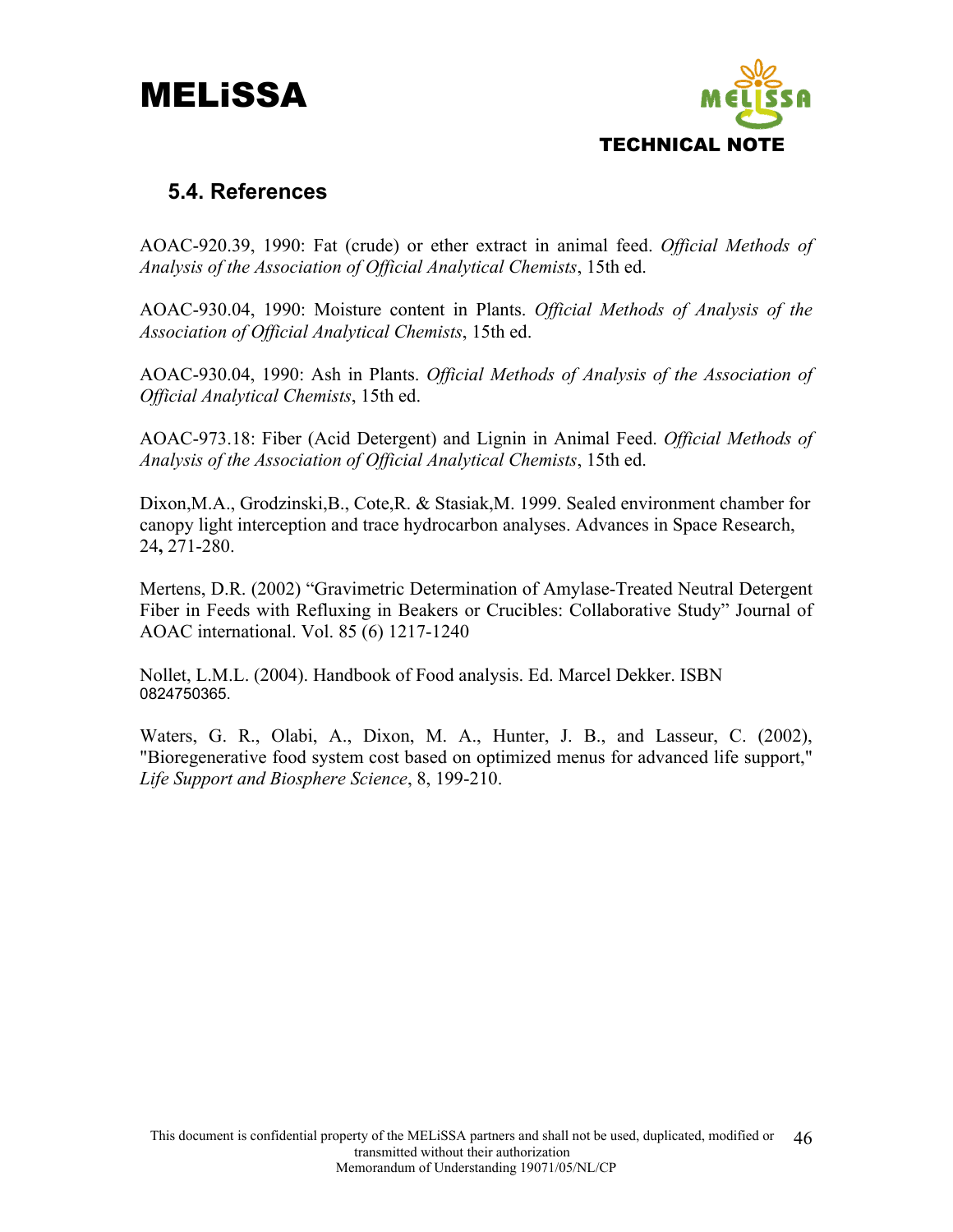

#### **6. Annex B: Bibliographic references reviewed**

Abadia,J., Madhusudana Rao,I. & Terry,N. 1987. Changes in leaf phosphate status have only small effects on the photochemical apparatus of sugar beet leaves. Plant Science, 50, 49-55.

Almazan,A.M. & Zhou,X. 1995. Total dietary fibre content of some green and root vegetables obtained at different ethanol concentrations. Food Chemistry, 53, 215-218.

Andre,M., Cotte,F., Gerbaud,A., Massimino,D., Massimino,J. & Richaud,C. 1989. Effect of CO2 and O2 on development and fructification of wheat in closed systems. Advances in Space Research, 9, 17-28.

Arbillot,J., Le Saos,J., Billard,J.P., Boucaud,J. & Gaspar,T. 1991. Changes in fatty acid and lipid composition in normal and habituated sugar beet calli. Phytochemistry, 30, 491- 494.

Barta,D.J. & Henninger,D.L. 1996. Johnson Space Center's Regenerative Life Support Systems Test Bed. Advances in Space Research, 18, 211-221.

Batten,J.H., Stutte,G.W. & Wheeler,R.M. 1995. Effect of Crop Development on Biogenic Emissions from Plant-Populations Grown in Closed Plant-Growth Chambers. Phytochemistry, 39, 1351-1357.

Berkovich,Y.A., Chetirkin,P.V., Wheeler,R.M. & Sager,J.C. 2004. Evaluating and optimizing horticultural regimes in space plant growth facilities. Advances in Space Research, 34, 1612-1618.

Bie,Z., Ito,T. & Shinohara,Y. 2004. Effects of sodium sulfate and sodium bicarbonate on the growth, gas exchange and mineral composition of lettuce. Scientia Horticulturae, 99, 215-224.

Bloom,A.J., Smart,D.R., Nguyen,D.T. & Searles,P.S. 2002. Nitrogen assimilation and growth of wheat under elevated carbon dioxide. Proceedings of the National Academy of Sciences, 99, 1730-1735.

Bugbee,B. & Koerner,G. 1997. Yield comparisons and unique characteristics of the dwarf wheat cultivar & lsquo: USU-Apogee&rsquo. Advances in Space Research, 20, 1891-1894.

Bugbee,B.G. & Salisbury,F.B. 1989. Current and potential productivity of wheat for a controlled environment life support system. Advances in Space Research, 9, 5-15.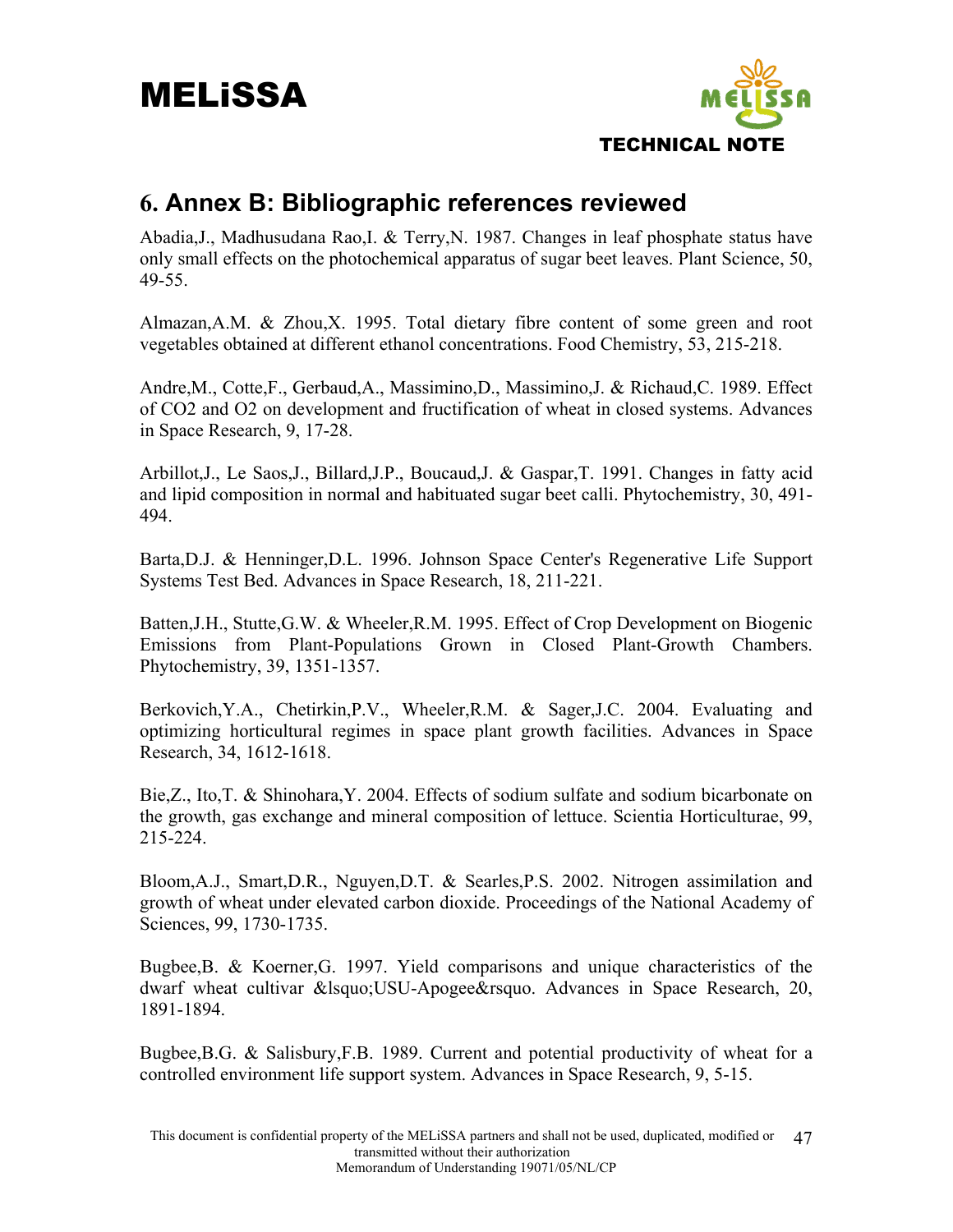

Cavazzoni,J. 2004. Using explanatory crop models to develop simple tools for Advanced Life Support system studies. Space Life Sciences: Life Support Systems and Biological Systems Under Influence of Physical Factors, 34, 1528-1538.

Corey,K.A., Barta,D.J. & Henninger,D.L. 1997. Photosynthesis and Respiration of a Wheat Stand at Reduced Atmospheric Pressure and Reduced Oxygen.

D'Ambrosio,N., Arena,C. & De Santo,A.V. 2006. Temperature response of photosynthesis, excitation energy dissipation and alternative electron sinks to carbon assimilation in Beta vulgaris L. Environmental and Experimental Botany, 55, 248-257.

Davis, T.L., Nielsen, S.S. & Mitchell C.A: 1988. Interactive effects of  $CO<sub>2</sub>$  enrichment, radiation enhancement, and nitrogen form and level on growth and nutritional values of leaf lettuce . 85 th Annual Meeting of the American Society for Horticultural Science, Abstract

Dempster,W.F., Allen,J.P., Alling,A., Silverstone,S. & van Thillo,M. 2005. Atmospheric dynamics in the "Laboratory Biosphere" with wheat and sweet potato crops. Advances in Space Research, 35, 1552-1556.

Dent,K.C., Stephen,J.R. & Finch-Savage,W.E. 2004. Molecular profiling of microbial communities associated with seeds of Beta vulgaris subsp. Vulgaris (sugar beet). Journal of Microbiological Methods, 56, 17-26.

Dixon,M.A., Grodzinski,B., Cote,R. & Stasiak,M. 1999. Sealed environment chamber for canopy light interception and trace hydrocarbon analyses. Advances in Space Research, 24, 271-280.

Doerr,D.F., Convertino,V.A., Blue,J., Wheeler,R.M. & Knott,W.M. 1995. Interaction between exercising humans and growing plants in a closed ecological life support system. Acta Astronautica, 36, 601-605.

Durr,C., Guevaer, F., & Guillet, J.M. 2000. Pre-emergence Growth of Genotypes of Sugarbeet (Beta vulgaris L.) Tolerant to Rhizomania. Annals of Botany, 85, 197-202.

Ewert, F. 2004. Modelling plant responses to elevated  $CO<sub>2</sub>$ : How important is leaf area index? Annals of Botany, 93, 619-627.

Ferentinos,K.P., Albright,L.D. & Ramani,D.V. 2000. SE--Structures and Environment: Optimal Light Integral and Carbon Dioxide Concentration Combinations for Lettuce in Ventilated Greenhouses. Journal of Agricultural Engineering Research, 77, 309-315.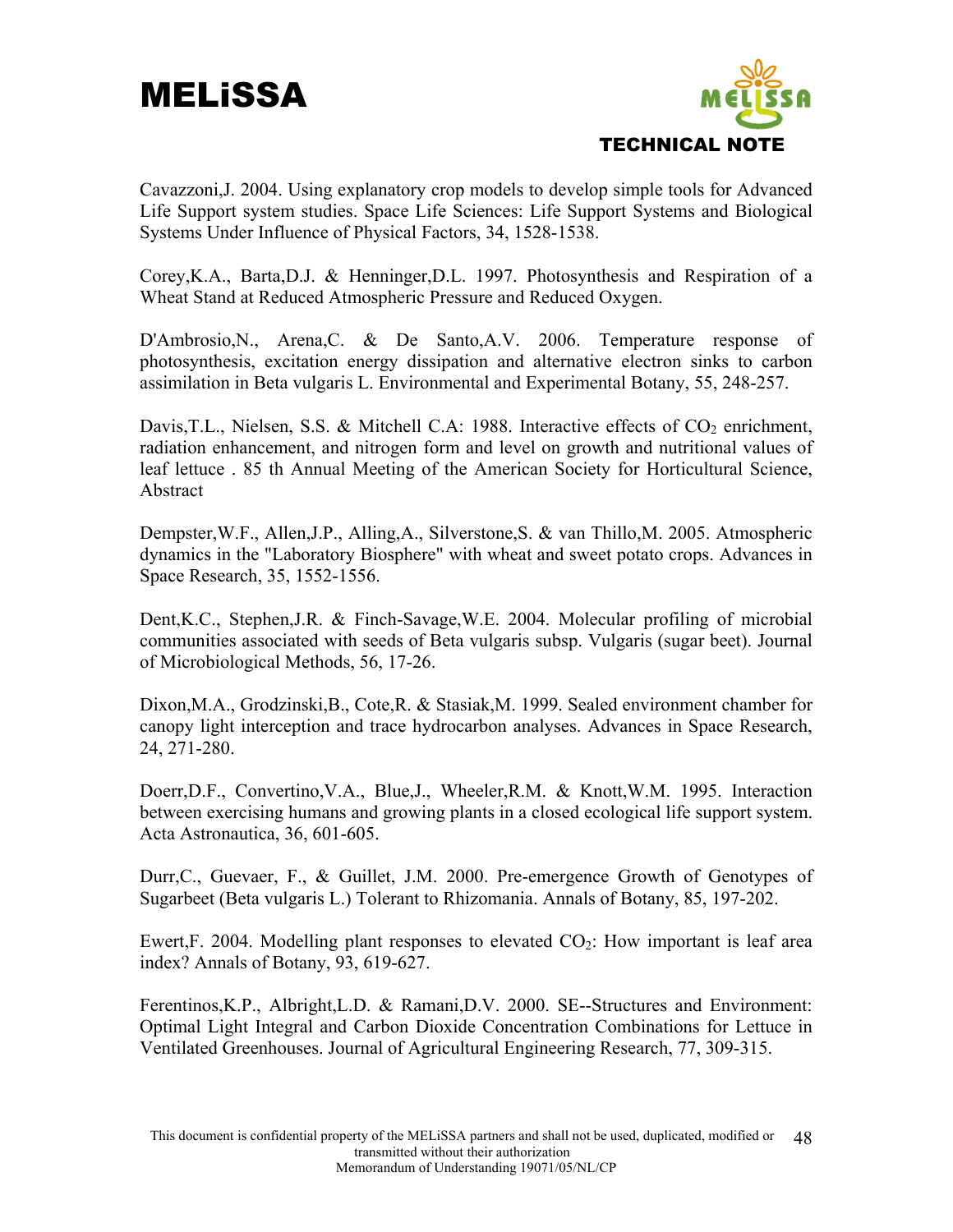

Gauer, L.E., Grant, C.A:, Gehl, D.T.and L.D.bailey 1992. Effects of nitrogen fertilization on grain protein content, nitrogen uptake and nitrogen use efficiency of six spring wheat (Triticum aestivum L.) cultivars, in relation to estimated moisture supply. Can. J. Plant Sci. 72:235-241.

Gerbaud, A. & Andre, M. 1980. Effect of  $CO<sub>2</sub>$ ,  $O<sub>2</sub>$ , and Light on Photosynthesis and Photo-Respiration in Wheat. Plant Physiology, 66, 1032-1036.

Ghoulam,C., Foursy,A. & Fares,K. 2002. Effects of salt stress on growth, inorganic ions and proline accumulation in relation to osmotic adjustment in five sugar beet cultivars. Environmental and Experimental Botany, 47, 39-50.

Gzik,A. 1996. Accumulation of proline and pattern of [alpha]-amino acids in sugar beet plants in response to osmotic, water and salt stress. Environmental and Experimental Botany, 36, 29-38.

Hoff, J. E., Howe, J.M. and Mitchell, C. A. 1982. Nutritional and cultural aspects of plant species selection for a regenerative life support system. NASA Contract Report 166324, Moffet Field, CA.

Hoffmann,C., Stockfisch,N. & Koch,H.J. 2004. Influence of sulphur supply on yield and quality of sugar beet (Beta vulgaris L.)--determination of a threshold value. European Journal of Agronomy, 21, 69-80.

Hoffmann,C.M. & Marlander,B. 2005. Composition of harmful nitrogen in sugar beet (Beta vulgaris L.)--amino acids, betaine, nitrate--as affected by genotype and environment. European Journal of Agronomy, 22, 255-265.

Katerji,N., van Hoorn,J.W., Hamdy,A., Mastrorilli,M. & Karzel,E.M. 1997. Osmotic adjustment of sugar beets in response to soil salinity and its influence on stomatal conductance, growth and yield. Agricultural Water Management, 34, 57-69.

Kim,H.H., Goins,G.D., Wheeler,R.M. & Sager,J.C. 2004. Stomatal conductance of lettuce grown under or exposed to different light qualities. Annals of Botany, 94, 691- 697.

Kitaya,Y., Shibuya,T., Yoshida,M. & Kiyota,M. 2004. Effects of Air Velocity on Photosynthesis of Plant Canopies Under Elevated CO2 Levels in a Plant Culture System.

Knecth, G.N. & O'Leary, J.W. 1983. The influence of carbon dioxide on growth, piment, protein, carbohydrate and mineral statues of lettuce. J. of Plant Nutr. 6:301-312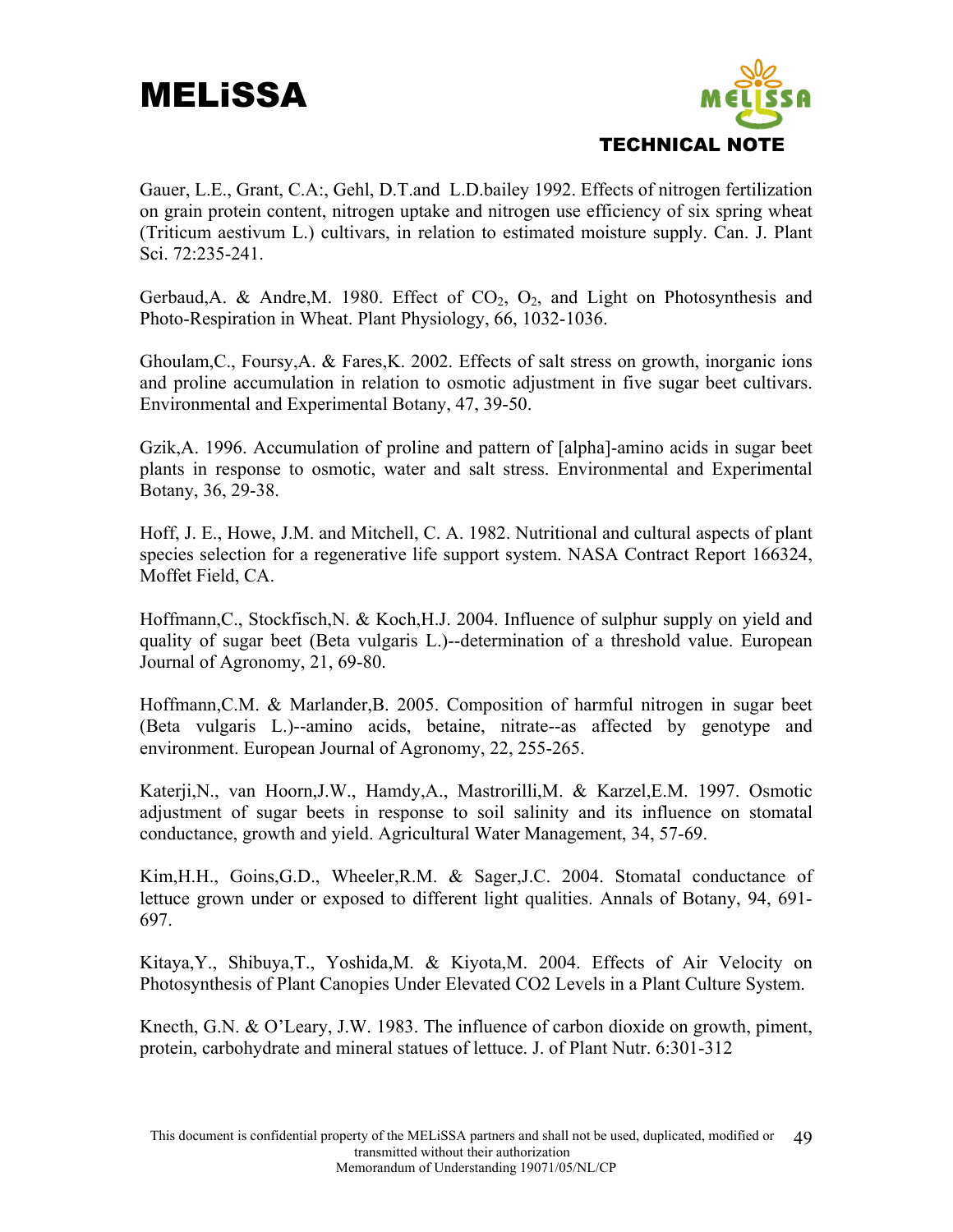

Knight, S.L. & Mitchell, C.A. 1988 Effects of  $CO<sub>2</sub>$  and photosynthetic photon flux on yield, gas exchange and growth rate of Lactuca sativa l. 'Waldmann's Green'. J. of Exper. Bot. 39:317-328.

Linker,R. & Johnson-Rutzke,C. 2005. Modeling the effect of abrupt changes in nitrogen availability on lettuce growth, root-shoot partitioning and nitrate concentration. Agricultural Systems, 86, 166-189.

Linker,R., Seginer,I. & Buwalda,F. 2004. Description and calibration of a dynamic model for lettuce grown in a nitrate-limiting environment. Mathematical and Computer Modelling, 40, 1009-1024.

Mahn,K., Hoffmann,C. & Marlander,B. 2002. Distribution of quality components in different morphological sections of sugar beet (Beta vulgaris L.). European Journal of Agronomy, 17, 29-39.

Marcelis,L.F.M., Heuvelink,E. & Goudriaan,J. 1998. Modelling biomass production and yield of horticultural crops: a review. Scientia Horticulturae, 74, 83-111.

Marino,B.D.V., Mahato,T.R., Druitt,J.W., Leight,L., Lin,G.H., Russell,R.M. & Tubiello,F.N. 1999. The agricultural biome of Biosphere 2: Structure, composition and function. Ecological Engineering, 13, 199-234.

Massimino,D. & Andre,M. 1999. Growth of Wheat Under One Tenth of the Atmospheric Pressure.

McKeehen,J.D. 1994. Nutrient Content of Select Controlled Ecological Life-Support System Candidate Species Grown Under Field and Controlled Environment Conditions. Purdue Univ., West Lafayette, IN.

McKeehen,J.D., Mitchell,C.A., Wheeler,R.M., Bugbee,B. & Nielsen,S.S. 1995a. Excess Nutrients in Hydroponic Solutions Alter Nutrient Content of Rice, Wheat, and Potato.

McKeehen,J.D., Smart,D.J., Mackowiak,C.L., Wheeler,R.M. & Nielsen,S.S. 1995b. Effect of CO2 Levels on Nutrient Content of Lettuce and Radish.

Nelson,M., Dempster,W.F., Silverstone,S., Alling,A., Allen,J.P. & van Thillo,M. 2005. Crop yield and light/energy efficiency in a closed ecological system: Laboratory Biosphere experiments with wheat and sweet potato. Advances in Space Research, 35, 1539-1543.

Salisbury,F.B., Campbell,W.F., Carman,J.G., Bingham,G.E., Bubenheim,D.L., Yendler,B., Sytchev,V., Levinskikh,M.A., Ivanova,I., Chernova,L. & Podolsky,I. 2003.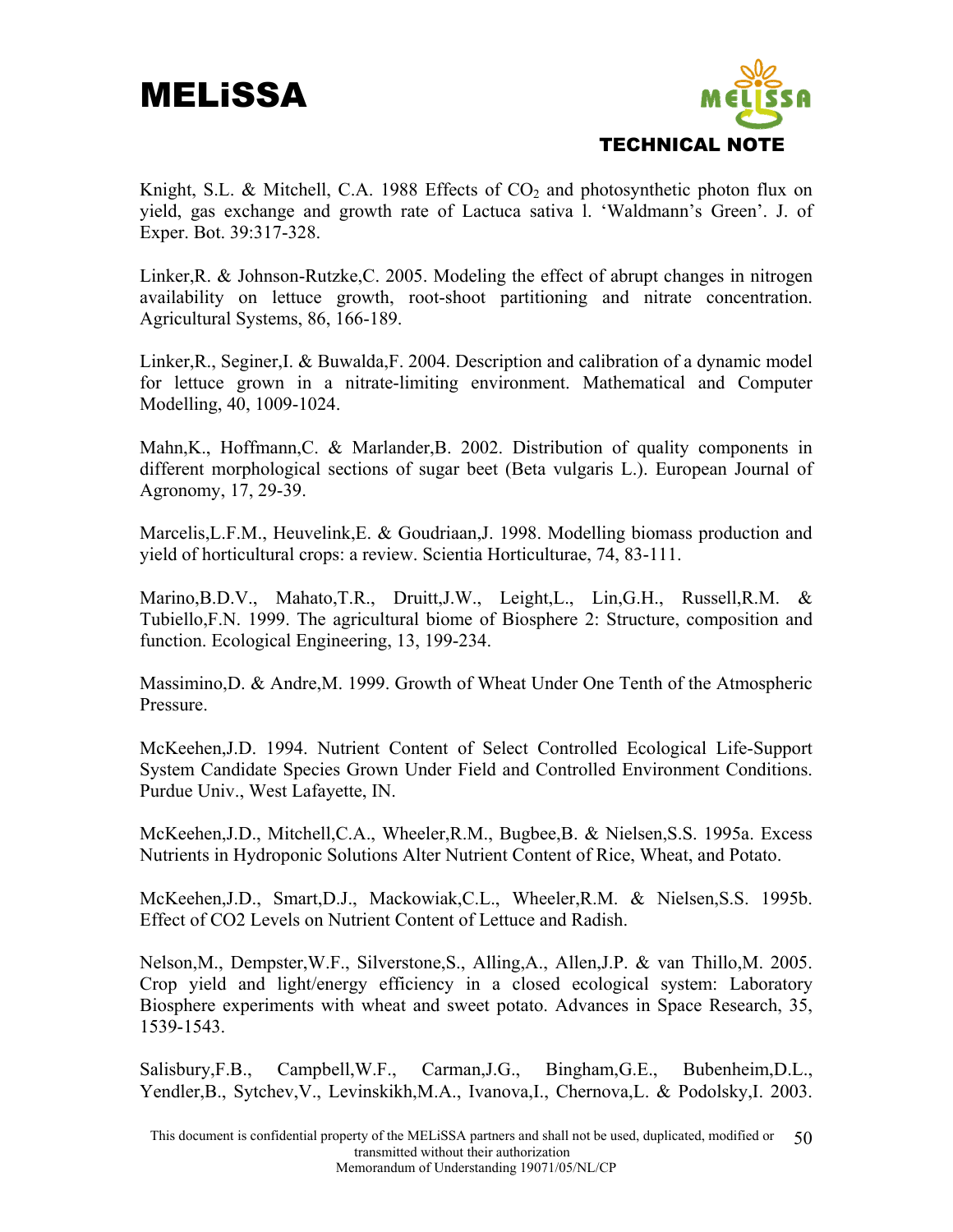

Plant growth during the greenhouse II experiment on the Mir orbital station. Advances in Space Research, 31, 221-227.

Salisbury,F.B., Bugbee,B. & Bubenheim,D. 1987. Wheat production in controlled environments. Advances in Space Research, 7, 123-132.

Seginer,I. 2004. Equilibrium and balanced growth of a vegetative crop. Annals of Botany, 93, 127-139.

Seginer,I. 2003. A dynamic model for nitrogen-stressed lettuce. Annals of Botany, 91, 623-635.

Seginer,I., Bleyaert,P. & Breugelmans,M. 2004. Modelling ontogenetic changes of nitrogen and water content in lettuce. Annals of Botany, 94, 393-404.

Seginer,I., Albright,L.D. & Ioslovich,I. 2006. Improved Strategy for a Constant Daily Light Integral in Greenhouses. Biosystems Engineering, 93, 69-80.

Smart,D.R., Ritchie,K., Bloom,A.J. & Bugbee,B.B. 1998. Nitrogen balance for wheat canopies (Triticum aestivum cv. Veery 10) grown under elevated and ambient  $CO<sub>2</sub>$ concentrations. Plant Cell and Environment, 21, 753-763.

Stutte,G., Monje,O., Goins,G. & Tripathy,B. 2005. Microgravity effects on thylakoid, single leaf, and whole canopy photosynthesis of dwarf wheat. Planta, 223, 46-56.

Stutte,G.W., Mackowiak,C.L., Yorio,N.C. & Wheeler,R.M. 1997. Theoretical and Practical Considerations for Staggered Production of Crops in a BLSS.

Stutte,G.W. & Wheeler,R.M. 1997. Accumulation and Effect of Volatile Organic Compounds in Closed Life Support Systems.

Subbarao,G.V., Wheeler,R.M., Stutte,G.W. & Levine,L.H. 1999. How far can sodium substitute for potassium in red beet? Journal of Plant Nutrition, 22, 1745-1761.

Subbarao,G.V., Wheeler,R.M., Levine,L.H. & Stutte,G.W. 2001. Glycine betaine accumulation, ionic and water relations of red-beet at contrasting levels of sodium supply. Journal of Plant Physiology, 158, 767-776.

Tei,F., Aikman,D.P. & Scaife,A. 1996a. Growth of Lettuce, Onion and Red Beet. 2. Growth Modelling. Annals of Botany, 78, 645-652.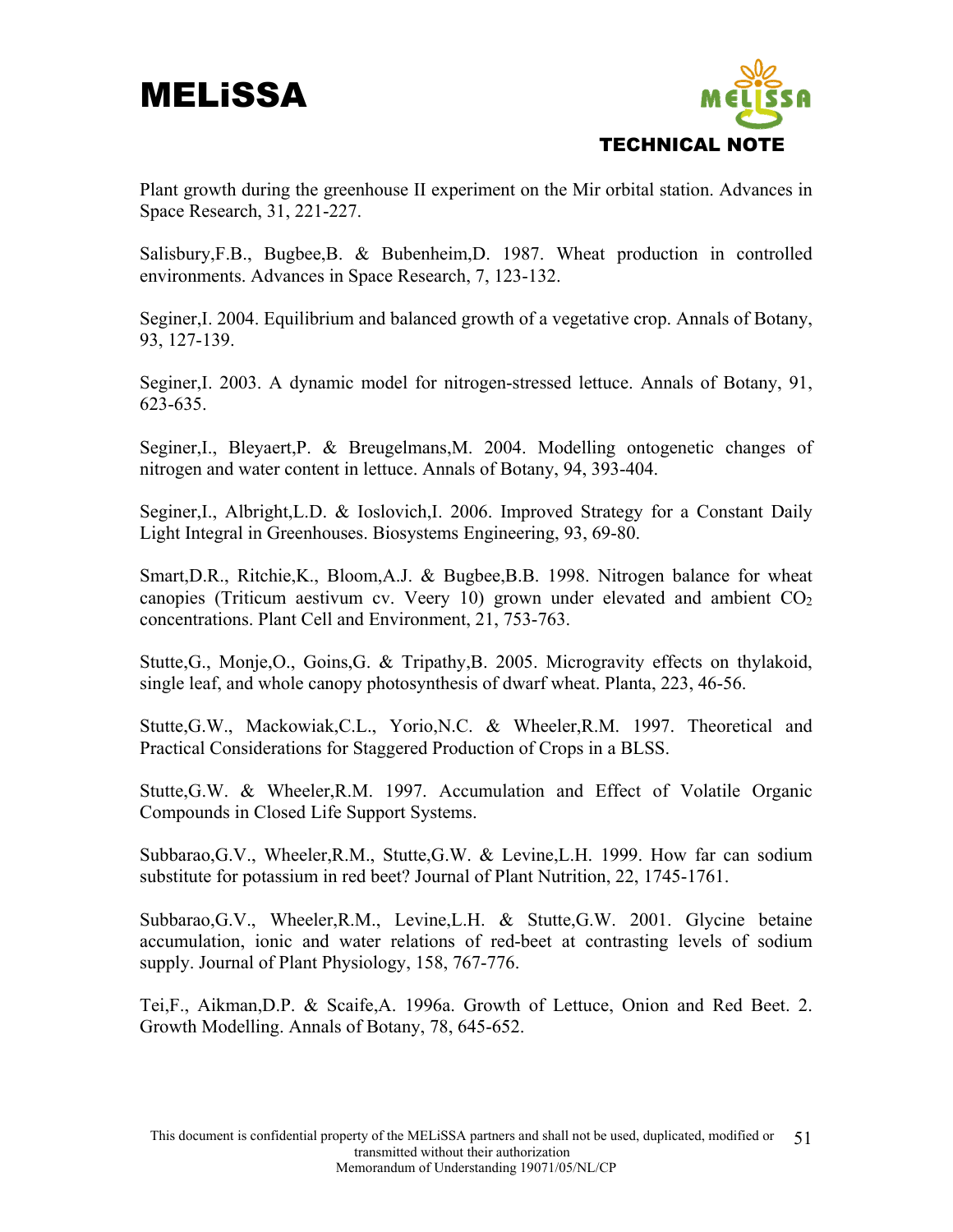

Tei,F., Scaife,A. & Aikman,D.P. 1996b. Growth of Lettuce, Onion, and Red Beet. 1. Growth Analysis, Light Interception, and Radiation Use Efficiency. Annals of Botany, 78, 633-643.

Tubiello,F.N., Mahato,T., Morton,T., Druitt,J.W., Volk,T. & Marino,B.D.V. 1999. Growing wheat in Biosphere 2 under elevated  $CO<sub>2</sub>$ : Observations and modeling. Ecological Engineering, 13, 273-286.

USDA- United States Department of Agriculture. 2005. National Nutrient Database for Standard Reference, Release 18.

Van Henten,E.J. 1994. Validation of a dynamic lettuce growth model for greenhouse climate control. Agricultural Systems, 45, 55-72.

Watt, B. K. and A. L. Merrill 1975. Composition of foods. Agricultures Handbook no.8 Washington D.C

Werker,A.R. & Jaggard,K.W. 1998. Dependence of sugar beet yield on light interception and evapotranspiration. Agricultural and Forest Meteorology, 89, 229-240.

Wheeler,R.M. 2003. Carbon Balance in Bioregenerative Life Support Systems: Some Effects of System Closure, Waste Management, and Crop Harvest Index.

Wheeler,R.M., Mackowiak,C.L., Sager,J.C., Knott,W.M. & Beny,W.L. 1994a. Proximate Nutritional Composition of Celss Crops Grown at Different Co2 Partial Pressures.

Wheeler,R.M., Mackowiak,C.L., Sager,J.C., Knott,W.M. & Berry,W.L. 1995a. Proximate Composition of Celss Crops Grown in NASA's Biomass Production Chamber.

Wheeler,R.M., Mackowiak,C.L., Sager,J.C., Yorio,N.C., Knott,W.M. & Berry,W.L. 1994b. Growth and Gas-Exchange by Lettuce Stands in A Closed, Controlled Environment. Journal of the American Society for Horticultural Science, 119, 610-615.

Wheeler,R.M., Mackowiak,C.L., Stutte,G.W., Sager,J.C., Yorio,N.C., Ruffe,L.M., Fortson,R.E., Dreschel,T.W., Knott,W.M. & Corey,K.A. 1995b. NASA's Biomass Production Chamber: A Testbed for Bioregenerative Life Support Studies.

Wheeler, R.M., Mackowiak, C.L., Yorio, N.C. & Sager, J.C. 1999. Effects of  $CO<sub>2</sub>$  on Stomatal Conductance: Do Stomata Open at Very High  $CO<sub>2</sub>$  Concentrations? Annals of Botany, 83, 243-251.

Wheeler,R.M., Peterson,B.V., Sager,J.C. & Knott,W.M. 1995c. Ethylene Production by Plants in a Closed Environment.